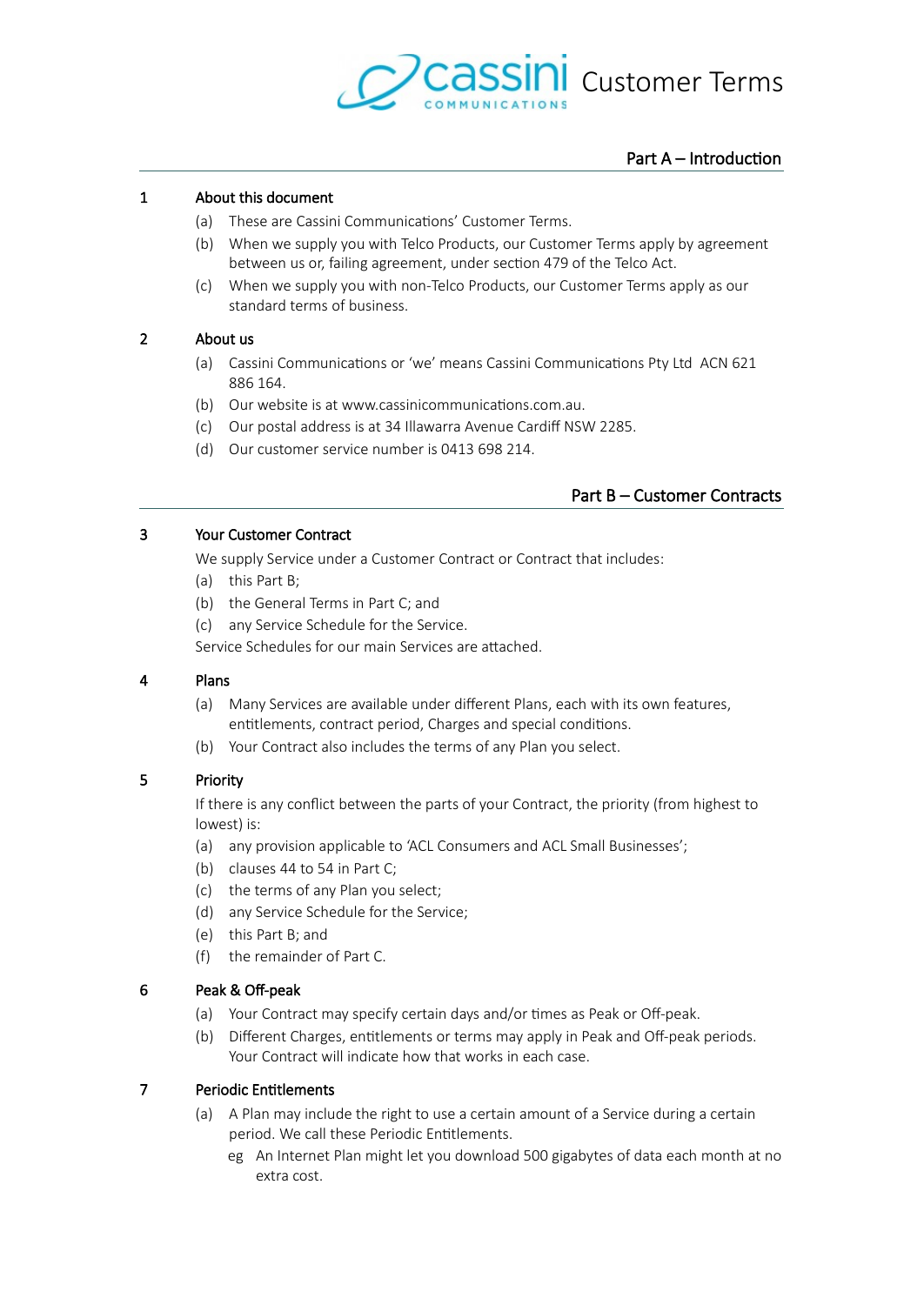

- eg A local call Plan might let you make 200 local calls each month at no extra cost.
- (b) Unused Periodic Entitlements do not carry forward and are not redeemable for cash or other credit.
- (c) If you exceed your Periodic Entitlement, extra Charges may apply or a Service may be limited in some way. Your Plan will give details.
- $(d)$  nbn Satellite customers: Pay careful attention to usage limits imposed by the nbn Fair Use Policy – see clauses [130.11](#page-42-1) and [130.12](#page-42-0) for more information.

# 8 Prepaid Plans

<span id="page-1-2"></span>For a Prepaid Plan:

- (a) Prepayments are not redeemable for cash or other credit.
- <span id="page-1-1"></span>(b) The Plan may specify a Use-by Date ie a period afer which any prepaid entitlements that are not used expire without refund. Unless a Plan specifes otherwise, a Use-By Date of one year applies to all Prepaid Plans.
- (c) Prepayments are not transferable between Plans if you change Plans, there is no credit for unused prepaid entitlements (unless the Plan states otherwise).
- (d) We may specify minimum and/or maximum prepayments that you may make.
- (e) When your prepaid entitlements are used up we may cease providing Service. We are not responsible for the consequences of Service ceasing.

# 9 Non-Prepaid Plans

For a Plan that is not a Prepaid Plan, you may use the Service without paying in advance in full, but:

- (a) We may require partial prepayment for a period of Service.
- (b) We may require a partial prepayment before or after your Service Start Date.
- (c) We may require you to maintain a minimum prepaid balance for a Service.
- (d) We may vary the amount of a required prepayment or minimum prepaid balance from time to time.
- (e) We may apply your prepaid balance to your next Bill or any later Bill/s.

## 10 Acceptable and Fair Use Policies

- <span id="page-1-0"></span>(a) We may publish an Acceptable Use Policy and/or a Fair Use Policy for a Service or Plan.
- (b) An Acceptable Use Policy or Fair Use Policy will be directed against abusive, antisocial, illegal and/or grossly unreasonable use of a Service and/or our resources.
- (c) You must comply with an applicable Acceptable Use Policy or Fair Use Policy.

For additional information regarding our Acceptable Use Policies, please visit our website (see clause [2\)](#page-0-1) or alternatively to obtain a copy of the applicable policy – write to our Customer Information and Compliance Officer at our postal address (see clause [2\)](#page-0-1).

# 11 Legal Compliance Policies

- (a) We may publish a policy directed to ensuring that the use of a Service complies with all Laws.
- (b) You must comply with such a policy.

## 12 Interacting with our staff

- (a) You must deal with our staff courteously.
- (b) You must not be rude to our staff.
- (c) You must not harass or mislead our staf.
- (d) If you breach this clause in a serious way, or on more than one occasion: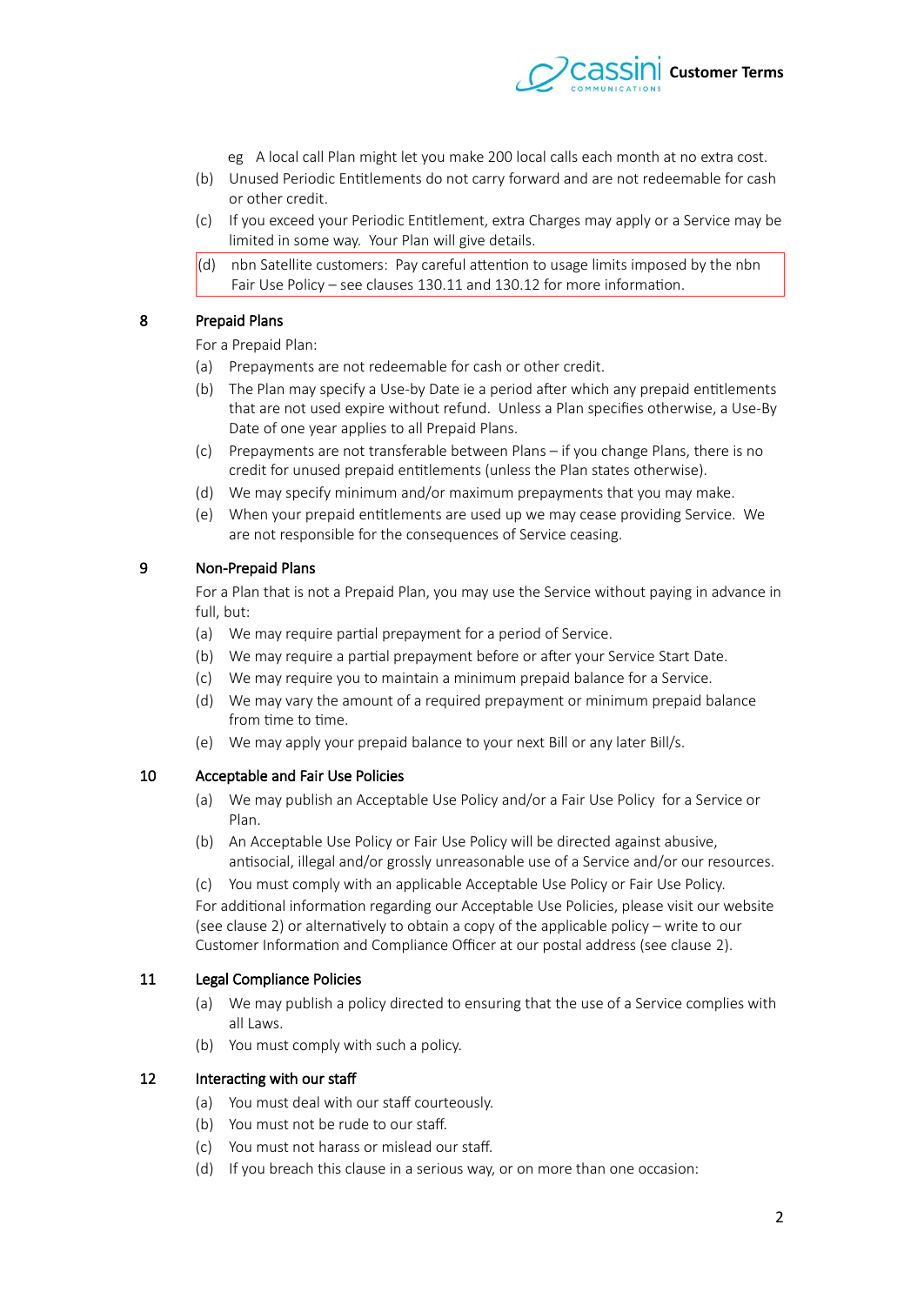

- (i) we may make a writen request that you comply with it; and
- (ii) if you breach it again, you are in material breach of your Contract.

# 13 Operational Directions

- <span id="page-2-4"></span>(a) Acting reasonably, we may give Operational Directions about a Service.
- (b) Operational Directions will be directed to the safety, security or reliability of Facilities, compliance with Laws or dealing with an emergency. We will only give an Operational Direction as and when reasonably necessary.
- (c) You must comply with an applicable Operational Direction.

## 14 Partner Requirements – General

- <span id="page-2-3"></span>(a) Telco services, including many of our Services, are commonly provided by means of Partner Facilities, provided by third party Partners.
- (b) Partners ofen have their own Partner Requirements for the use of their Facilities and we may only be permited to provide Service to you subject to such Partner Requirements.
- (c) You must comply with applicable Partner Requirements we notify.
- (d) Where a Partner Requirement states that a Partner has a certain right or power:
	- (i) the Partner itself may exercise that right or power; or
	- (ii) we may exercise the right or power on behalf of the Partner.

ACL Consumers and ACL Small Businesses: If a new or amended Partner Requirement is materially detrimental to you, you may have Walk Away Rights under clause [54.](#page-14-0)

## 15 Fixed terms

<span id="page-2-1"></span>A Plan may specify a fixed or minimum term. If it does:

- <span id="page-2-0"></span>(a) A Contract for the Plan is a contract for at least that specifed term. We or you can terminate it with efect from the end of the fxed or minimum term on at least 30 days notice to the other.
- (b) If a Contract is not terminated under clause [15](#page-2-1)[\(a\),](#page-2-0) it becomes a month-to-month Contract.

## 16 Month-to-month, casual or 'no contract' terms

If a Plan or Contract is described as 'month-to-month', 'casual', 'no contract' or similar:

- (a) we may terminate it on at least 30 days' notice; and
- (b) you may terminate it on at least 30 days' notice, taking efect at the end of a Billing Period (eg if you give notice on 26 March, your Contract ends on 30 April next).

## 17 Bundled Equipment

- <span id="page-2-2"></span>(a) Under some of our Plans, you will be supplied with Equipment (eg a mobile handset or modem) without paying its full purchase price on delivery (Bundled Equipment).
- (b) Bundled Equipment may be:
	- (i) free in which case we absorb its full cost;
	- (ii) amortised in which case you pay \$0 up-front and we recoup the cost from you as part of Charges over a minimum term; or
	- (iii) subsidised in which case we absorb part of the cost and pass the balance on to you, either by cash or amortised payment.
- (c) Clause [33](#page-6-0)[\(c\)](#page-7-0) explains when ownership of Bundled Equipment passes to you.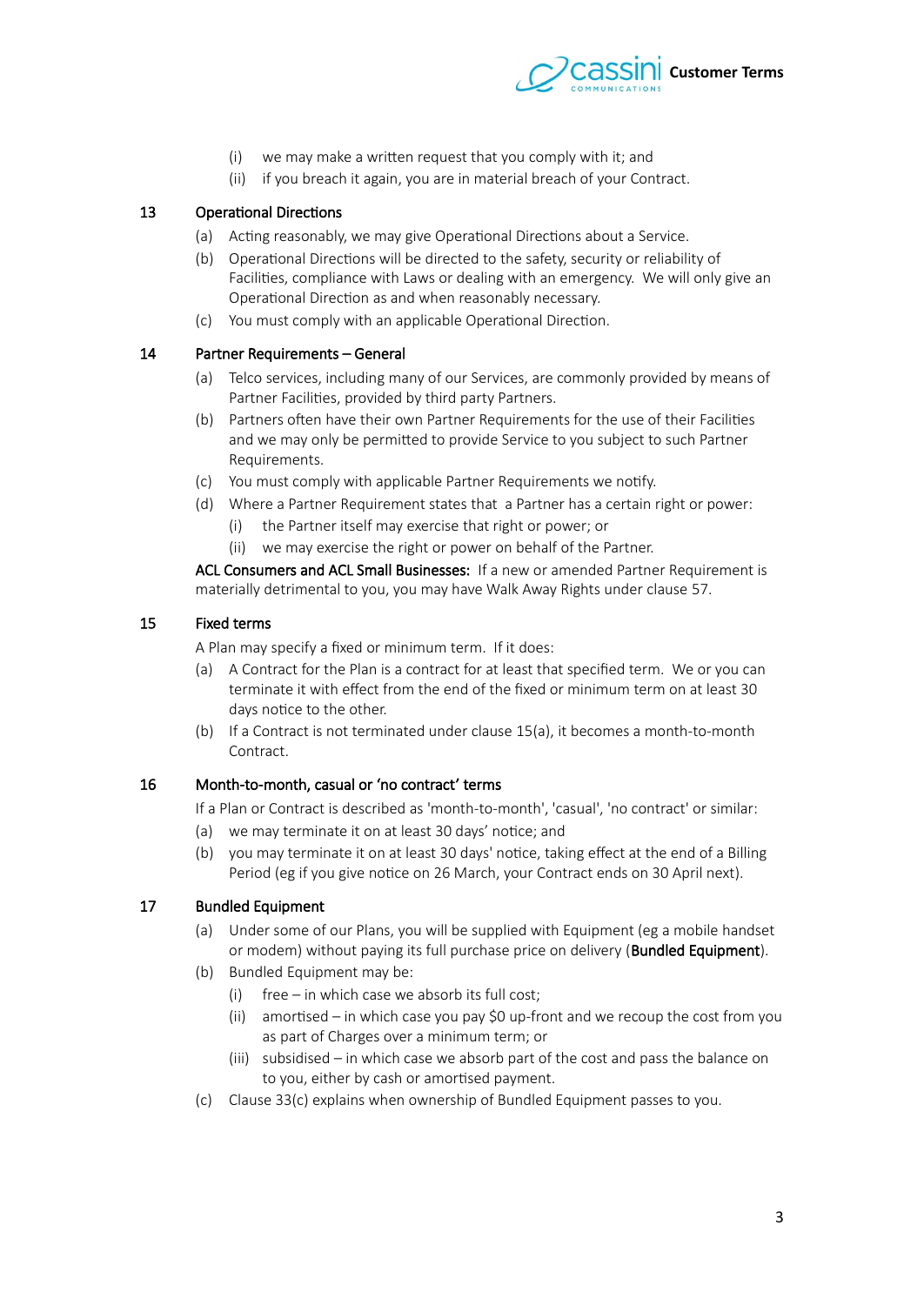

# 18 Telecommunications Consumer Protections (TCP) Code

- (a) The TCP Code applies to consumer and some business customers, called TCP Customers in our Customer Terms. Refer to the Dictionary for the detailed defnition.
- (b) A term or note in our Customer Terms headed 'TCP Customers' applies to you if you are a TCP Customer, but not otherwise.

## 19 Australian Consumer Law (ACL)

- (a) Some provisions of the ACL apply to:
	- (i) individuals who enter Consumer Contracts (as defned in the ACL). We call those persons ACL Consumers in our Customer Terms. Refer to the Dictionary for the detailed definition; and
	- (ii) businesses that enter Small Business Contracts (as defned in the ACL). We call those persons ACL Small Businesses in our Customer Terms. Refer to the Dictionary for the detailed defnition.
- (b) A term or note in our Customer Terms headed 'ACL Consumers' applies to you if you are an ACL Consumer, but not otherwise.
- (c) A term or note in our Customer Terms headed 'ACL Small Businesses' applies to you if you are an ACL Small Business, but not otherwise.

# 20 ACL Consumers, ACL Small Businesses and Unfair Contract Terms

- (a) Our Customer Terms apply to a wide variety of customers and circumstances, and must reasonably protect our interests across that wide variety.
- (b) If you are an ACL Consumer or an ACL Small Business, and a term of your Contract would (except for this clause) be unfair (within the meaning of section 24 of the ACL) we will not apply or rely on that term without also taking steps to appropriately mitigate any unfairness.
- (c) Those steps will be tailored to the particular situation, but may include eg ofering you Walk Away Rights and a reasonable period to exercise them.

## 21 Consumer Guarantees

- (a) Under the Australian Consumer Law, consumers (as defned in the ACL) have the beneft of certain Consumer Guarantees:
	- (i) that cannot be excluded; and
	- (ii) where the consumer's rights in case of breach cannot be limited by your Contract, or can only be limited to a certain extent.
- (b) Your Contract never operates to exclude the Consumer Guarantees (where they apply) or to limit your remedies for breach of them (in a way not permitted by law).

## 22 Understanding and navigating our Customer Terms

- (a) Expressions used in our Customer Terms are explained in the Dictionary in claus[e](#page-30-0)  $114.$
- (b) Rules for interpreting other expressions in our Customer Terms are set out in claus[e](#page-29-0) [113.](#page-29-0)
- (c) The Index is at the end.

# <span id="page-3-0"></span>Part C – General Terms

## 23 Application for Service

(a) You must comply with any application form or process we specify.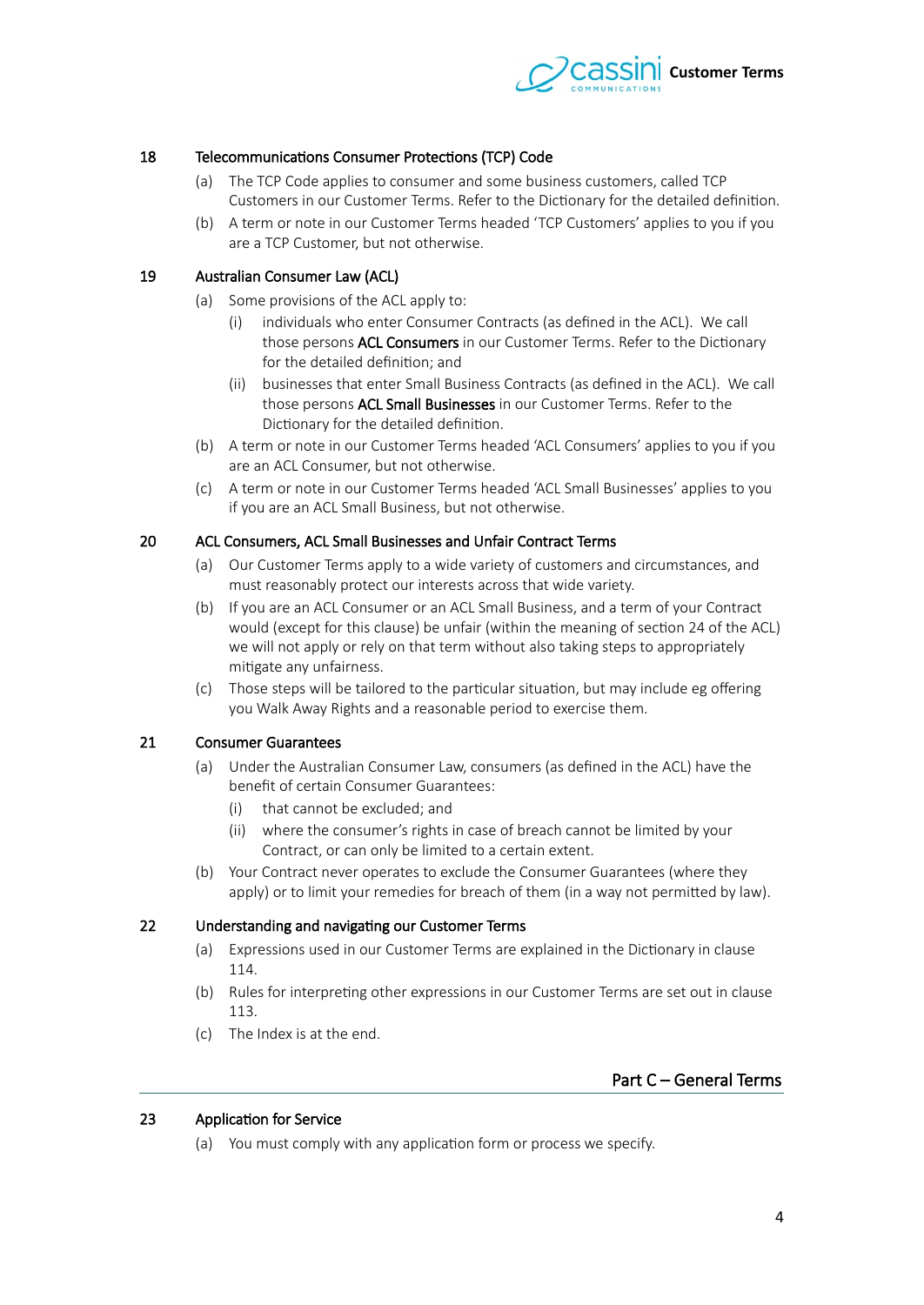

(b) All information you provide in connection with an application must be true, correct, complete and not misleading.

# 24 Processing an application

- (a) We do not have to accept an application.
- (b) Before we confrm that we can and will provide Service, if you take any step (eg terminating a service from another supplier) on the assumption we can or will do so, you do so at your own risk.
- (c) In processing your application, we may make any relevant enquiries, including obtaining credit information in accordance with clause [68.](#page-16-0)

#### 25 Relevant dates

- <span id="page-4-2"></span><span id="page-4-1"></span>(a) The date when you make an application is the **Application Date**.
- <span id="page-4-0"></span>(b) The date when we confirm that we can and will provide Service is the **Contract Date**.
- <span id="page-4-6"></span>(c) The date when we notify you that Service is available for use (or the date you frst use the Service, if that is earlier) is the Service Start Date.

#### 26 Providing Service

- <span id="page-4-5"></span>(a) We will commence Service as soon as reasonably practicable after the Contract Date, and we may commence billing you as soon as the service is provisioned.
- (b) We may provide Service using Our Facilities and/or third party Partner Facilities, as we decide from time to time. Together, we call those Facilities our Network.

## 27 Use of Service by others

- <span id="page-4-4"></span>(a) Unless we appoint you in writing as a reseller or wholesale customer, you must not share, resell or resupply a Service for remuneration or reward.
- <span id="page-4-3"></span>(b) Anyone who makes use of a Service with your consent or from your Service Address or using your equipment or log-in credentials is counted as your End User.
- (c) The acts and omissions of your End Users with respect to a Service are deemed to be your acts and omissions.
- (d) You must ensure that your End Users do not do (or omit to do) anything that would breach your Customer Contract if done (or not done) by you.

# 28 Using a Service

- (a) When using a Service, you must comply with:
	- (i) your Customer Contract (including any applicable Acceptable Use Policy or Fair Use Policy); and
	- (ii) all Laws.
- (b) You must not use a Service:
	- (i) in breach of any Law;
	- (ii) to breach anyone else's rights;
	- (iii) to infringe copyright;
	- (iv) to create, transmit or communicate communications which are defamatory, obscene, pornographic, discriminatory, offensive, in breach of confidence, illegal or which bring us or any of our Partners into disrepute;
	- (v) to host or transmit content which contains viruses or other harmful code or data designed to interrupt, damage, destroy or limit the functionality of any software, hardware or computer or communications equipment;
	- (vi) to send, allow to be sent, or assist in the sending of Spam, to use or distribute email harvesting software, or otherwise breach the Spam Act;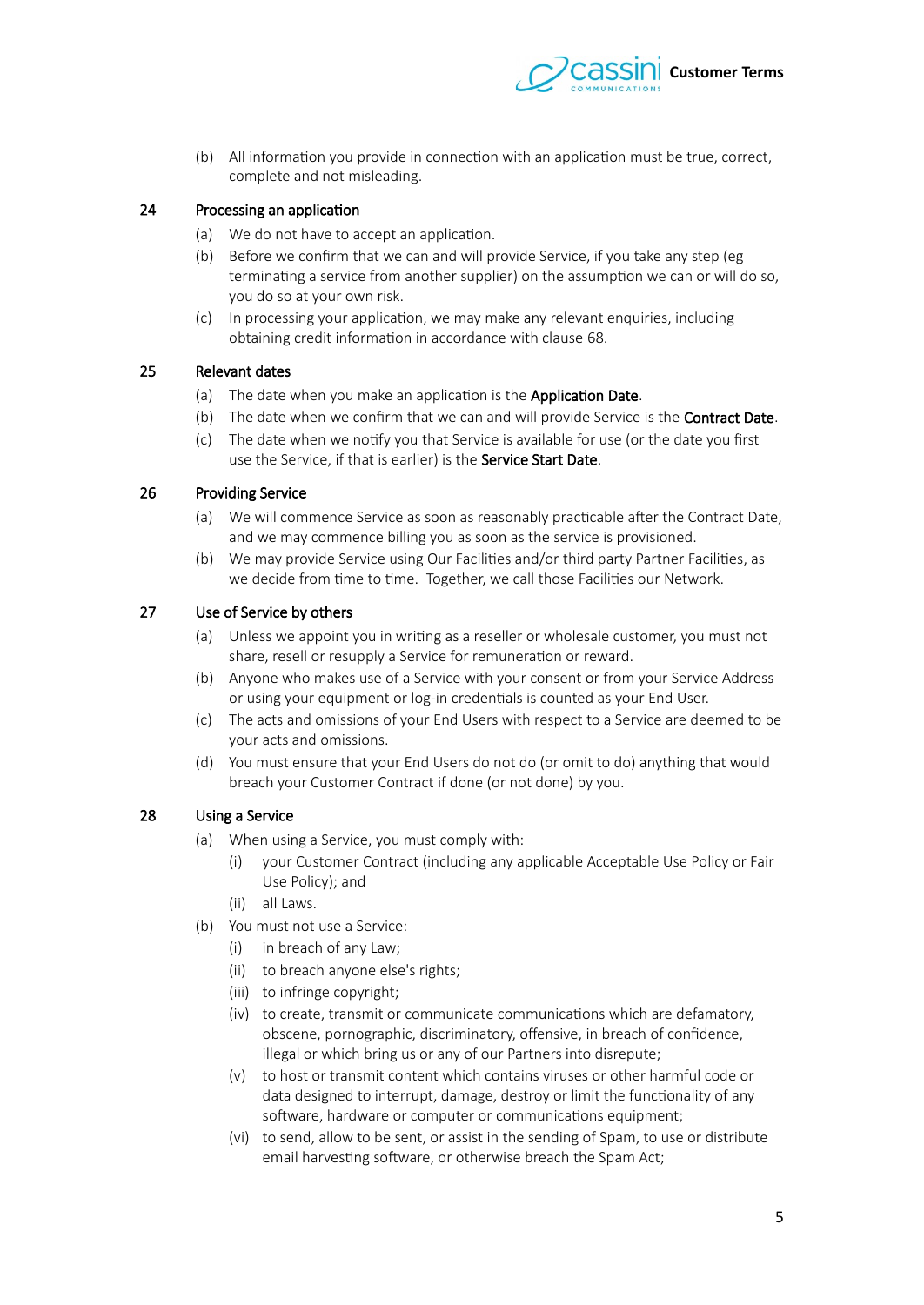

- (vii) in a way that is misleading or deceptive, where that is contrary to Law;
- (viii) in a way that results, or is likely to result, in damage to property or injury to any person; or
- (ix) in any way that damages or interferes with our Services to our other customers, our Partners or any Facilities, or exposes us to liability.

# 29 Exploitative Use

- <span id="page-5-4"></span><span id="page-5-3"></span><span id="page-5-2"></span><span id="page-5-1"></span><span id="page-5-0"></span>(a) 'Exploitative Use' means:
	- (i) using an unlimited mobile telephone Service to generate mobile terminating access or SMS message terminating access payments (for example, by using SIM boxing);
	- (ii) using a Service to transit, refile or aggregate domestic or international traffic on Our Network;
	- (iii) using a Service with devices that switch or reroute calls to or from Our Network without our consent;
	- (iv) using a Service in a manner similar to the kinds described in clauses  $29(a)(i)$  $29(a)(i)$  $29(a)(i)$ , [\(ii\)](#page-5-1) or [\(iii\);](#page-5-0) or
	- (v) any other use of a Service in a manner that cannot reasonably be considered to be within the range of uses for which the Service are ordinarily supplied – provided that use of a Service is not Exploitative Use merely because it is high volume use.
- (b) You must not engage in Exploitative Use.

## 30 Telephone numbers

- (a) In connection with a Service, you may be allocated with telephone numbers.
- (b) We must comply with the Numbering Plan which sets out rules for issuing, transferring and changing telephone numbers.
- (c) You have no claim against us arising from anything we do in compliance with the Numbering Plan, including changing or withdrawing a previously allocated number.
- (d) You must not:
	- (i) do anything that causes us to breach the Numbering Plan or which makes it more difficult for us to comply with it; or
	- (ii) relocate, reassign or transfer the number for any Service except in accordance with our published procedures, or otherwise as the Law permits.
- (e) You do not own any number allocated to you, and (except where Law permits you to transfer your telephone service and its number to another service provider) you have no right to retain a particular number when your Contract ends.

## 31 IP addresses, email addresses and domain names

- (a) In connection with a Service, you may be allocated IP addresses, email addresses, domain names or Internet identifers.
- (b) These Internet identifers are licensed, controlled and administered not by us but by independent authorities. These authorities make, and may change, their own rules and regulations that bind us and you.
- (c) We are not responsible for anything done, or required to be done, by these authorities.
- (d) You do not own any Internet identifer allocated to you, and (except where rules of the relevant authority permit you to transfer an Internet identifer to another service provider) you have no right to retain them when your Contract ends.
- (e) An IP address allocated to you: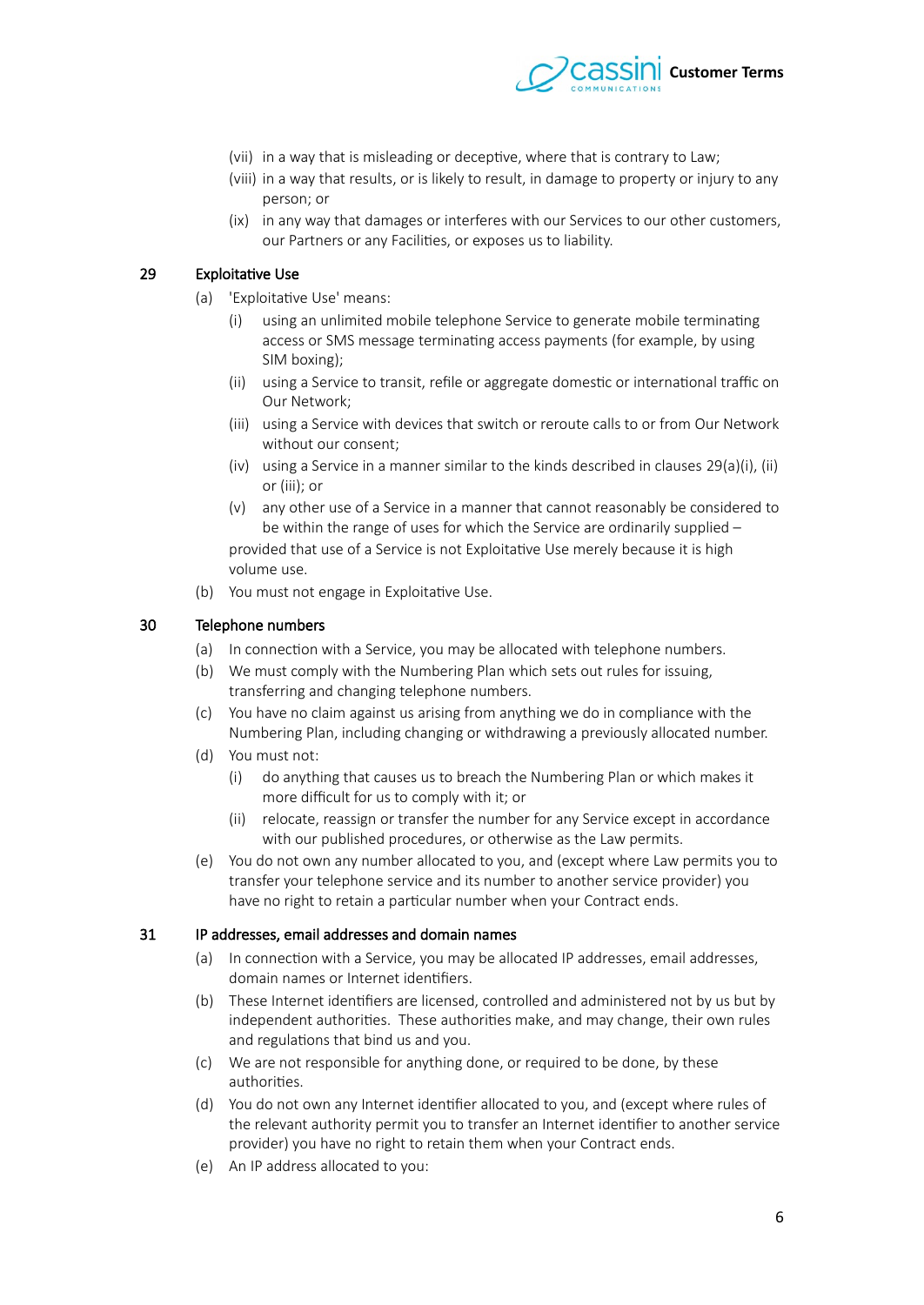

- (i) may be managed using Network Address Translation (NAT);
- (ii) may not be 'globally routable' ie directly reachable by all other Internet users; and
- (iii) may therefore not support applications or services that require inbound connections to be established (eg a Virtual Private Network).

This reflects common industry architecture and is not a defect in your Service.

- (f) We may allocate you with a globally routable IP address, if you request it or applicable Service Terms provide for it, subject to:
	- (i) availability;
	- (ii) Service Terms;
	- (iii) our current allocation policy at the time of request; and
	- (iv) payment of an additional Charge.

## 32 Dynamic IP addresses

- (a) Unless your Internet Service specifes that we shall provide you with a static (ie nonchanging) IP address, we may provide it using dynamic IP addresses (that change periodically).
- (b) The periodic changing of dynamic IP addresses is normal network behaviour and not a fault.
- (c) It may be difficult or impossible to operate an Internet server (eg a mail server or a web server) using an Internet Service with a dynamic IP address. If you intend to operate such a server you should use an Internet Service with a static IP address.

#### 33 Supplied Equipment

- <span id="page-6-0"></span>(a) This clause applies if we supply Equipment to you.
- (b) You assume risk in Equipment upon delivery.
- <span id="page-6-1"></span>(c) We or our Partners retain title to Equipment:
	- (i) for Equipment rented or loaned to you  $-$  at all times;
	- (ii) for Bundled Equipment until completion of the minimum term; and
	- (iii) for any other Equipment until full payment has been made –

## each a Security Period.

- (d) While we or our Partners retain title to Equipment, you hold it in a fduciary capacity as bailee for us.
- (e) We or our Partners retain all intellectual property rights in any sofware, manuals or user documentation supplied with Equipment.
- (f) If you use in connection with a Service any Equipment we have not approved or provided:
	- (i) it must comply with all applicable Laws, and technical standards and requirements including those set by its supplier or the manufacturer;
	- (ii) you are responsible for ascertaining what those technical standards and requirements are, since we will not be familiar with the Equipment; and
	- (iii) we will not be liable to you for any losses or expenses you incur in relation to your use of the Equipment, except to any extent we cause or contribute to it by:
		- (A) our negligence, or
		- (B) our breach of the Consumer Guarantees.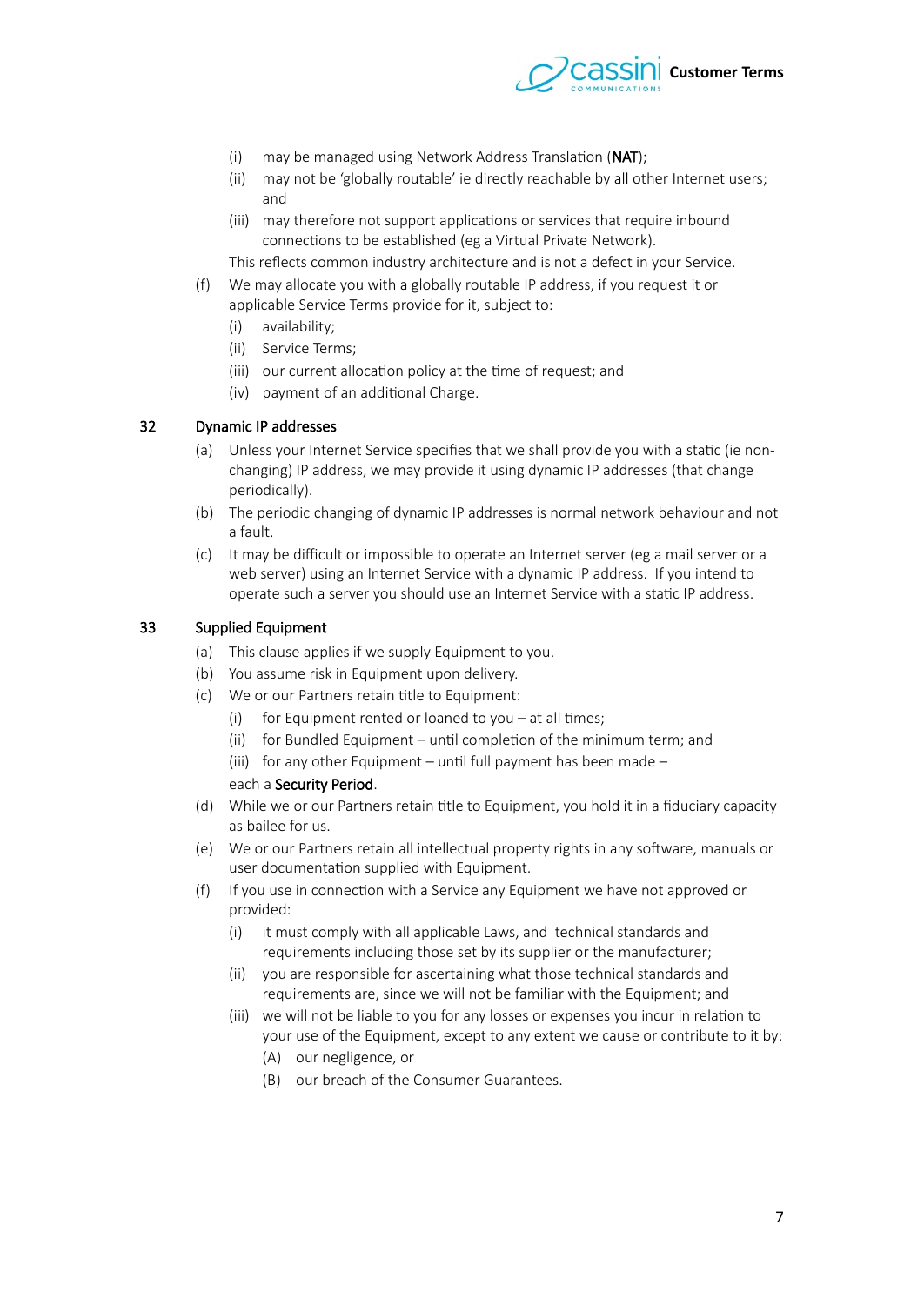

# 34 Substituted Equipment

- (a) On occasions, stock of advertised Equipment may become unexpectedly unavailable. In that event we may supply substitute Equipment that is substantially equivalent to the advertised Equipment.
- (b) On occasions, advertised Equipment may not be technically suitable for your situation. In that event we may supply substitute or modifed Equipment that is more suitable.

# 35 Delivery of Equipment

- <span id="page-7-1"></span>(a) We will try to deliver Equipment to you on the delivery date (Delivery Date) and at the address (Site) indicated on your Application during normal business hours in that area.
- (b) Variations at your request to Delivery Date or Site:
	- (i) are at our discretion; and
	- (ii) may be subject to conditions, including extra Charges.

# 36 Installation and connection of Equipment

- (a) This clause only applies if we expressly agree to install or connect Equipment.
- (b) We will install the Equipment at the Site within a reasonable time afer the Delivery Date to connect you to the Service during normal business hours in that area. You must provide us with safe access.
- <span id="page-7-0"></span>(c) You must prepare the Site for the installation (in accordance with any directions or specifcations we issue) at your own expense, including providing:
	- (i) appropriate electricity supply;
	- (ii) appropriate electrical and mechanical fittings;
	- (iii) appropriate environmental conditions;
	- (iv) a secure location for the Equipment, including if applicable a suitable point for mounting an external satellite dish without obstructions;
	- (v) all necessary facilities for the location of the Equipment;
	- (vi) access to all necessary personnel including your technical personnel;
	- (vii) where relevant, permission for us and our representatives and agents to enter the Site and install the Equipment including making any minor physical modifcations reasonably necessary for the purpose.
- (d) You warrant to us that as at the date of installation and connection to the Service, you will have notifed any relevant parties and obtained all relevant consents for us to enter onto the Site, install Equipment and connect you to the Service.
- (e) You must indemnify us against any Claim made against us, or Loss incurred by us (including legal costs on a full indemnity basis) in connection with such entry and installation, except to the extent that we caused or contributed to the Claim or Loss by our negligence, breach of any Law or breach of your Contract.
- (f) You must obtain and maintain, at your expense, any permits, licences, approvals, authorisations, including local council planning approval required for the installation and operation of the Equipment and connection to the Service.
- (g) If installation must be rescheduled because you breach this clause, we may make a reasonable Charge for our additional costs.

## 37 Installation Charges

- (a) We will charge you installation Charges as stated in (or indicated by) your Contract.
- (b) We will try to inform you in advance of any installation fees that may be charged by our Partners.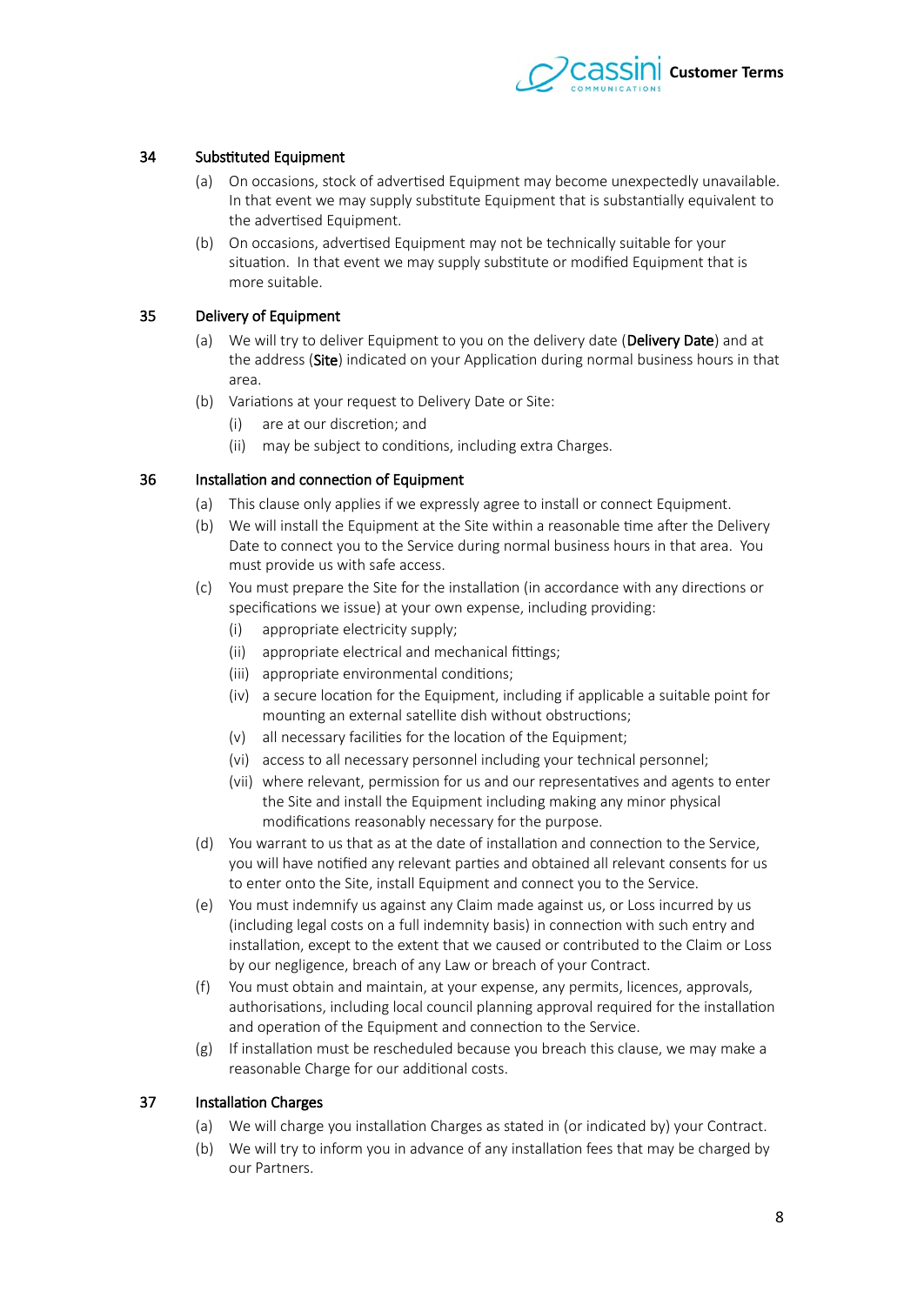

(c) If we fnd that installation will be more costly because of factors beyond our reasonable control, we may decline to proceed with installation unless you agree to revised Charges.

# 38 Additional Equipment services

- (a) You may ask us to supply additional services in relation to Equipment eg repairs.
- (b) If we agree to provide additional services, we will charge on a time and materials basis at our standard rates at the time (which may include materials supplied by our Partners at rates they determine).

## 37 Lost, stolen and damaged Equipment

- (a) You are responsible for any lost, stolen and damaged Equipment that is owned by us or our Partner and is in your possession, under your control or on your property, except if it is caused by us, our personnel or our Partner (including nbn).
- (b) You must pay for the replacement or (if reasonable) repair of such Equipment, except if the loss, theft or damage is caused by us, our personnel or our Partner (including nbn).

# 0 Return of Equipment

<span id="page-8-0"></span>On the termination of your Contract for any reason, you must return all our Equipment without delay and (unless termination occurred due to our fault) at your cost.

# 41 PPS Law

## 41.1 **Application of clause**

- (a) This clause [1](#page-8-0) applies to the extent that your Customer Contract provides for or contains a 'security interest' for the purposes of the PPS Law (or part of it).
- (b) The security interest granted to us is a 'purchase money security interest' to the extent that it can be under section 14 of the PPS Law.

## 41.2 **Registration and rights**

- (a) We may register our security interest. You must do anything (such as obtaining consents and signing documents) which we require for the purposes of:
	- (i) ensuring that our security interest is enforceable, perfected and otherwise efective under the PPS Law;
	- (ii) enabling us to gain frst priority (or any other priority agreed to us in writing) for our security interest; and
	- (iii) enabling us to exercise rights in connection with the security interest.
- (b) Our rights under your Customer Contract are in addition to and not in substitution for our rights under other law (including the PPS Law) and we may choose whether to exercise rights under our agreement and/or under such other law, as we see ft.
- 41.3 PPS Law exclusions and waivers
	- (a) The following provisions of the PPS Law do not apply and, for the purposes of section 115 of the PPS Law are 'contracted out' of your Customer Contract in respect of goods that are not used predominantly for personal, domestic or household purposes:
		- (i) section 75 (notice of removal of accession to the extent it requires us to give a notice to you);
		- (ii) section 76 (retention of accession);
		- (iii) section 125 (obligations to dispose of or retain collateral);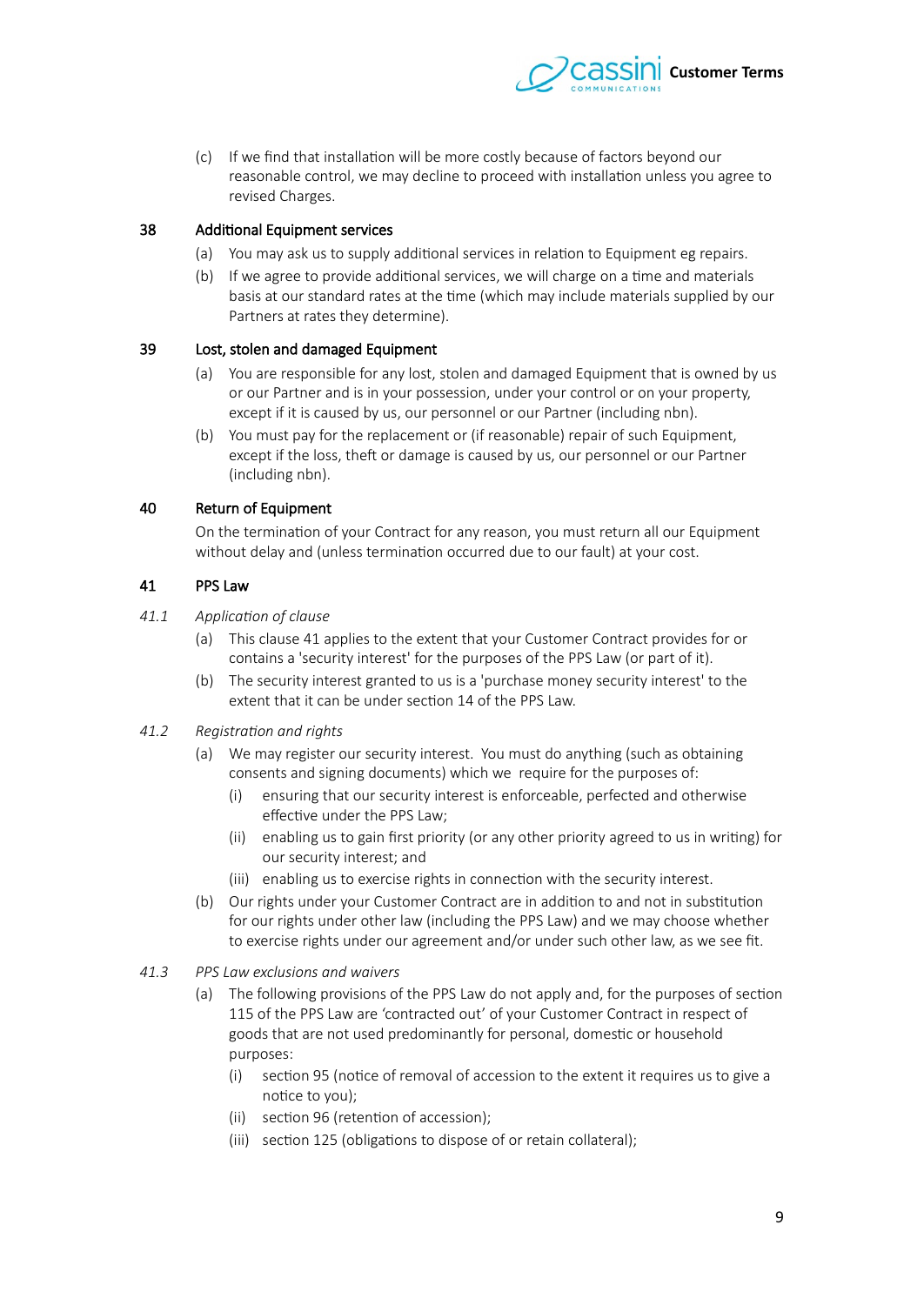

- (iv) section 130 (notice of disposal to the extent it requires us to give a notice to you);
- (v) section 132(3)(d) (contents of statement of account after disposal):
- (vi) section 132(4) (statement of account if no disposal):
- (vii) section 135 (notice of retention);
- (viii) section 142 (redemption of collateral); and
- (ix) section 143 (reinstatement of security agreement).
- (b) The following provisions of the PPS Law:
	- (i) section 123 (seizing collateral);
	- (ii) section 126 (apparent possession);
	- (iii) section 128 (secured party may dispose of collateral);
	- (iv) section 129 (disposal by purchase); and
	- (v) section 134(1) (retention of collateral) –

confer rights on us. You agree that in addition to those rights, we shall, if there is default by you, have the right to seize, purchase, take possession or apparent possession, retain, deal with or dispose of any Equipment during its Security Period, not only under those sections but also, as additional and independent rights, under your Customer Contract and you agree that we may do so in any manner we see ft including (in respect of dealing and disposal) by private or public sale, lease or licence.

- (c) You waive your rights to receive a verifcation statement in relation to registration events in respect of commercial property under section 157 of the PPS Law.
- 41.4 **Non-disclosure**

We and you agree not to disclose information of the kind that can be requested under section 275(1) of the PPS Law. You must do everything necessary on your part to ensure that section 275(6)(a) of the PPS Law continues to apply. The agreement in this clause is made solely for the purpose of allowing to us the benefit of section  $275(6)(a)$  and we shall not be liable to pay damages or any other compensation or be subject to injunction if we breach this clause.

41.5 No competing security interest

You must not create, purport to create or permit to be created any 'security interest' (as defned in PPS Law) in Equipment during its Security Period other than with our express writen consent.

#### 41.6 Sub-hiring Equipment during Security Period

- (a) You must not lease, hire, bail or give possession of (sub-hire) the equipment to anyone else unless we (in our absolute discretion) frst consent in writing. Any such sub-hire must be in writing in a form acceptable to us and must be expressed to be subject to our rights under our agreement with you.
- (b) You must take all steps including registration under PPS Law as may be required to:
	- (i) ensure that any security interest arising under or in respect of the sub-hire is enforceable, perfected and otherwise efective under the PPS Law;
	- (ii) enable us to gain (subject always to our rights) first priority (or any other priority we agree to in writing) for the security interest; and
	- (iii) enable each of us to exercise our respective rights in connection with the security interest.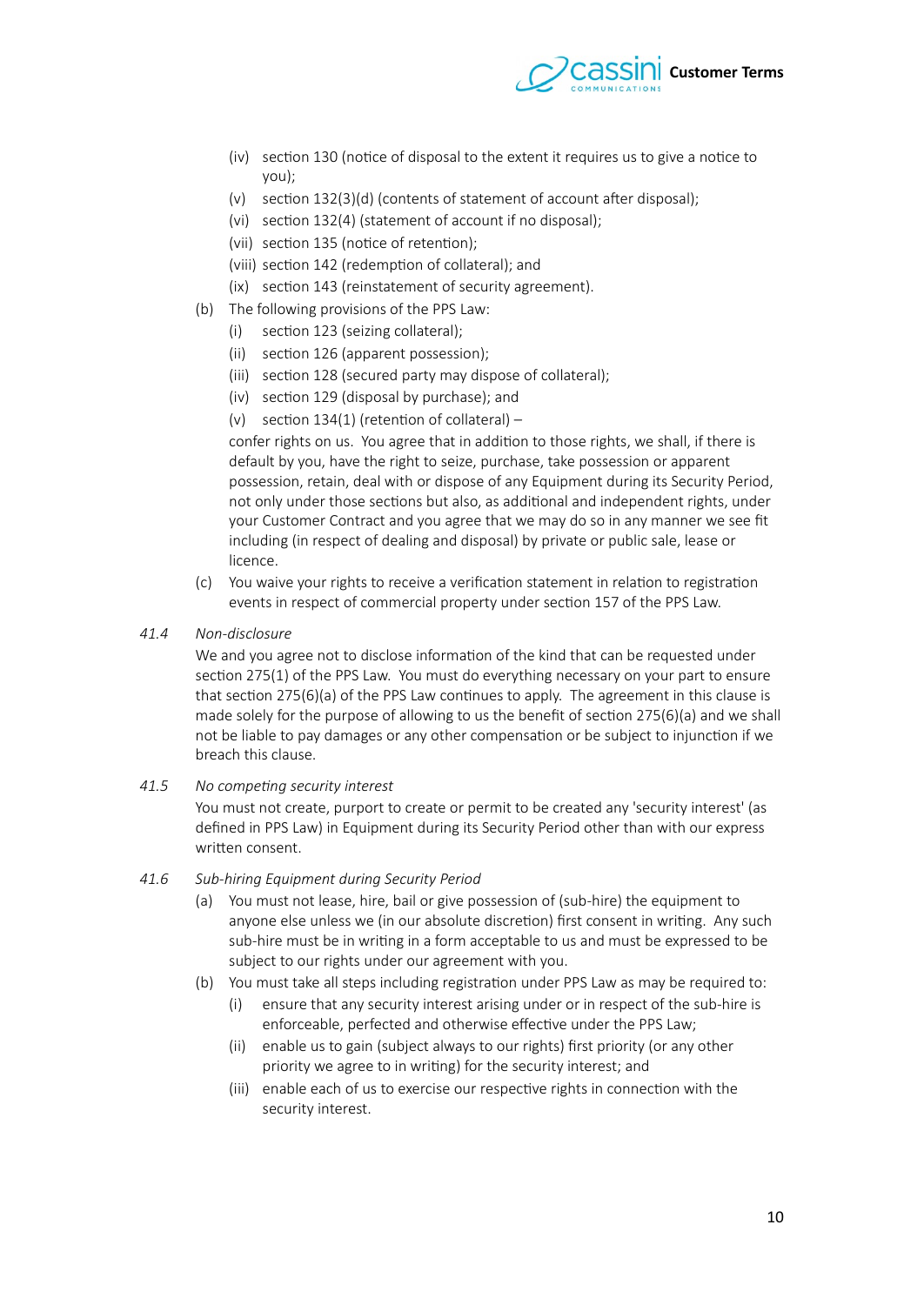

# *41.7 Ciete*

We may recover from you the cost of doing anything under this clause 41, including registration fees and the costs of notifcation.

# 2 TCP Customers and Authorised Representatives

- <span id="page-10-2"></span>(a) If you are a TCP Customer, you can appoint an Authorised Representative to act on your behalf if you require.
- (b) To be efective, we require that any such appointment:
	- (i) is in writing;
	- (ii) is signed by you (unless you are incapable of signing, in which case we shall work out a feasible and mutually acceptable alternative with you);
	- (iii) is verifed by you in person or by telephone, including reasonable evidence of your identity (unless you are incapable of communicating with us in person or by telephone, in which case we shall work out a feasible and mutually acceptable alternative with you); and
	- (iv) states any limitations on the authority of your Authorised Representative (eg time limit; limit on access to your account or personal information; limit on authority to incur expense on your behalf).
- (c) If your appointment does not state any limitations, your Authorised Representative has the power to act on your behalf as if they are you.
- (d) If your appointment states any limitations, your Authorised Representative has powers, including access to your information, in accordance with your appointment and those limitations.

# 3 TCP Customers and Advocates

- (a) You can use an Advocate to communicate with us if you require.
- (b) We presume that an Advocate is not authorised to establish or make changes to your account or Services, unless the Advocate is also your Authorised Representative under clause 42.
- (c) A person acting as your Advocate has no power to act on your behalf and has no access to your information without you being present and agreeing to such action.

## Rights and remedies for PDH goods and services

<span id="page-10-0"></span>Important consumer information: Full details of the consumer rights and remedies referredto in clauses 44 and 45 can be obtained from the Australian Competition and Consumer Commission (ACCC) at www.accc.gov.au or from a local consumer protection agency.

- (a) If we supply you with goods or services of a kind ordinarily acquired for personal, domestic or household (PDH) use or consumption you have important rights under the Australian Consumer Law (ACL) including Consumer Guarantees and remedies. Nothing in your Contract limits those rights and remedies in any way.
- (b) If we supply you with PDH Goods or Services, and you are told they come with a 'manufacturer's warranty' or 'one year product assurance' or similar, those rights are in addition to, and not instead of, your rights under the ACL.

# 45 Rights and remedies for non-PDH goods costing no more than \$40,000

<span id="page-10-1"></span>If we supply you with goods or services that are not of a kind ordinarily acquired for personal, domestic or household use or consumption and cost no more than \$40,000 you have important rights under the ACL including Consumer Guarantees and remedies but: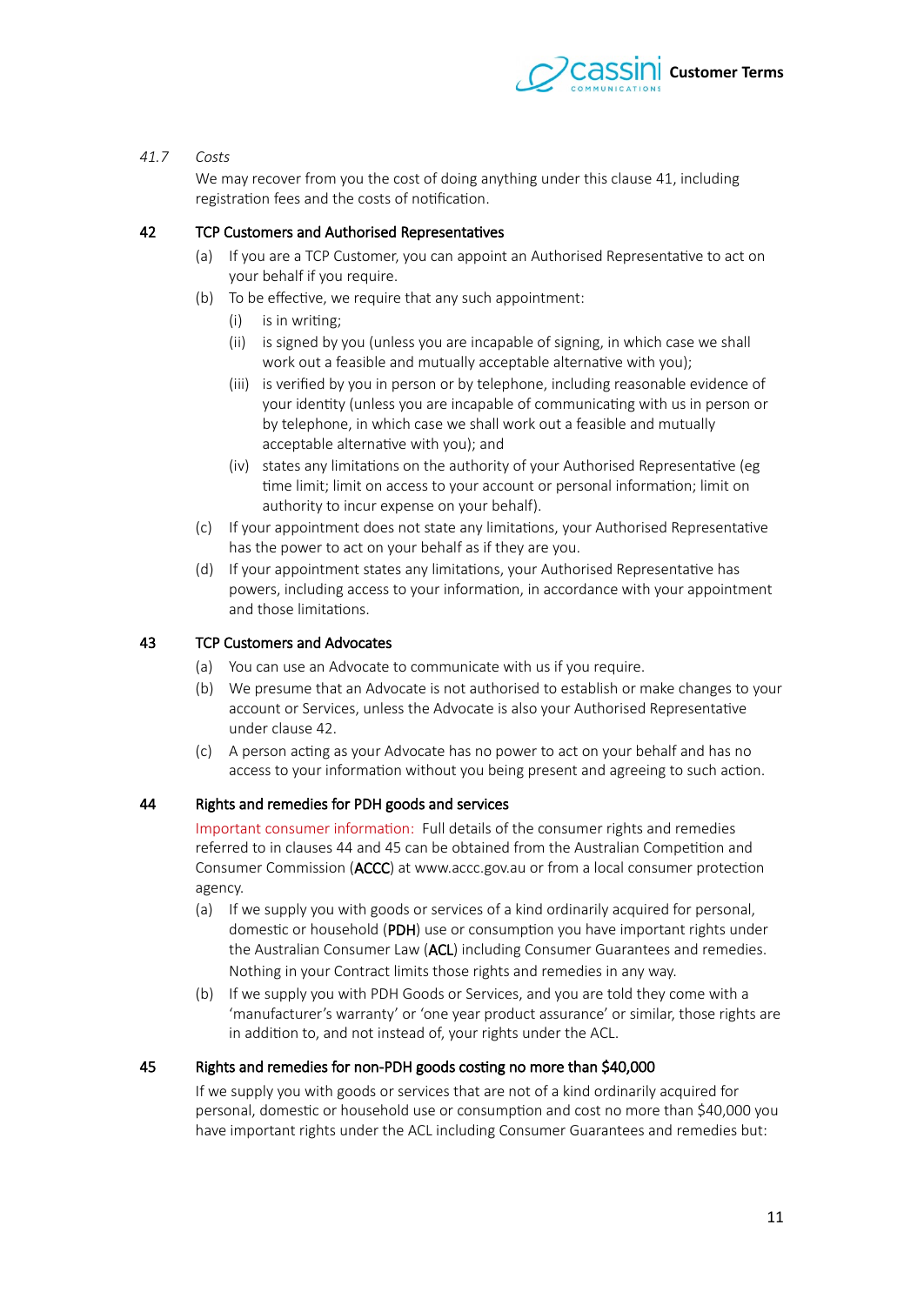

- (a) in relation to these goods, our liability for failure to comply with a Consumer Guarantee (other than certain guarantees about ownership and undisturbed use) is limited to:
	- (i) replacing the goods or supplying equivalent ones;
	- (ii) repairing the goods;
	- (iii) paying the cost of replacing the goods or of acquiring equivalent ones; or
	- (iv) paying the cost of having the goods repaired; and
- (b) in relation to these services, our liability for failure to comply with a Consumer Guarantee is limited to:
	- (i) supplying the services again; or
	- (ii) paying the cost of having the services supplied again.
- (c) If we supply you with non-PDH Goods or Services that cost no more than \$40,000, and you are told they come with a 'manufacturer's warranty' or 'one year product assurance' or similar, those rights are in addition to, and not instead of, your rights under the ACL.

#### 6 Personal injury or death

<span id="page-11-3"></span>To the extent that our negligence causes personal injury or death, we accept liability on normal principles of law.

## 47 Service Level Agreements

<span id="page-11-2"></span>If a Service or a Plan includes a Service Level Agreement (SLA):

- (a) we are liable for any remedy or rebate specifed by the SLA; and
- (b)subject to clauses 44 to 46, and to the express terms of the SLA, our liability for breach of the SLA is limited to such remedy or rebate.

## 8 Exclusion of implied terms

<span id="page-11-4"></span>Important consumer information: Nothing in this clause [8](#page-11-4) limits the consumer rights andremedies referred to in clauses 44 and 45.

Subject to clauses 44, 45, 46 and 47:

- (a) Any representation, warranty, condition or undertaking (whether in favour of you or of us) that would be implied in your Contract by legislation, common law, equity, trade custom or usage or otherwise is excluded from your Contract to the fullest extent permited by law.
- (b) We do not warrant or represent the performance, accuracy, reliability or continued availability of the Services or Facilities or that the Services or Facilities will operate free from faults, errors or interruptions.

#### 49 Limitation of liability – General

<span id="page-11-0"></span>Important consumer information: Nothing in this clause 49 limits the consumer rights andremedies referred to in clauses 44 and 45.

Subject to clauses 44, 45, 46, 47 and [50,](#page-11-1) we are never liable to you for, and you release us from any Claim for, any Loss.

#### 50 Limitation of liability – ACL Consumers and ACL Small Businesses

<span id="page-11-1"></span>Important consumer information: Nothing in this clause [50](#page-11-1) limits the consumer rights andremedies referred to in clauses 44 and 45.

If:

- (a) you are an ACL Consumer or an ACL Small Business; and
- (b) clause 49 is determined by a court or tribunal to be Unfair  $-$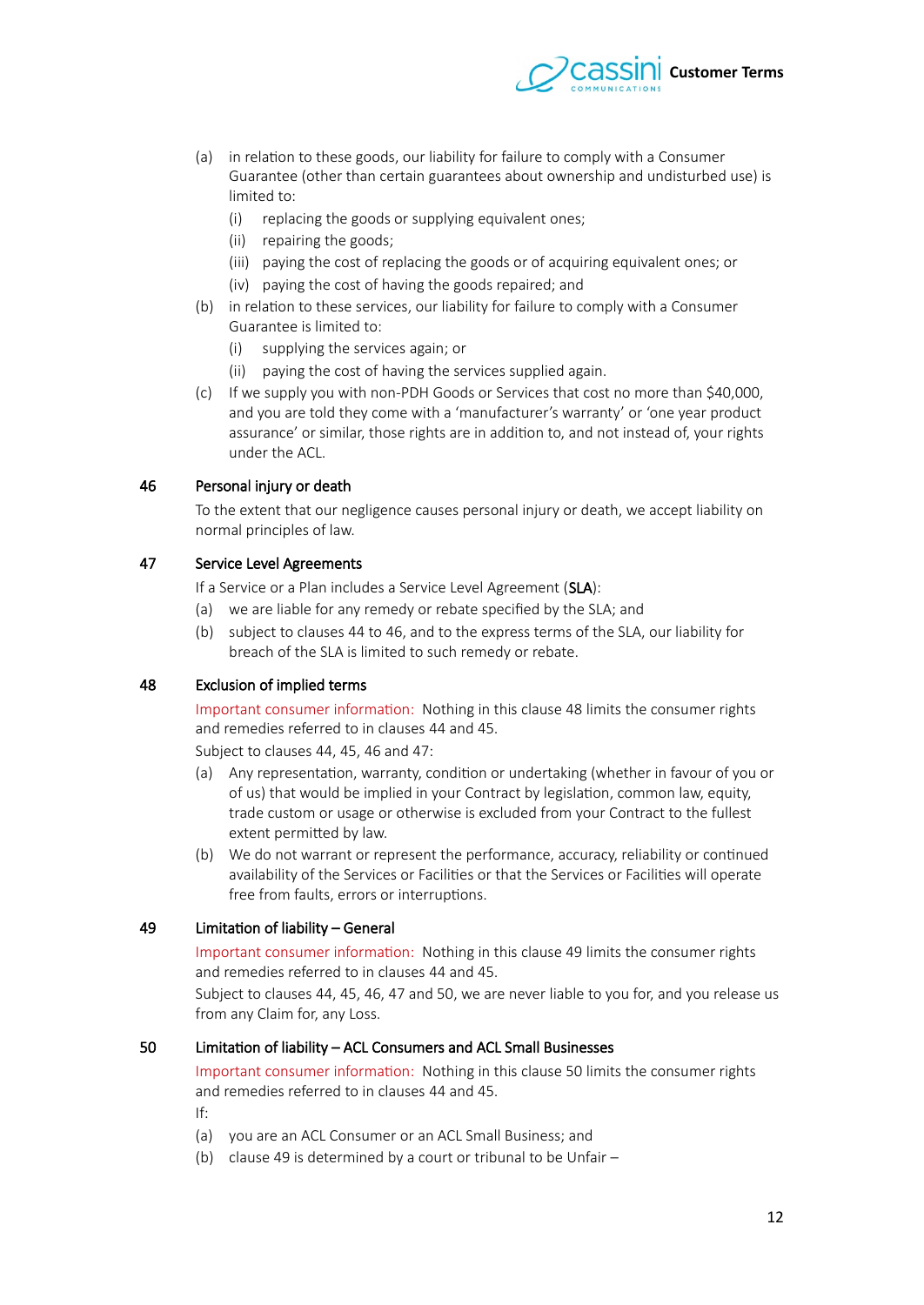

then:

- (c) clause 49 will not apply but:
	- (i) neither of us is liable to the other for economic loss, business interruption, loss of revenue, profts, actual or potential business opportunities or contracts, anticipated savings, loss of profits, loss of data, indirect or consequential loss, an obligation to indemnify another person, or an obligation to contribute to the compensation of loss or damage sufered by another person; and
	- (ii) except for liability under clauses  $51(a)$ , [\(b\)](#page-12-2) or [\(c\),](#page-12-1) [53](#page-12-0) or 54 the liability of each of us to the other for any Loss is limited to \$1,000 in aggregate in respect of the Term.

#### 51 Liability – General

- <span id="page-12-4"></span><span id="page-12-3"></span>(a) You must pay us all Charges and other amounts due under your Contract.
- <span id="page-12-2"></span>(b) You must pay us the fair value of any Equipment that you fail to return to us when required.
- <span id="page-12-1"></span>(c) You must pay us fair compensation for any damage to Equipment you return to us. Fair wear and tear does not count as damage.
- (d) You must indemnify us for any Loss we sufer as a result of or in connection with:
	- (i) your breach of your Contract;
	- (ii) your use of a Service or Equipment; or

(iii) a Claim against us by an End User in relation to a Service we supply to you – except to the extent that we caused or contributed to the Loss by our negligence, breach of any Law or breach of your Contract.

TCP Customers: We will not impose Credit Management Charges unless the Charges are a reimbursement of our costs and you are advised of their amount or method of calculation.

- (e) You indemnify us for any Loss we sufer in connection with any Claim made against us by a third party arising out of or in relation to your use of Services or Equipment except to the extent that we caused or contributed to the Loss by our negligence, breach of any Law or breach of your Contract.
- (f) Your obligations under this clause survive termination of your Contract.

## 52 Liability – legal requests, etc

- (a) This clause applies where we reasonably incur expenses as a result of or in connection with:
	- (i) a police request for information or evidence in relation to you or your use of a Service; or
	- (ii) a Court or other competent authority's direction for provision of information or evidence in relation to you or your use of a Service; or
	- (iii) a demand from a legal practitioner for information or evidence in relation to you or your use of a Service.
- (b) You must reimburse our expenses on request.

## 53 Your liability to us – (alleged) illegal use, etc

- <span id="page-12-0"></span>(a) This clause applies where:
	- (i) your Service is actually or allegedly used in a way that breaches any law or infringes the rights of any third party; and
	- (ii) we suffer Loss or reasonably incur expenses as a result.
- (b) You must make good our Loss and reimburse our expenses on request.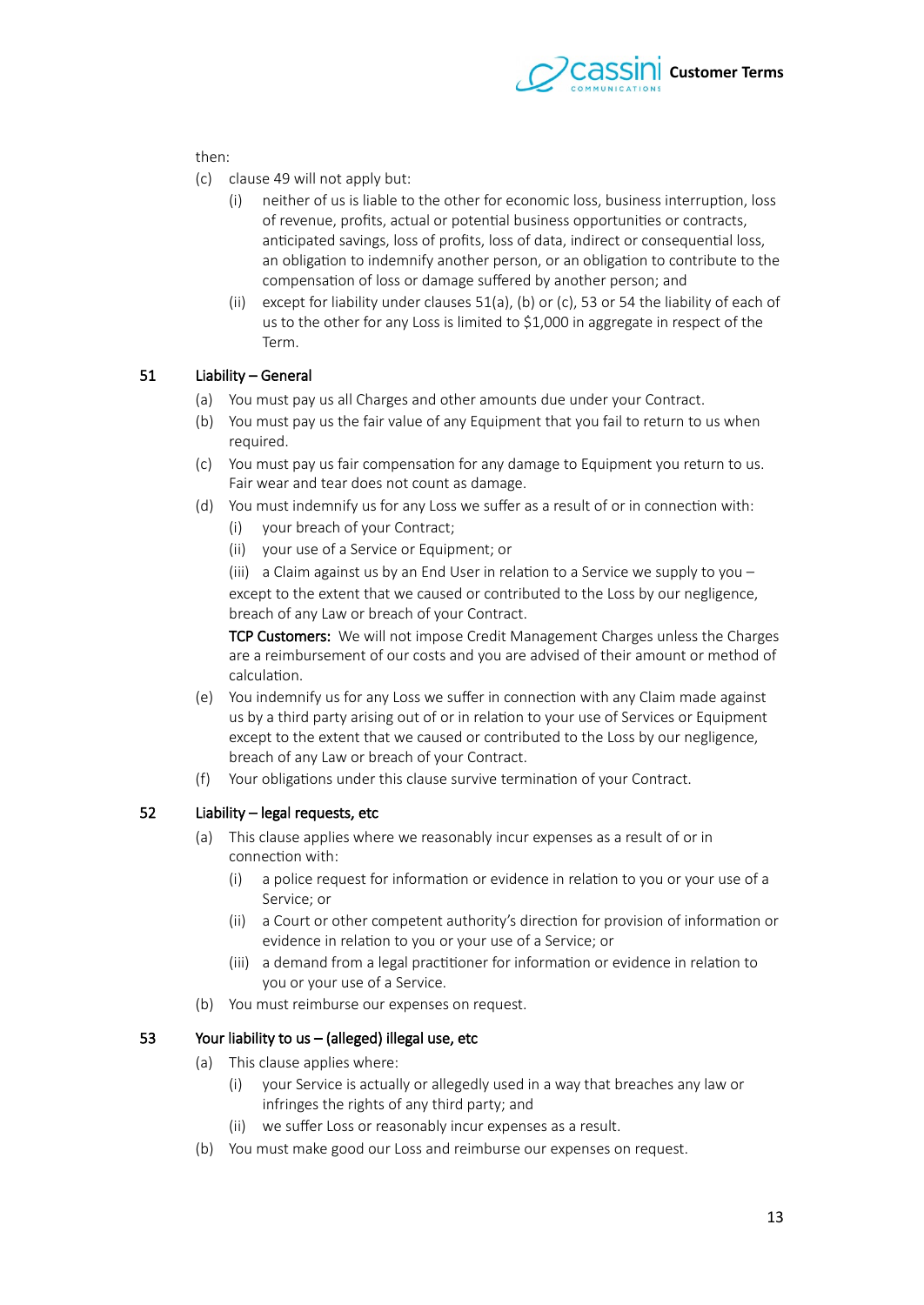

# 54 Liability and our Partners

54.1 No Claims against a Partner

<span id="page-13-2"></span><span id="page-13-0"></span>If:

- (a) except for this clause, you would have a Claim against a Partner arising out of or in connection with your Service or their role in its supply; and
- (b) our Partner has required us to exclude the Claim and/or we are liable to indemnify it against the Claim –

then:

- (c) you must not make the Claim;
- (d) you release our Partner from the Claim; and
- (e) you indemnify us and our Partner against any Loss we sufer if you do make the Claim.
- 54.2 Partner indemnity

<span id="page-13-1"></span>If we are liable to indemnify a Partner against any Claim or Loss arising out of or in connection with your Service or their role in its supply, you must indemnify us against our liability to the Partner except to the extent that we caused or contributed to the Claim or Loss by our negligence, breach of any Law or breach of your Contract.

54.3 No application where Unfair

If:

(a) you are an ACL Consumer or an ACL Small Business; and

(b) clause 54.1 or 54.2 is determined by a court or tribunal to be Unfair  $$ it will not apply.

## 55 Maintenance and faults

55.1 **Maintenance** 

From time to time, the Network requires maintenance that may interfere with your Service. We will provide you with notice of any scheduled maintenance where reasonably possible.

# 55.2 Reporting faults

- (a) You may report faults in relation to a Service or the Network by contacting our help line during its operating hours.
- (b) Before reporting a fault, you must take all reasonable steps to ensure that the fault is not caused by equipment which is not part of the Network.
- (c) You must not report a fault directly to one of our Partners unless we ask you to do so.
- (d) If you report a fault that turns out to be a 'false alarm', or not to relate to the Network, we may make a reasonable charge for our effort and expenses in responding to your report.

## 55.3 Repairing faults

- (a) We will use reasonable eforts to repair faults in Our Facilities within a reasonable period.
- (b) We will use reasonable eforts to have our Partners repair faults in Partner Facilities within a reasonable period.
- (c) You are responsible for maintaining and repairing your own equipment (except where we supplied it and you have warranty rights in relation to a fault).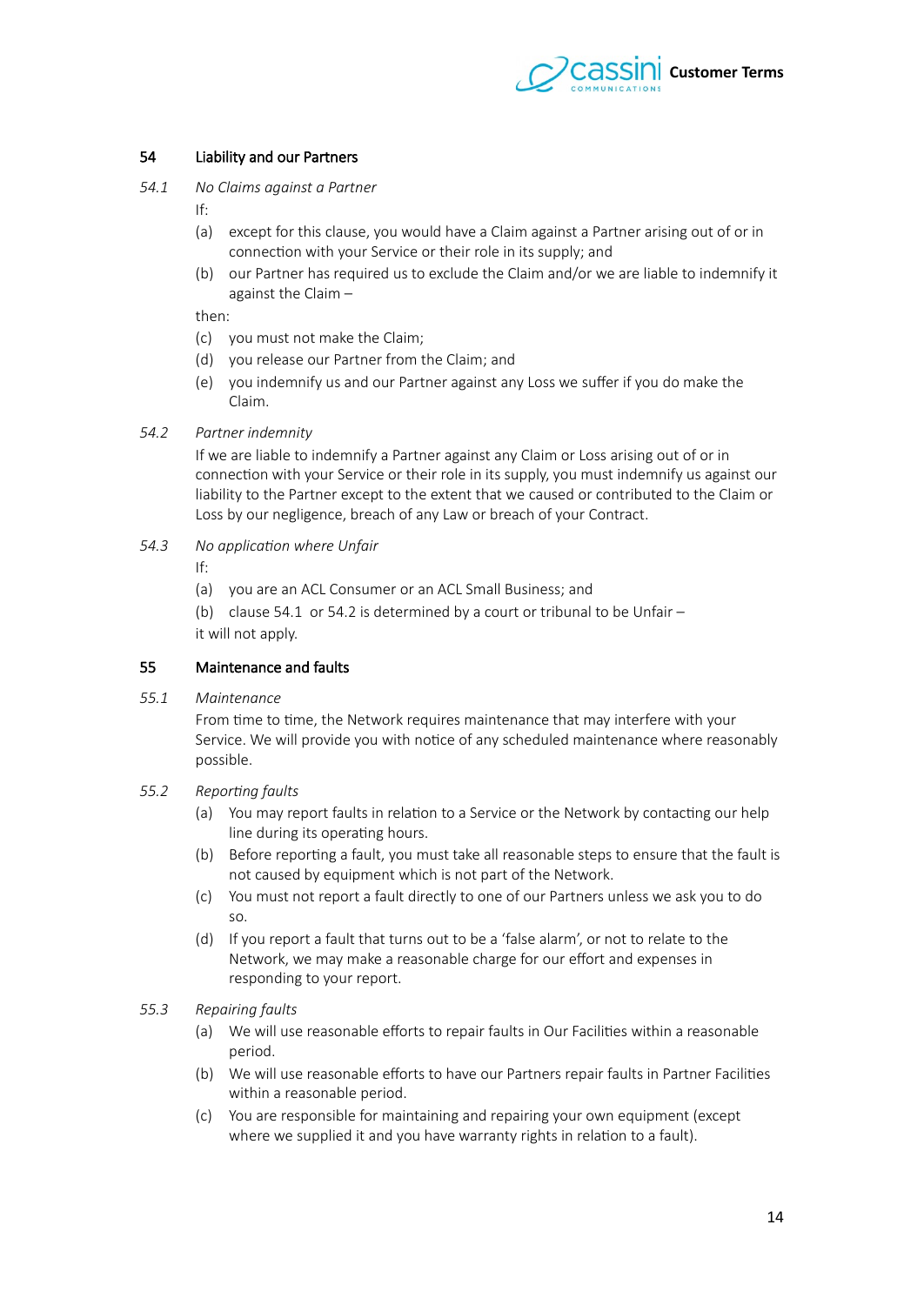

#### 55.4 Cost of repairs

If you cause a fault or damage to the Network, we may charge you the reasonable cost of repairing it.

## 56 General power to vary your Contract

<span id="page-14-3"></span>We may vary your Contract from time to time on notice to you but variations do not have retrospective effect.

ACL Consumers and ACL Small Businesses: Subject to clause 57.2, we shall give you reasonable notice, having regard to:

- (a) the nature of the variation; and
- (b) the means by which notice is to be provided; and
- (c) the length of time remaining before the variation is to occur; and
- (d) any other matter that is reasonably relevant  $-$

and we may also give you Walk Away Rights as explained in clause 57.

#### 57 ACL Consumers, ACL Small Businesses and Contract variations

<span id="page-14-0"></span>This clause only applies to ACL Consumers and ACL Small Businesses.

57.1 Reminder about ACL Consumers and ACL Small Businesses

'ACL Consumers' means individuals who enter certain kinds of contracts. 'ACL Small Businesses' means certain businesses that enter certain kinds of contracts. Refer to the Dictionary for the detailed defnitions.

57.2 Beneficial or minor negative impact

<span id="page-14-1"></span>If a Contract variation will have a beneficial or only a minor negative impact on you:

- (a) we will not give you notice; and
- (b) we will not give you Walk Away Rights.
- 57.3 Variations arising from amendments by a Partner

<span id="page-14-2"></span>If:

- (a) a Partner supplies a service (Resupply Service) to us; and
- (b) we resupply the Resupply Service to you (either as a separate service or as part of another service); and
- (c) the Partner exercises a legal right to vary its terms of supply of the Resupply Service –

then:

- (d) we may vary your Contract in accordance with the Partner's variation;
- (e) we will give you notice of the variation; and
- (f) we will give you Walk Away Rights if you also pay any costs (eg early termination fee or similar) that we will have to pay for cancelling the Resupply Service with the Partner.
- 57.4 Other variations

In any other case:

- (a) We will give you notice of the variation.
- (b) We will also offer you the right to terminate your Contract within 14 days of the date of the notice without incurring charges other than:
	- (i) usage or network access charges to the date your Contract ends; and
	- (ii) outstanding amounts for installation of Equipment; and
	- (iii) outstanding amounts for Equipment that is compatible with other suppliers' services; and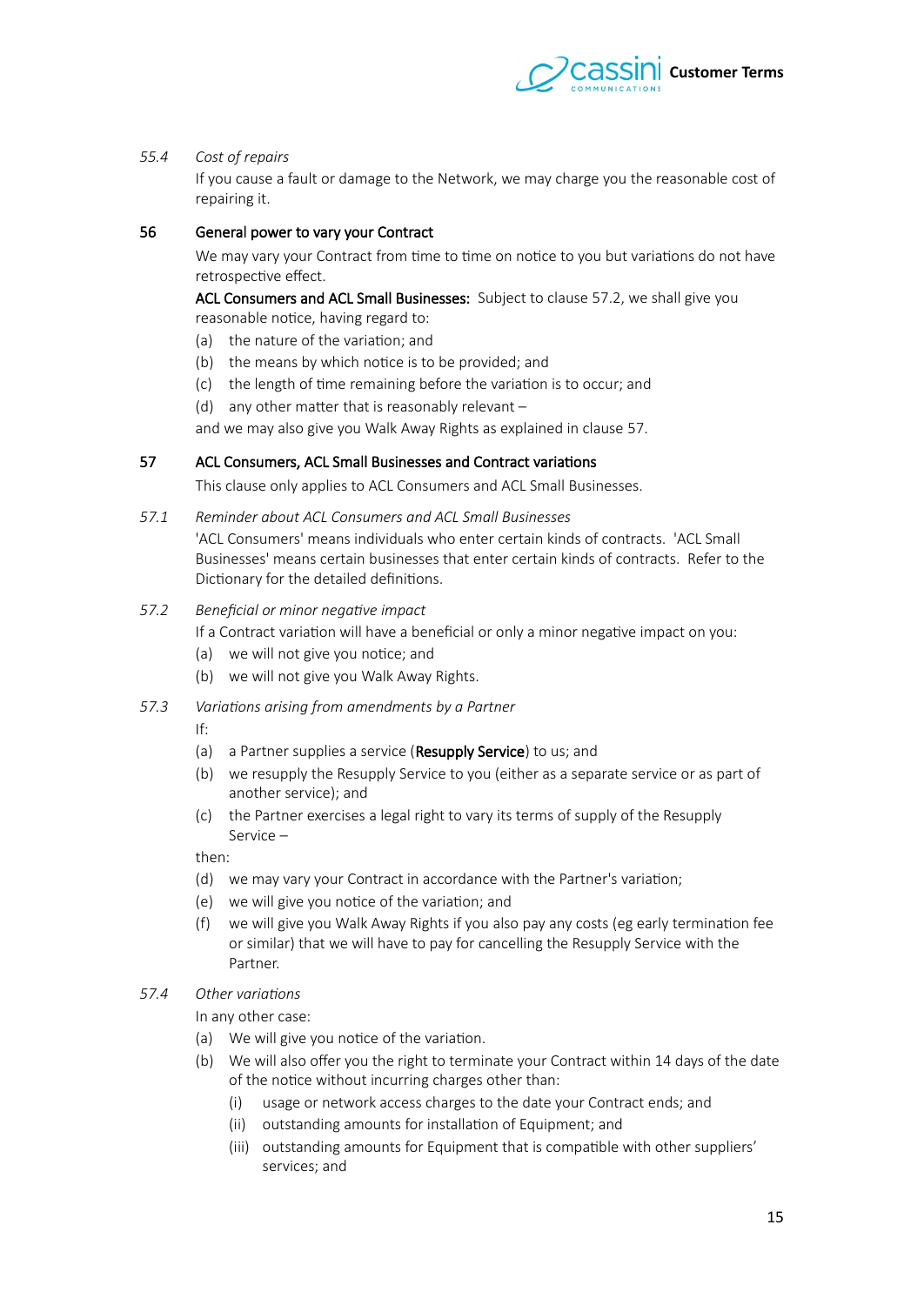

(iv) where applicable, any amount under clause  $57.3 -$ (Walk Away Rights).

# 58 When variations take efect

<span id="page-15-0"></span>Contract variations take effect:

- (a) at the end of any applicable notice period; or
- (b) if no notice period applies, immediately.

### 59 Customer transfers to us

#### 59.1 Obligations to your current supplier

If you wish to transfer from another supplier to us, you must frst check whether your contract with your current supplier imposes any restrictions or costs of doing so.

#### 59.2 Where we manage the churn process

- (a) In some cases, there is an industry process under which we initiate and manage the transfer of your Service from another supplier to us (Industry Churn Process).
- (b) Where we notify you that an Industry Churn Process is in place, by making an application for Service, you instruct and authorise us to arrange with your current supplier to transfer the Service to us, and authorise us to act on your behalf with your current supplier to transfer the Services to us.

# 59.3 Where there is no Industry Churn Process

Unless we notify you that there is an Industry Churn Process in place, you are solely responsible for terminating your contract with and any services from your current supplier in accordance with your contract with it, which might continue to charge you until you have done so.

#### 59.4 Charges payable to your current supplier

You must promptly pay your current supplier all amounts you owe it.

## 60 Transfers from us

- (a) If you transfer a Service to another supplier, you must pay our Charges that accrue before completion of the transfer.
- (b) If you transfer a Service to another supplier before the end of any minimum term or fxed term, Early Termination Fees apply – see clause [83.](#page-21-0)

## 61 Charges & payment (1): kinds of Charge

We have various kinds of Charge, including:

- (a) installation Charges eg for installing Equipment;
- (b) set up Charges eg a one-of Charge when you start on an Internet Service;
- (c) periodic Charges eg a fxed monthly Charge for an ADSL Service;
- (d) usage Charges eg a Charge per call made on a local call Service;
- (e) prepaid Charges eg a Charge for call credit on a mobile telephone service;
- (f) call connection Charges eg a Charge incurred when a telephone call connects;
- (g) miscellaneous Charges eg a Charge for providing a second copy of a bill, and any Charge that an applicable code, regulation, determination or law specifcally allows us to make;
- (h) third party Charges eg an amount we must pay to a Partner to install a second telephone line in your Service Address;
- (i) equipment Charges eg the price of a modem we sell to you –

and other Charges stated as part of a Plan.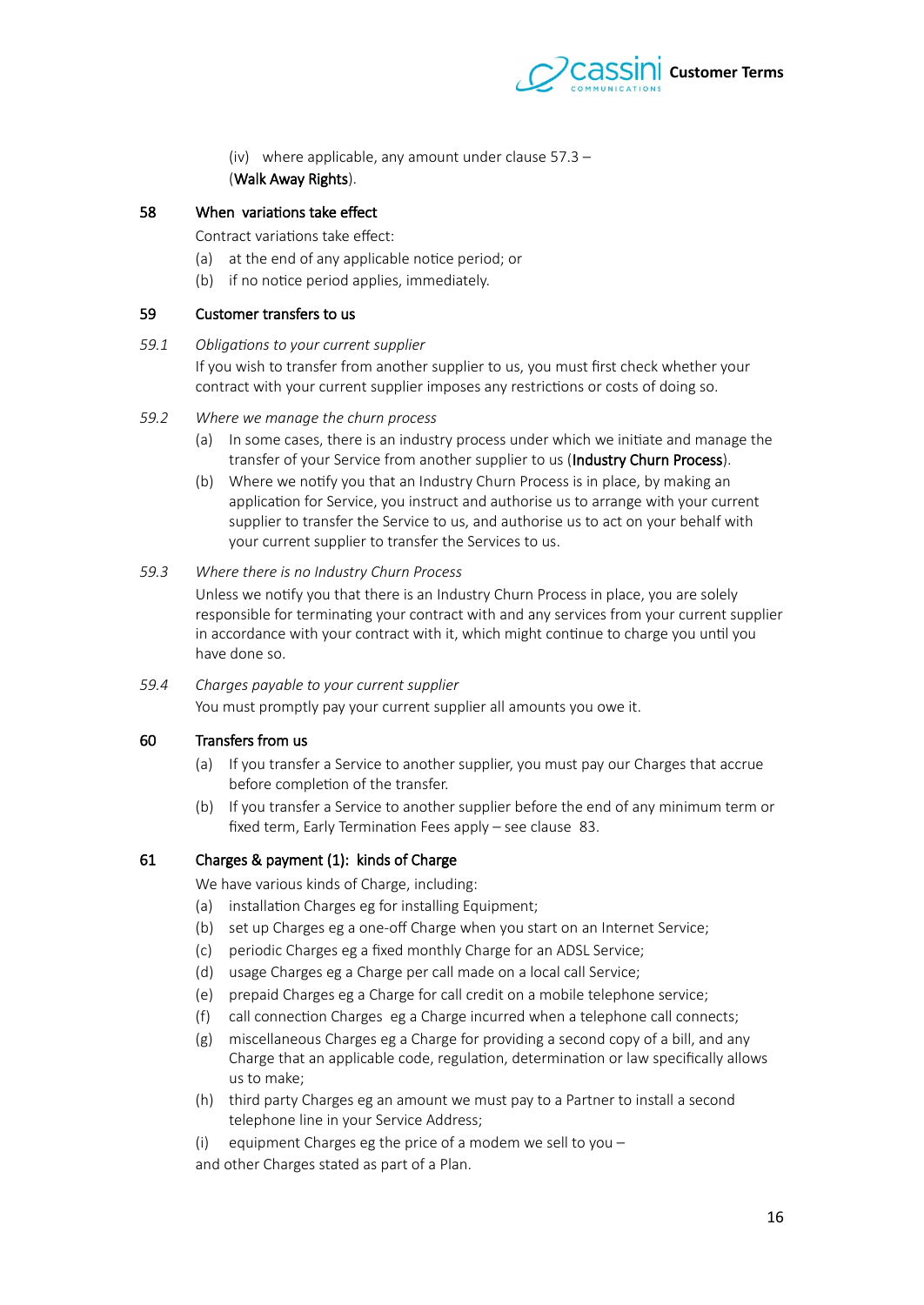

# 62 Charges & payment (2): Prices

- <span id="page-16-2"></span>(a) Subject to clause 64, our prices are as stated in your Plan.
- (b) Our current prices at any time are referred to as our 'Price List'.

## 63 Charges & payment (3): spot priced Services

- (a) We may designate a Service as a spot priced Service.
- (b) Spot priced Services will consist of resupplied or rebilled Services where our buy price or other third party charges can vary with litle or no notice.
- (c) International telephone calls and international roaming are spot priced Services.

## 64 Varying Charges

<span id="page-16-1"></span>We may vary the Charges or add new Charges from time to time in accordance with clauses [56,](#page-14-3) 57 and [58.](#page-15-0)

## 65 Special Promotions

- (a) We may offer Special Promotions to you, on particular terms.
- (b) The particular terms of the Special Promotion will prevail to the extent of any inconsistency with other parts of your Contract.

# 66 Bundled Plans

(a) We may offer a group of Services as a package (bundle) for discounted total Charges (compared to the total Charges that would apply if you acquired the same Services not as a bundle).

eg We might offer bundled 'Home phone + Internet Access for \$89.95 a month' where our Charges for the individual Services would be \$99.95 a month.

- (b) Each Service in a bundle is subject to a separate but dependent Contract.
- (c) If you stop acquiring any Service in a bundle:
	- (i) You have 'broken' the bundle; and
	- (ii) We may bill you non-discounted Charges for the remaining Service/s.

# 67 Credit management (1): Guarantees and security

- (a) We can make supply of Service conditional on you giving us, and maintaining, security and/or third party guarantees to our reasonable satisfaction. TCP Customers: We will base the requirement for a security on the outcome of a credit assessment conducted in relation to you and the Service you acquire.
- (b) If we become entitled to suspend or terminate Service, we may make the resumption of Service conditional on you giving us, and maintaining, security and/or third party guarantees to our reasonable satisfaction. TCP Customers: We will base the requirement for a security on the outcome of a

credit assessment conducted in relation to you and the Service you acquire.

(c) We may use a security payment to pay any billed Charge that is overdue, where you have not disputed the Charge.

TCP Customers: Before we access a security payment, we will advise you that it will be accessed within 5 working days and provide you an opportunity to pay within that period.

#### <span id="page-16-0"></span>68 Credit management (2): Credit checks

- $68.1$  *Credit checks* 
	- (a) At our discretion, we may obtain a credit report about you to help us decide whether to accept your application for service and to help us collect overdue amounts.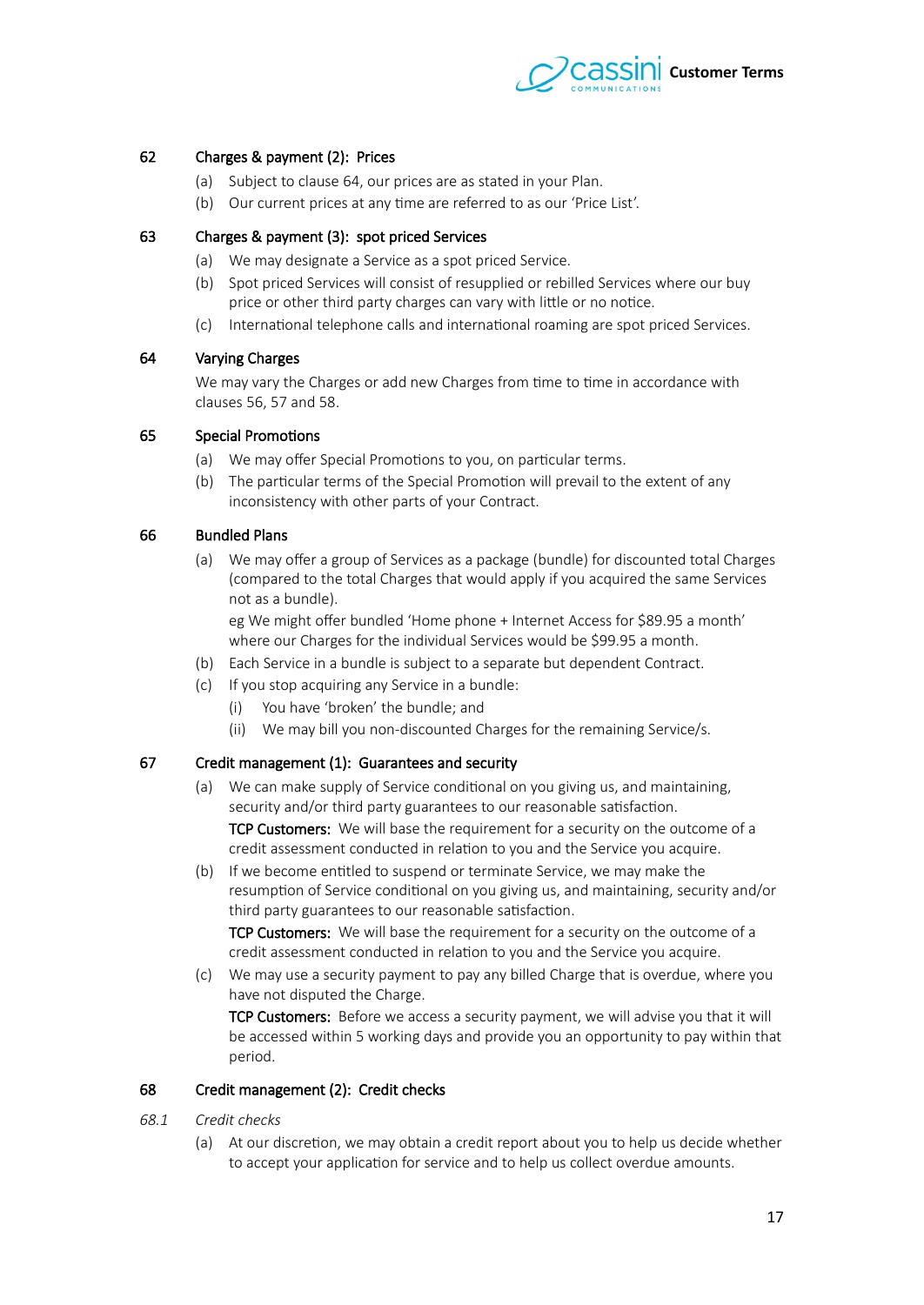

- (b) In the course of a credit check, we may disclose personal information about you to a credit reporting agency or other credit information provider. We may receive a credit report and other information about you, including personal information.
- (c) A credit reporting agency may include the fact that we obtained a credit report about you in its credit information fle on you.
- *68.2 Diecliesrt if infirmatin*

We may disclose to a credit reporting agency:

- (a) information in your application;
- (b) details of your account;
- (c) that you have applied for credit with us;
- (d) that we are a current credit provider to you;
- (e) payments that are more than 60 days overdue and are subject to collection processes;
- (f) any cheque of yours for \$100 or more which has been dishonoured more than once;
- (g) any serious credit infringement you have commited;
- (h) that payments are no longer overdue.
- 68.3 Other credit disclosures
	- We may disclose information about you and any debt you owe us to:
	- (a) a debt collection service we engage; and
	- (b) anyone who takes, or is considering taking, an assignment of any debt you owe us.
- 68.4 Your consents
	- (a) If you are an individual, you agree that we can conduct a credit check and verify your personal details, in accordance with this clause.
	- (b) If you are self-employed, you agree that we can:
		- (i) obtain and use any report or information from a credit reporting agency, which contains information about your commercial activities or commercial credit worthiness;
		- (ii) exchange with your other credit providers, any credit report or other report about your credit worthiness or history, or personal information contained in those reports –

in accordance with this clause.

#### 68.5 Further acknowledgments

You acknowledge that credit and other information about you may be used to:

- (a) assess your application;
- (b) assist you to avoid defaulting on your credit obligations;
- (c) notify other credit providers of a default by you; and
- (d) assess your creditworthiness.

## 67 Credit management (3): Services you acquire for others

If you enter a Contract where you will not be the main actual user of the Service (eg you arrange an Internet Service for your children):

- (a) You are responsible for all use of the Service and all Charges incurred under the Contract.
- (b) If you give anyone else sufficient information about your Service (eg by giving them your user name, password or other credentials), they may be able to:
	- (i) uncap or unlimit any cap or other limits that apply to it;
	- (ii) change Plans;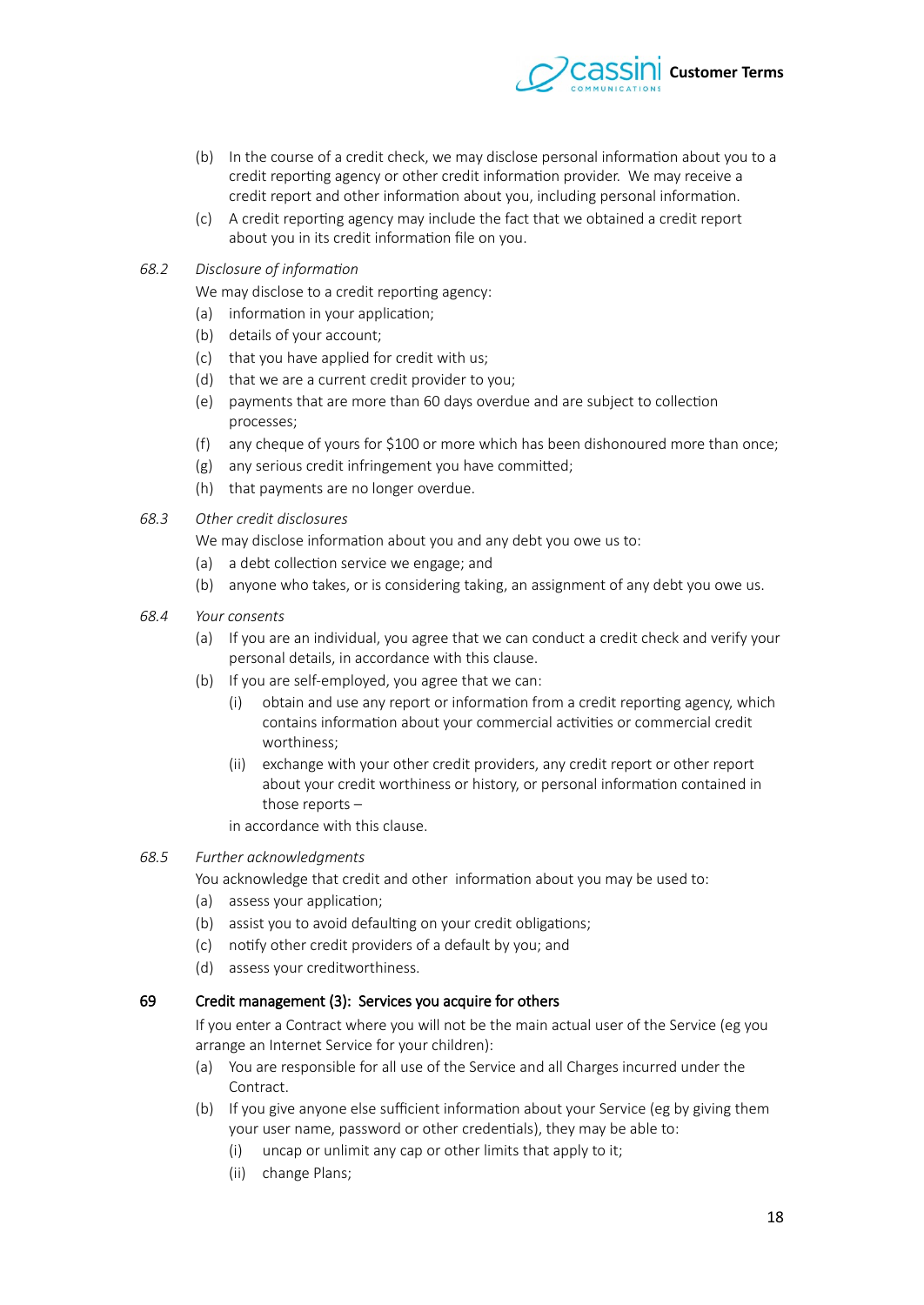

- (iii) disconnect Service; and
- (iv) do anything else that you could do.

You should treat all information that allows control of your Service as secret.

(c) Internet and telephone Services can be used to buy goods and services from third parties. You may be liable for debts incurred to these third parties.

#### 70 When we can bill

- <span id="page-18-2"></span><span id="page-18-1"></span>(a) Your 'Billing Period' is the period between bills. Our standard Billing Period is monthly, but we may vary it.
- (b) We may bill a part-period eg to align your Billing Period with the frst day of each month.

| Type of Charge:   |                        | may be billed:                                       |
|-------------------|------------------------|------------------------------------------------------|
| (i)               | set up Charge          | immediately                                          |
| (ii)              | periodic Charge        | 14 days before the start of the period it relates to |
| (iii)             | usage Charge           | at the end of each Billing Period                    |
| (iv)              | prepaid Charge         | when you buy or top up a prepaid Service             |
| (v)               | call connection Charge | at the end of each Billing Period                    |
| (v <sub>i</sub> ) | miscellaneous Charge   | at the end of each Billing Period                    |
| (vii)             | third party Charge     | immediately                                          |
| (VIII)            | Equipment Charge       | when or before we dispatch the Equipment             |

(c) Subject to clause  $70(d)$ , we may bill for Charges as follows:

<span id="page-18-0"></span>(d) In any case, we may bill you for any Service we have already provided.

## 71 Bills – General

- (a) You agree that you can incur a Charge without us issuing any invoice, statement or Bill.
- (b) You agree that we need not offer payment by mail as a payment method for any Service, including a Standard Telephone Service.
- (c) If we do provide an invoice, statement or Bill for a Service, we can send it to you in the same way as any other notice, including via your Account Page.

TCP Customers: We will supply a Bill to you for each current Billing Period, except where:

- (a) you pay by Direct Debit and the Charges for that Billing Period are for the same fxed amount in each Billing Period – and in that case you and we agree that, although a Charge for that fxed amount will be payable by you, a Bill will not be issued unless the total amount payable in that
	- Bill is more than 10% higher than that fxed amount; or
- (b) your Service is Prepaid.

#### 72 Recharge Billing

<span id="page-18-3"></span>Where Recharge Billing applies to a Service:

- (a) The Service is supplied on a Direct Debit only basis.
- (b) At the commencement of the Service, we shall Top Up your Recharge Balance.
- (c) Charges that you incur will be billed against your Recharge Balance in accordance with these terms.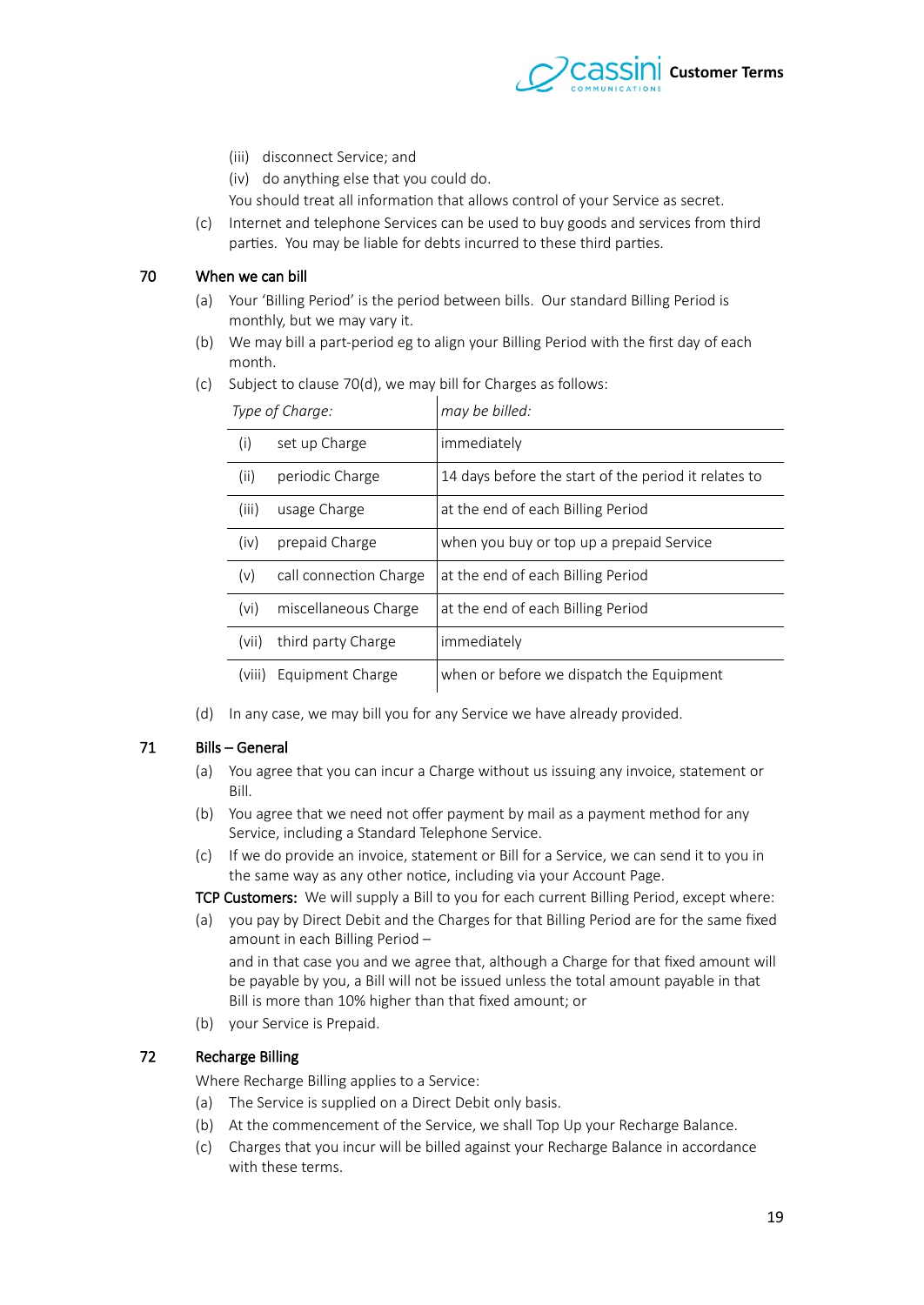

- (d) Whenever your Recharge Balance falls below your Top Up Trigger, we shall Top Up your Recharge Balance again.
- (e) You authorise us to Extract funds to make Top Ups in accordance with this clause.

# 73 Extra Charges for bills and information

- (a) We may charge you an extra Charge if:
	- (i) you request non-standard information about your bill or Charges, or
	- (ii) you ask us to deliver a bill by a method that is not the standard method for a Plan.
- (b) If you request a paper bill when that is not the standard method for a Plan, the extra Charge is as notifed in our Price List.

#### 74 Billing information – TCP Customers

#### 74.1 Requesting information

<span id="page-19-0"></span>If you are a TCP Customer and request it, we will provide all Billing information related to your Service (including, if you request it, itemised details of Charges associated with the Service) relating to up to 72 months prior to your request, provided that:

- (a) for information relating to the 24 months prior to your request:
	- (i) we shall provide it through at least one medium (of our choice) free of charge; and
	- (ii) otherwise we may impose a Charge for providing the information, limited to the cost of the providing it;
- (b) for information relating to a period between 24 and 72 months prior to your request, we may impose a Charge for providing the information, limited to the cost of the providing it;
- (c) you may request provision of Billing information via other mediums and formats normally available from us and we may impose a Charge for providing the information in that way, limited to the cost of the providing it.

#### 74.2 **Electronic Billing data**

If you are a TCP Customer and we make information from, or about, a Bill, available in an electronic form, we will offer at least one method of accessing that information that does not involve paying access Charges to us (but to avoid any doubt, this does not prevent us from making any Charge that is authorised by clause 74.1).

#### *74.3 Ittmietd Billing*

- (a) We require notice in order to supply itemised billing details to you.
- (b) Unless we advise you otherwise, the notice period is:
	- (i) 1 days where the information relates to Charges frst billed within the last 12 months;
	- (ii) 21 days where the information relates to Charges first billed within 12 to 24 months; and
	- (iii) otherwise 28 days.

## 75 Costs of telephone Billing Enquiries

If we provide access to our billing enquiry point by telephone, you agree that standard call rates apply (including timed charges for national and mobile calls).

#### 76 Out-of-pocket expenses

(a) We may notify you that, in order to supply a Service, we need to incur some out-of pocket expense that is not included in other Charges. In that case we will not supply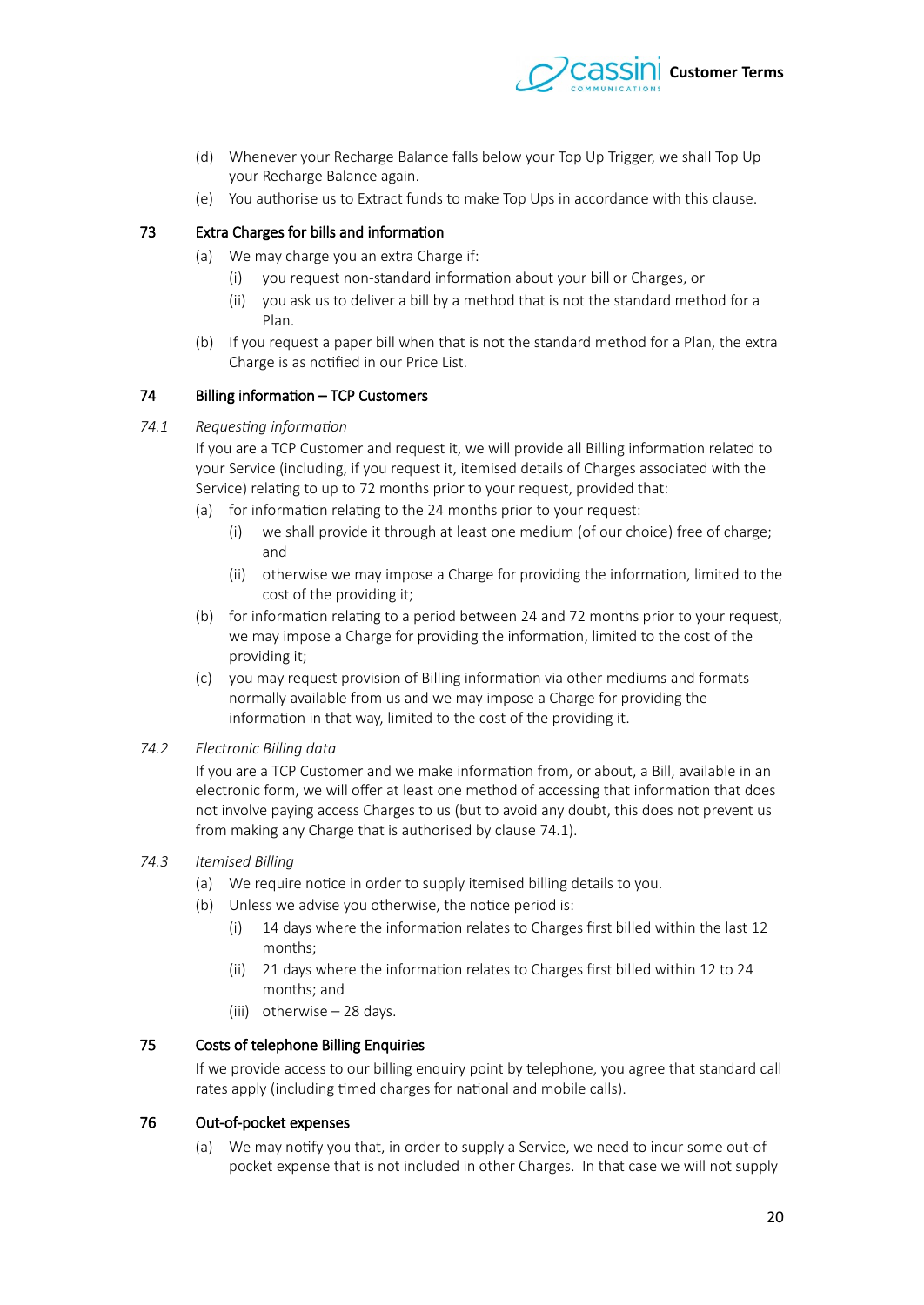

that Service unless you make satisfactory arrangements to pay or reimburse that expense.

(b) We notify you that a Partner may charge us if you report a fault and there was no such fault, or the fault lies with equipment for which the Partner is not responsible, or if you contact the Partner directly. You must pay or reimburse all such amounts.

# 77 GST

- (a) In this clause, an expression within a pair of asterisks means the same as in the GST Act.
- (b) Our prices are taken to be GST inclusive unless they are expressed to be 'GST exclusive', '+ GST' or similar.
- (c) Where any amount is GST inclusive, it is the gross amount, inclusive of any GST payable in respect of any \*taxable supply\* for which that amount is paid. Otherwise:
	- (i) The \*consideration\* payable by you represents the \*value\* of any \*taxable supply\* for which payment is to be made.
	- (ii) If we make a \*taxable supply\* for a \*consideration\*, which represents its \*value\*, then you must pay immediately the amount of any GST payable in respect of the \*taxable supply\*.
- (d) If these terms require you to pay, reimburse or contribute to an amount paid or payable by us in respect of an \*acquisition\* of a \*taxable supply\* from a third party, the amount you must pay, reimburse or contribute will be the value of the \*acquisition\* by us less any \*input tax credit\* to which we are entitled plus, if our recovery from you is a \*taxable supply\*, any GST payable under this clause.
- (e) We may recover any GST payable under this clause in the same manner as our Charges.

## 78 Late billing

- (a) We may late bill.
	- TCP Customers: We shall only do so up to 160 days in arrears.
- (b) Some Charges in a Bill may relate to a previous Billing Period.

## 79 When you must pay

- (a) Where a Direct Debit or credit card arrangement applies, we may Extract payment for Charges:
	- $(i)$  after it is billed (if we issue a Bill for the Service); or
	- (ii) after the end of the current Billing Period (if we do not issue a Bill for the Service).

TCP Customers: All Billing information will be accessible before we do so, but you agree that we need not allow 10 working days before Extraction (as would otherwise be required by clause  $5.7.1(c)$  of the TCP Code).

- (b) If any Bill is overdue for payment, you must pay that Bill and any other Bill immediately.
- (c) In any other case, you must pay a Bill within 14 days after its Bill Date.

# 80 How you can Pay

- (a) If your Plan specifes 'Direct Debit only' (or similar) then:
	- (i) Direct Debit payment is a precondition to supply of Service to you.
	- (ii) We may suspend Service if Direct Debit arrangements are not maintained.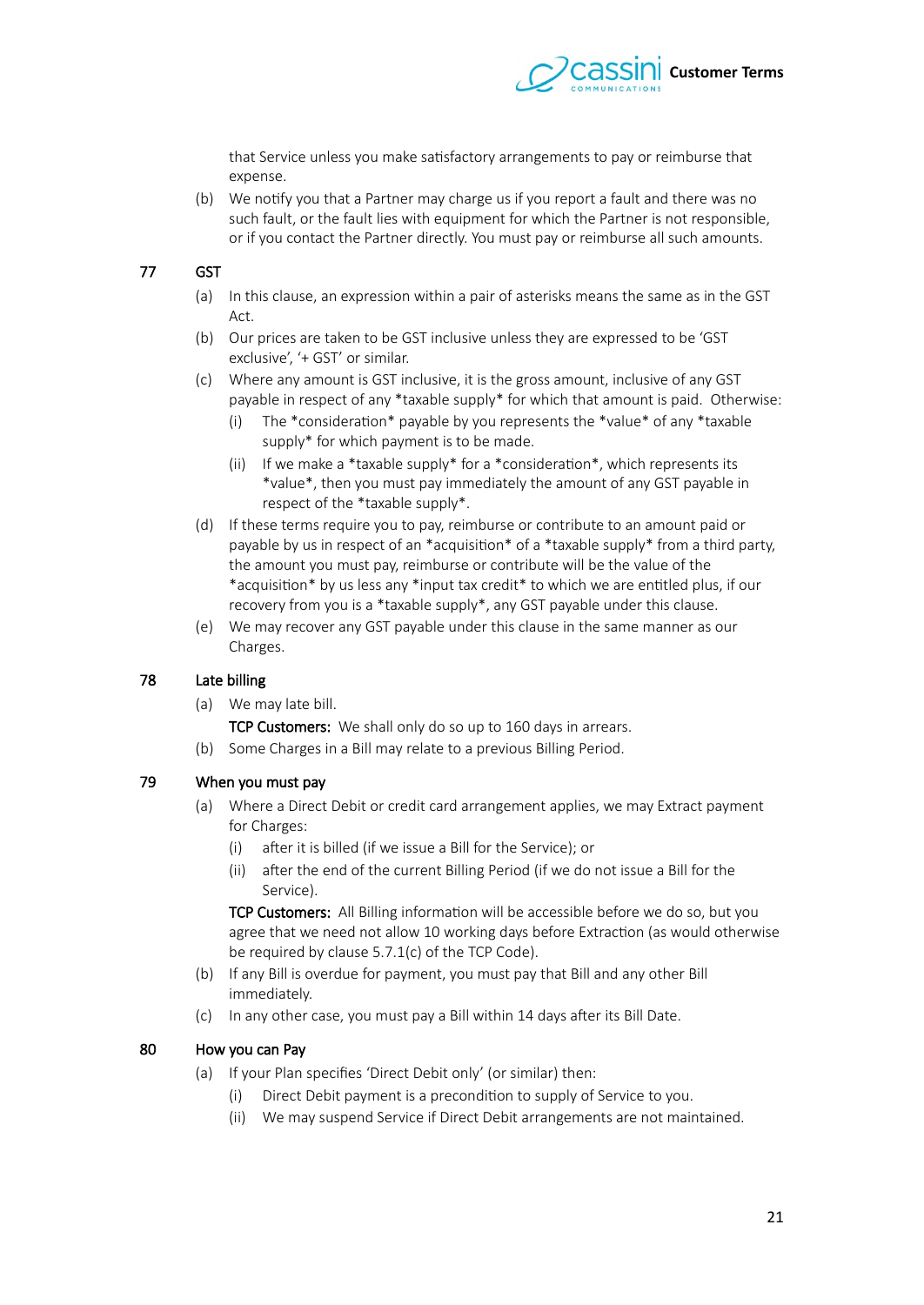

(iii) You must not cause to be reversed any Direct Debit payment to us, unless you have our prior writen approval. Otherwise, you must pay our reasonable costs (including legal fees if necessary) of reinstating the transaction.

TCP Customers: We will not impose Credit Management Charges unless the Charges are a reimbursement of our costs and you are advised of their amount or method of calculation.

- (b) In any other case:
	- (i) Direct Debit is our preferred payment method and incurs no surcharges.
	- (ii) You may pay by MasterCard or Visa or any other card we notify you that we accept.
	- (iii) Payments made using credit cards may be subject to a surcharge as notifed on our website or a Bill.
- (c) If any payment you make is dishonoured we may charge you a reasonable payment dishonour fee and recover from you any fees charged by our bank which result from the dishonoured payment.

# 81 Late payment (1)

<span id="page-21-3"></span>If a Bill is not paid on time:

- (a) you are in breach of your Contract, and
- <span id="page-21-2"></span>(b) we may also charge:
	- (i) interest at 1.5% a month from the date the Bill was due for payment until it is paid in full; or
	- (ii) a reasonable late fee; and
	- (iii) any collection fees and expenses that we incur.

<span id="page-21-1"></span>TCP Customers: We will not impose Credit Management Charges unless the Charges are a reimbursement of our costs and you are advised of their amount or method of calculation.

## 82 Late Payment (2) – accounts over 60 days

If your payment is 60 days or more overdue or we otherwise consider it is reasonable to do so –

- (a) we may refer it to an external collections agency;
- (b) we notify you that our collection fees and expenses under clause [81](#page-21-3)[\(b\)](#page-21-2)[\(iii\)](#page-21-1) may:
	- (i) include the external agency's collection fee and/or
	- (ii) include a minimum recovery charge.

TCP Customers: We will not impose Credit Management Charges unless the Charges are a reimbursement of our costs and you are advised of their amount or method of calculation.

## 83 Early Termination Fees

<span id="page-21-0"></span>The amount of an Early Termination Fee that we are entitled to charge is:

- (a) the amount specifed in or calculated in accordance with the relevant Plan; or
- (b) otherwise:
	- (i) any amount we remain liable to pay to a third party (eg a wholesale supplier) for goods or services we cannot resell or resupply to other customers; and
	- (ii) a reasonable estimate of our lost proft as a result of early termination.

## 84 Billing disputes

(a) Our records of what you owe us are deemed to be right unless you show them to be wrong.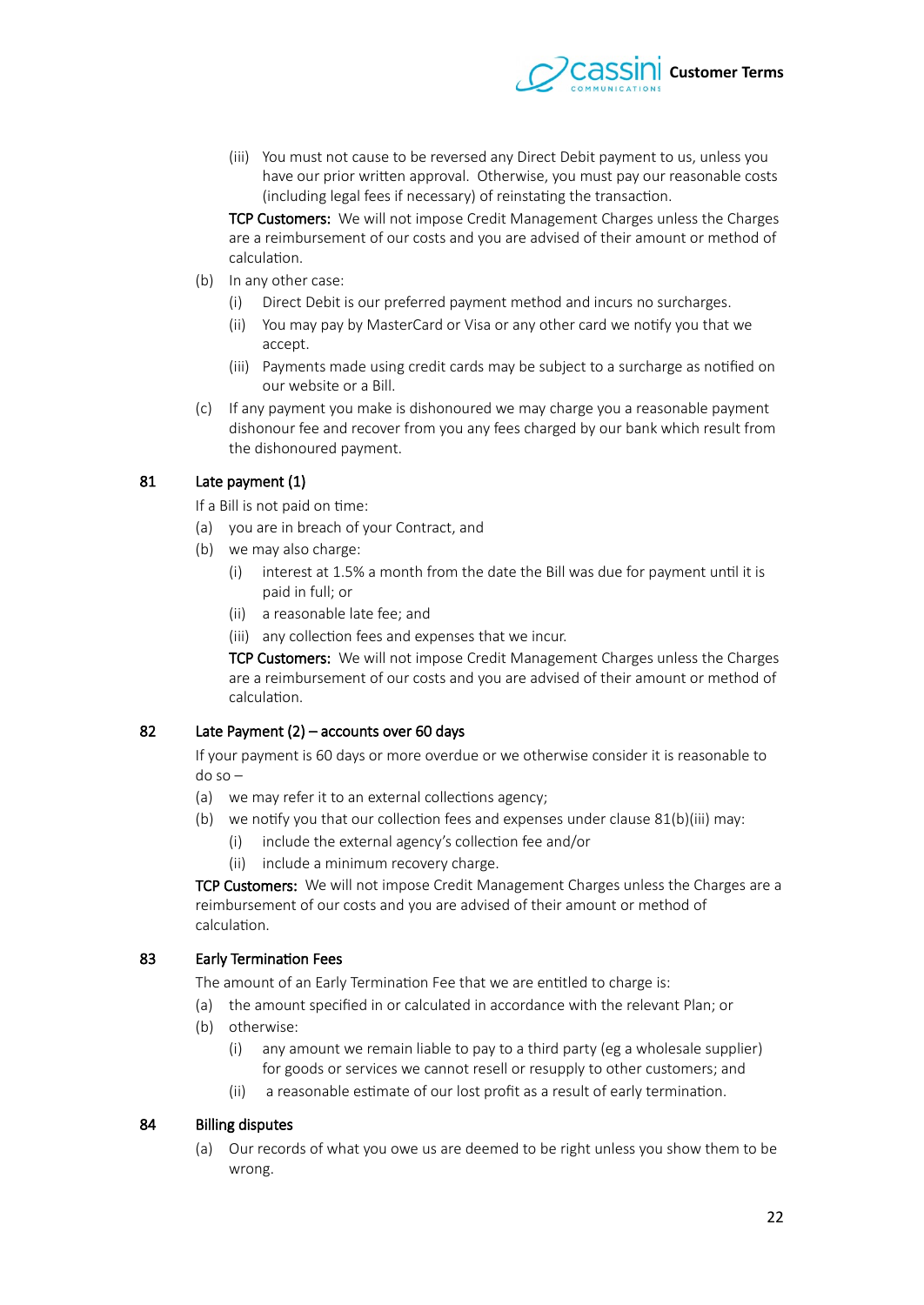

#### ACL Consumers and ACL Small Businesses: This does not apply to you.

(b) If you dispute a bill, you must pay it on time. We shall credit you if it is later determined that you are entitled to a credit.

TCP Customers: We will not take Credit Management action in relation to a disputed amount that is the subject of an unresolved complaint, if we are aware that the complaint has not been resolved to your satisfaction and is being investigated by us, the TIO or a relevant recognised third party but:

- (i) you must still pay all undisputed portions, and
- (ii) if it is determined that some or all of the disputed portion is payable, you must pay that amount within 5 days.
- (c) You may not raise a billing dispute more than 12 months afer a bill is issued, and we will not pay any refund or give any credit in respect of a period prior to that.

#### 85 Billing for unauthorised use of your account

You are responsible for, and must pay for, all use of your Service except for unauthorised use that results from our negligence or breach of a Consumer Guarantee.

#### 86 Billing agents

- (a) We may bill you via a billing agent (eg another company in our group).
- (b) Payment to our billing agent constitutes payment to us.
- (c) Failure to pay our billing agent constitutes failure to pay us.

#### 87 Calls to Mobiles

- (a) Unless otherwise expressly stated, our prices for usage of mobile phones (eg calls, messaging, data transfers) are always quoted on the basis that:
	- (i) you are using the phone in Australia, and
	- (ii) any phone you are calling or messaging is in Australia.
- (b) We cannot necessarily know when a mobile telephone is outside its home network. If it is, extra Charges may apply.

#### 88 Payment for third party services

- (a) Using a Service may depend on you having goods or services supplied by third parties. For instance:
	- (i) In order to use a dial up internet Service, you must have a telephone line, and your modem will make calls using it.
	- (ii) In order to use a local call Service, you must have a suitable handset.
- (b) You are solely responsible for the costs of all third party goods and services you acquire.

#### 89 Your cooperation

- (a) You must give us all reasonable cooperation that we require in order to provide a Service to You, and fxing any problems that arise, and resolving any disputes that may arise or complaints that you may have.
- (b) You acknowledge that, where a Service is a carriage service within the meaning of the Telco Act, we or a Partner may be required:
	- (i) to intercept communications over the Service, and
	- (ii) monitor usage of the Service and communications over it.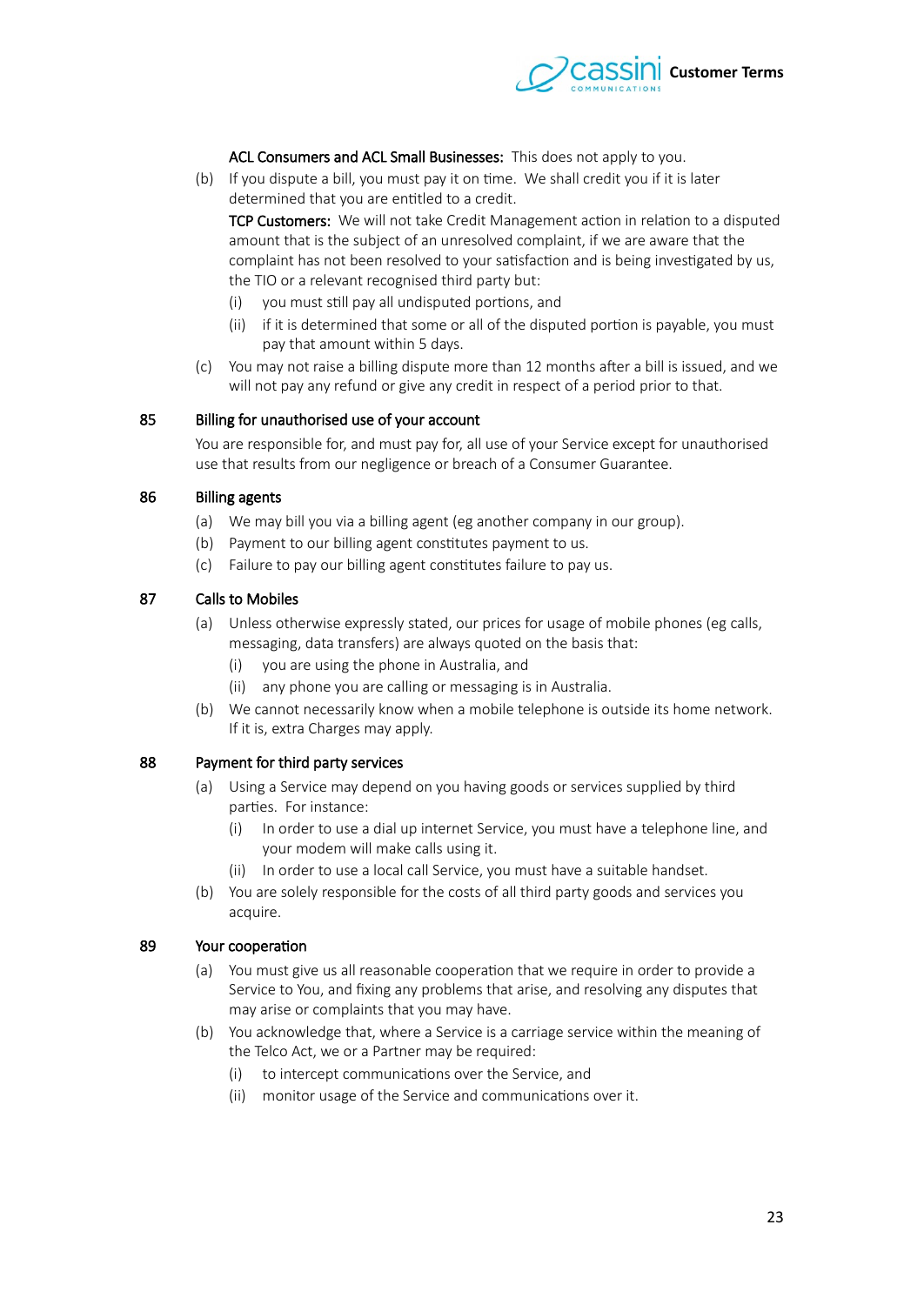

# 90 Complaints – General (but see clause 91 if you are a TCP Customer)

- (a) If you have any complaints in connection with the Service (including complaints about your invoice) you should contact us frst to resolve the complaint via the contact details available on our website.
- (b) We will handle your complaint in accordance with our complaints procedure. You can get information on our complaints procedure by contacting us.
- (c) You are also entitled to make a complaint to the Telecommunications Industry Ombudsman and possibly to the Consumer Affairs office (however described) in your state. We ask that you notify us before you do so, so that we have the opportunity to try to resolve your complaint at that stage.
- (d) We may bill you a reasonable complaint handling Charge.

## 91 TCP Customers and Complaints

<span id="page-23-0"></span>If you are a TCP Customer:

- (a) We will handle complaints in accordance with the Complaint Handling Procedure on our website, and the TCP Code.
- (b) Our Complaint Handling Procedure will be free of charge other than for:
	- (i) call costs at local rates or low cost when calling from our network;
	- (ii) a costs recovery levy of providing access to information we hold about you that we collected more than 2 years earlier;
	- (iii) a costs recovery levy of providing information that is not in the standard form generated by our customer records and billing systems or is equivalent to more than 50 A4 pages.

#### 92 Termination & suspension by us (1): Early termination

Subject to clause 94, we may terminate a Contract, or suspend or restrict Service if, in relation to that or any other Contract or Service:

- (a) you fail to pay us any money that is due;
- (b) you threaten not to pay us money that you owe us, or will owe us in the future;
- (c) you cause to be reversed any Direct Debit or credit card payment to us (except with our prior writen agreement);
- (d) you are in material breach of your Contract;
- (e) you become insolvent;
- (f) we reasonably believe that you have vacated your Service Address without notice to us;
- (g) we reasonably consider that it is desirable to do so to facilitate Network maintenance or to protect the Network from harm;
- (h) it becomes technically infeasible for us to continue Service;
- (i) you use a Service in a way that places unreasonable demands on our Network;
- (j) we are unable to obtain access to your Service Address as required to provide, maintain or repair the Service;
- (k) there is an emergency that warrants it;
- (l) you have told us that you no longer require the Service;
- (m) if we reasonably suspect fraud or atempted fraud involving the Service;
- (n) we suspend, become entitled to suspend, the Service, and the suspension or entitlement continues for more than a month;
- (o) you are, or become, a carrier or carriage service provider under the Telco Act (and we did not agree to provide you with Service despite that); or
- (p) in any other circumstances stated elsewhere in our Customer Terms.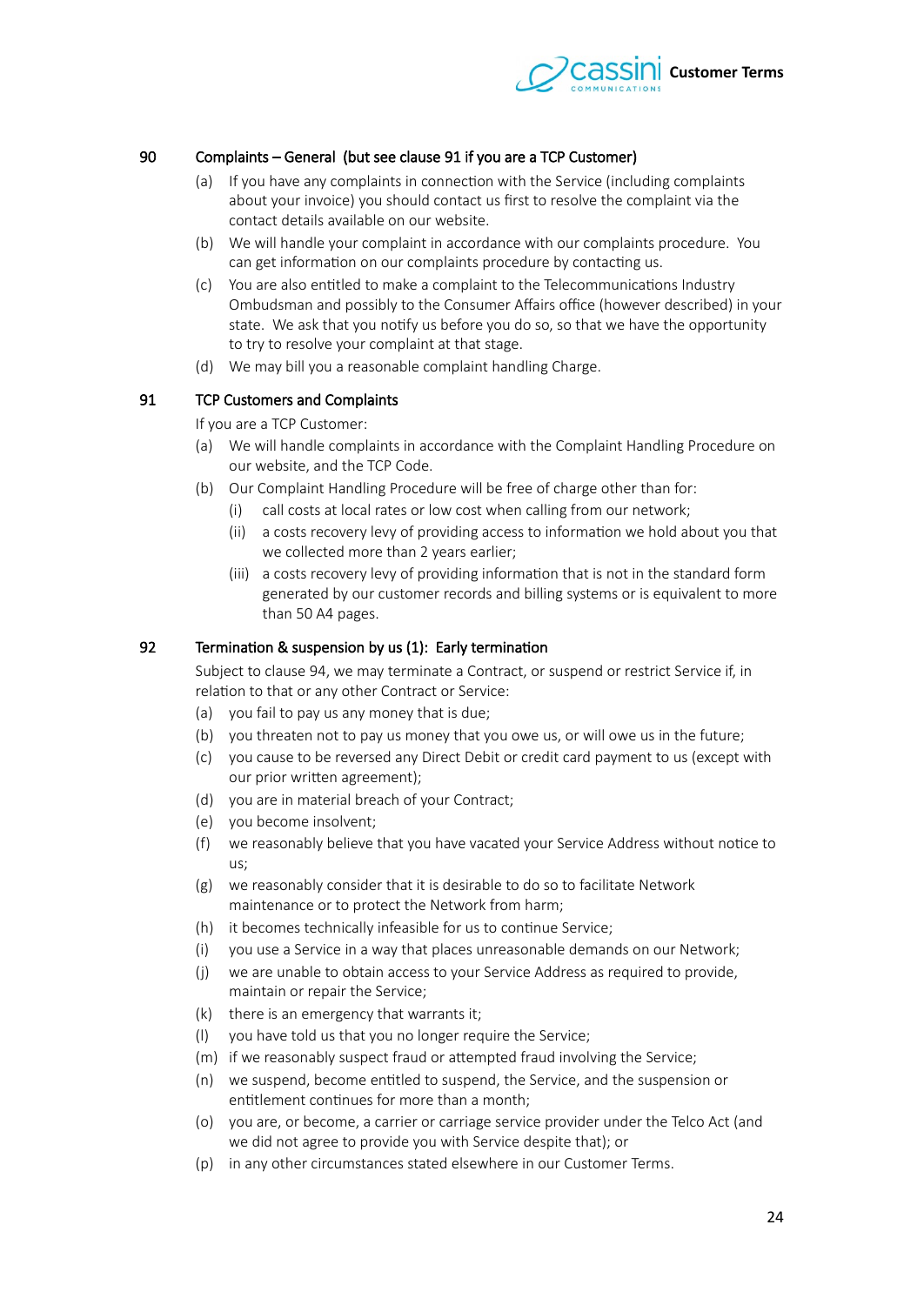

We may charge a reconnection Charge following action under this clause unless it resulted from our mistake.

#### 93 Termination & suspension by us (2): Other events

Subject to clause 94:

- (a) We may terminate a Contract or suspend performance of our obligations under the Contract if you die or become bankrupt, insolvent or subject to a winding-up order or similar insolvency event, if we have a reasonable belief that we are unlikely to receive or retain payments for amounts due and payable by you under the Contract.
- (b) We may suspend or restrict the supply Service if there are reasonable grounds for believing:
	- (i) a serious threat or risk exists to the security or integrity of the Network, or
	- (ii) the provision of the Service may cause death, personal injury or damage to property.
- (c) We may suspend or restrict Service in cases of emergency, including for the provision of support to emergency and other essential services.
- (d) We may terminate a Contract or suspend or limit or vary performance of our obligations under it to comply with:
	- (i) legislative or regulatory requirements, or
	- (ii) the order of a court or lawful direction of a competent authority  $-$

to the extent the legislative or regulatory requirements or order or direction unavoidably requires us to do so.

(e) We may suspend, intercept or terminate a service in order to comply with a warrant or other court order, or as otherwise required or authorised by law.

## 94 TCP Customers – Disconnection, Suspension and Restriction

<span id="page-24-0"></span>If you are a TCP Customer:

- <span id="page-24-1"></span>(a) we will not disconnect, suspend or restrict a Service for credit and/or debt management reasons, without first informing you unless:
	- (i) we assess that you or the account status presents an unacceptably high credit risk to us; or
	- (ii) we reasonably suspect fraud or atempted fraud; or
	- (iii) you have nominated to us an agreed point at which Service will be limited and that point has been reached; and
- (b) except where clause  $94(a)$  applies, we will give you at least 5 working days' notice prior to disconnecting, suspending or restricting your Service, including an indication of the earliest date disconnection, suspension or restriction could occur and the date of issue of correspondence if you are informed in writing; and
- (c) we shall otherwise comply with the rules in the TCP Code about disconnection, suspension or restriction of the Service.

# 95 Early termination by you

- <span id="page-24-2"></span>(a) You are not entitled to simply choose to terminate a Contract during its fxed or minimum term, unless our Customer Terms or the law says otherwise.
- (b) Our Plans are priced on the basis that you will complete your Contract.
- (c) Where you are entitled to terminate your Contract early (eg because we have ofered you that option following a variation to your Contract) we may bill you for:
	- (i) any outstanding amounts for installation costs or equipment that can be used in connection with services provided by other suppliers; and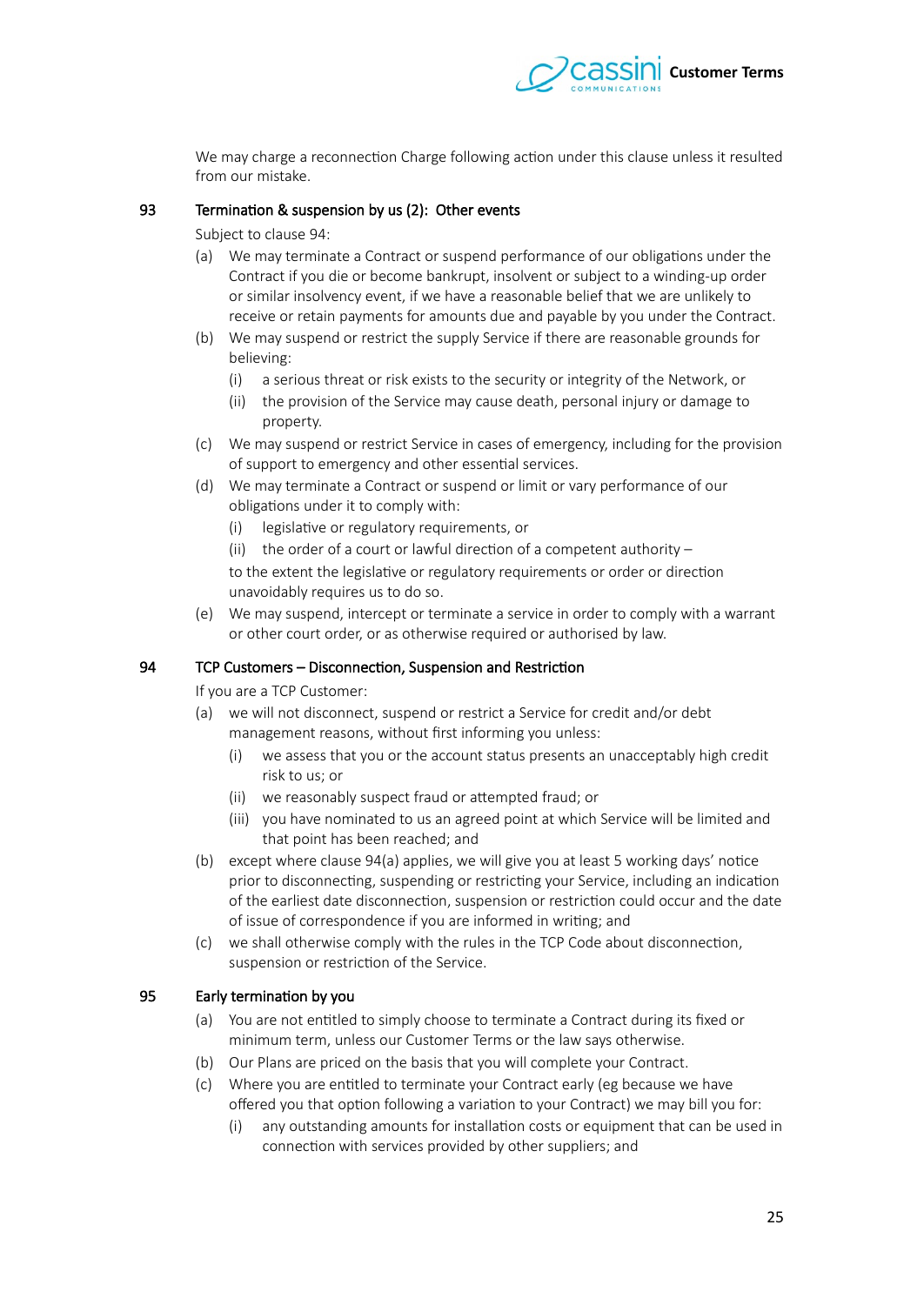

- (ii) usage or network access charges incurred up to the date on which the Contract ends.
- (d) If we agree that you may terminate it early in any other circumstances, we may bill you:
	- (i) an Early Termination Fee;
	- (ii) any applicable amounts under clause 95[\(e\);](#page-25-0)
	- (iii) a reasonable administration Charge;
	- (iv) usage or network access charges incurred up to the date on which the Contract ends; and
	- (v) any other Charge that is specifed in the applicable Plan or the Price List.
- <span id="page-25-0"></span>(e) Some of our Plans discount, defer or waive normal equipment or installation costs (eg include a \$0 up-front modem or iero set up fees) in exchange for a certain minimum or fxed term. If you want to terminate a Contract under such a Plan early (and if we agree that you may do so) we may also bill you an additional Charge for those items representing their reasonable value pro-rated against the portion of the minimum or fxed term that is to be truncated.

## 96 Termination by you

You may terminate your Contract:

- (a) (except during a fxed or minimum term) on at least 30 days' writen notice, taking efect at the end of a Billing Period (eg if you give notice on 26 March, your Contract ends on 30 April next); or
- (b) in any other circumstances where your Contract provides for it.

#### 97 Post-termination

If your Contract ends:

- (a) Our obligations to you under that Contract are at an end (except for any accrued entitlements you may have under the consumer rights and remedies referred to in clauses44 and 45).
- (b) We may bill you for any Services we have not yet invoiced and all other amounts we are entitled to under the Contract.
- (c) All bills are payable immediately.
- (d) You authorise us to recover any undisputed outstanding Charges and Early Termination Fees from any overpayment you have made, or Direct Debit them from your credit card or bank account if you normally pay by Direct Debit.
- (e) You must return to us, promptly, any of our Equipment under your control. (If you fail to do so, we may bill you a reasonable Charge for it.)
- (f) Any cause of action that either of us had against the other pre-dating the termination is not afected,
- (g) The limitations of our liability, and our rights of indemnity, under our Customer Terms continue,
- (h) No other Contract is afected unless we also terminate it.
- Otherwise, that Contract is at an end for all purposes.

#### 98 Suspension of Service

We may suspend Service at any time, without liability and immediately and (except in the case of an emergency or your death) by reasonable notice to you, if:

(a) there are problems with the Network, or we or our Partners need to suspend the Services to conduct operational and maintenance work on the Network;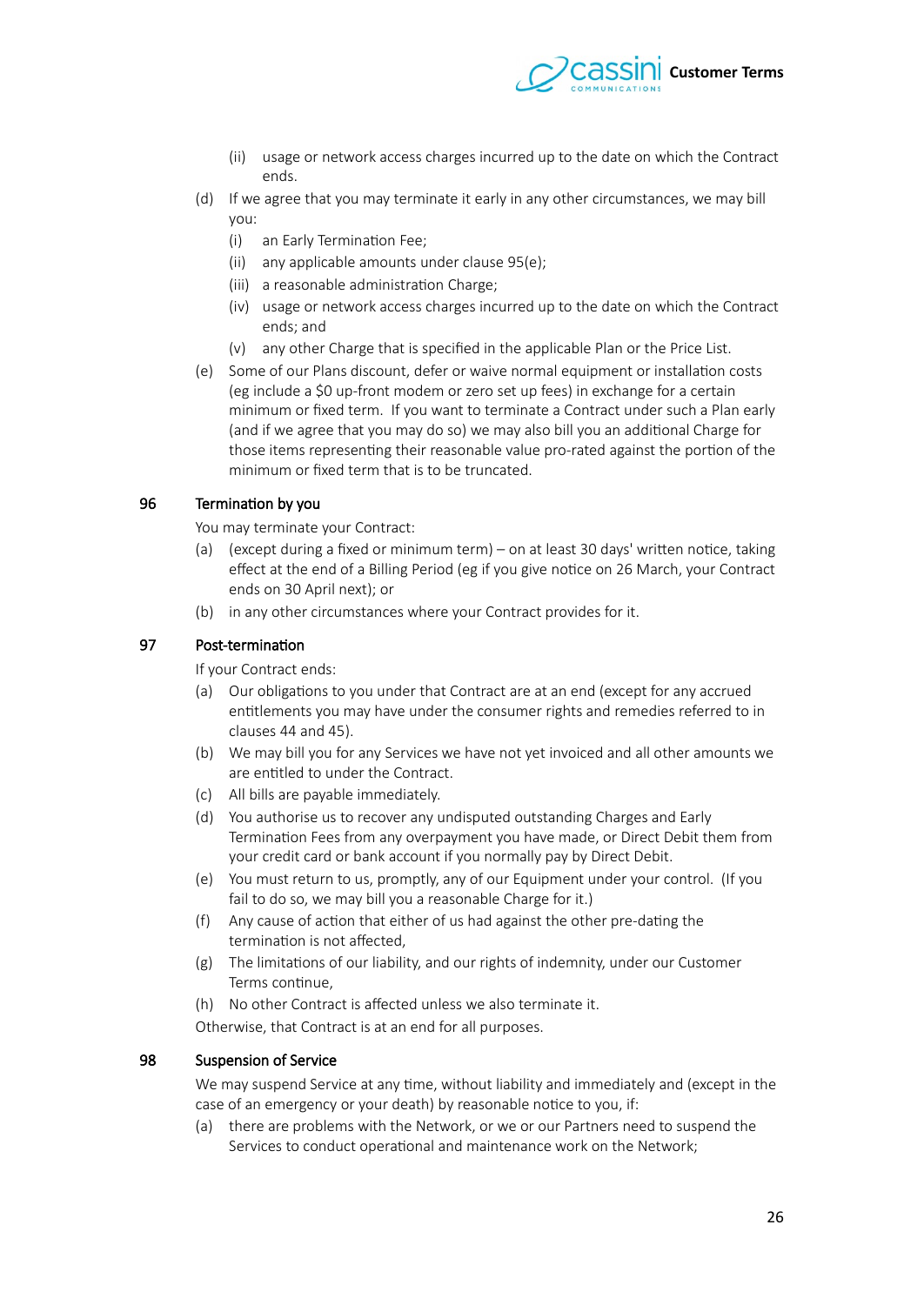

- (b) you fail to pay any amount owing to us in respect of the Service under your Customer Contract (which is not the subject of a *bona fide* dispute) by the due date, and you fail to pay that amount within the period specifed in any subsequent notice we send you;
- (c) you breach your Customer Contract, including terms relating to your use of the Service or any Acceptable Use Policy, and that breach cannot be remedied;
- (d) you breach your Customer Contract, including terms relating to your use of the Service or any Acceptable Use Policy, and that breach can be remedied, but you do not remedy that breach within 30 days of receipt of a notice from us requiring the breach to be remedied;
- (e) you are the subject of an Insolvency Event;
- (f) we reasonably suspect that you, an End User or any person in connection with the Service is fraudulent or where evidence suggests illegal conduct in relation to the Service;
- (g) we reasonably believe that you may be a credit risk in relation to the Service;
- (h) you are a natural person (ie not a company) and you die;
- (i) there is an emergency;
- (j) there is a threat or risk to the security of the Service or integrity of the Network;
- (k) the Service may cause death, personal injury or damage to property;
- (l) we are required to do so to comply with any law or direction of any Regulator;
- (m) an Intervening Event occurs; or
- (n) we are otherwise entitled to do so under your Contract.

#### 99 Charges during a period of suspension

If we suspend Service:

- (a) because of your fault or breach of your Contract you remain liable for all Charges payable under your Contract during the period of suspension;
- (b) otherwise you are entitled to a *pro rata* reduction in Charges in respect of the period of suspension.

#### 100 Errors in our documents

- (a) Clerical or computation errors and misprints in any document that we provide to you in connection with your Contract, including any Plan terms, catalogues, price lists, delivery dockets, invoices, statements or credit notes, may be corrected by us reissuing the document or by otherwise giving you notice of the error or misprint with reference to the original document.
- (b) You are not entitled to a reduction or variation in the price of the Services by reason of any such errors or misprints.

#### 101 Carrier or Carriage Service Provider

- (a) You promise that you are not a carrier or a Carriage Service Provider.
- (b) If you do become a Carrier or a Carriage Service Provider, then we or our Partners may immediately cancel the Service and terminate your Contract by notice to you.

## 102 Provision of Services by our Partners

- (a) If we terminate an arrangement with a Partner through which we supply the Service to you, you acknowledge that our Partner may arrange to supply you with the Service directly.
- (b) If our rights and obligations under your Contract are assigned or novated to our Partner in order to supply the Service directly to you, you acknowledge that the rate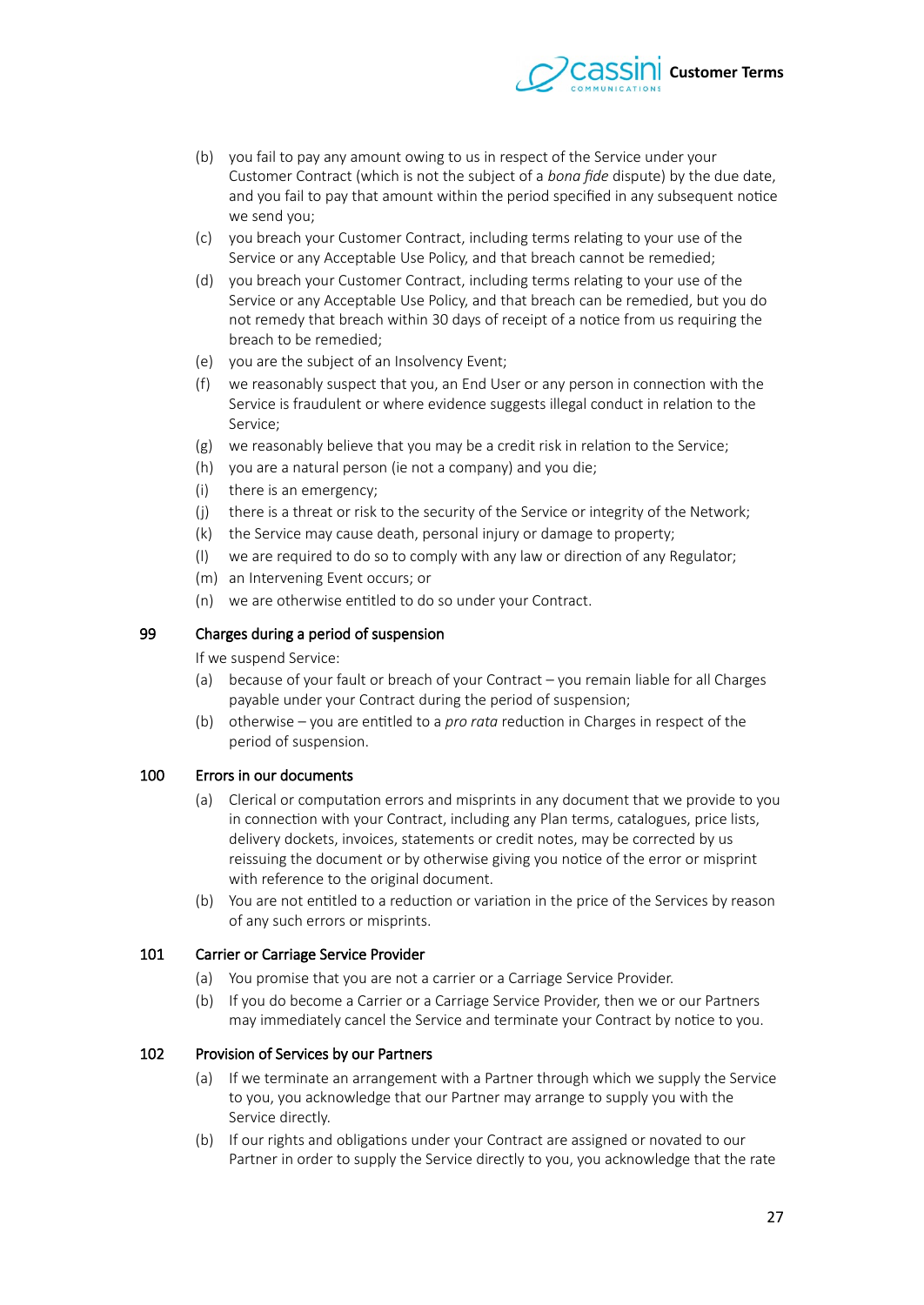

plan and Charges applicable to the provision of the Service may be altered to the nearest applicable Partner rate plan.

#### 103 Assignment

- (a) We may assign or novate all or part of our rights and obligations under your Contract without your consent.
- (b) You cannot assign or novate all or part of your rights and obligations under your Contract unless we agree in writing.

#### 104 Notices

104.1 How we give notices

We may give notice to you in connection with, or as required by our Customer Terms:

- (a) in person;
- (b) by fax;
- (c) by email;
- (d) by post;
- (e) by Instant Messaging; or
- (f) in any other way allowed by law  $-$

or by sending you (by one of the above means) notice of the address of a web page where the notice can be read.

#### 104.2 Address or number for notices

We may direct a notice to:

- (a) a number or address that we reasonably believe to be current;
- (b) in any event, the most recent number or address that you have notifed to us; and
- $(c)$  if you are a company, your registered office.
- 104.3 A notice is taken to have been received:
	- (a) if we deliver it to you in person at the time of delivery;
	- (b) if we fax it during business hours in your locality two hours later, subject to our fax machine receiving a successful transmission confrmation;
	- (c) if we fax it outside business hours in your locality at 9am on the next Business Day in your locality, subject to our fax machine receiving a successful transmission confrmation;
	- (d) if we email it during business hours in your locality two hours later, subject to a 'delivery failure' message not being received;
	- (e) if we email it outside business hours in your locality  $-$  at 9am on the next Business Day in your locality, subject to a 'delivery failure' message not being received;
	- (f) if we post it at noon on the second Business Day after posting;
	- (g) if we send it by Instant Message two hours later;
	- (h) if we send you notice of the address of a web page two hours afer that notice is taken to have been received; or
	- (i) if there is evidence that you received it at an earlier time that earlier time.

# 105 Governing law

Your Contract is governed by and must be construed in accordance with the laws of the State or Territory where our postal address is (see clause [2\)](#page-0-1). You and we submit to the exclusive jurisdiction of the courts of the State or Territory where our postal address is (see clause [2\)](#page-0-1) and the Commonwealth of Australia.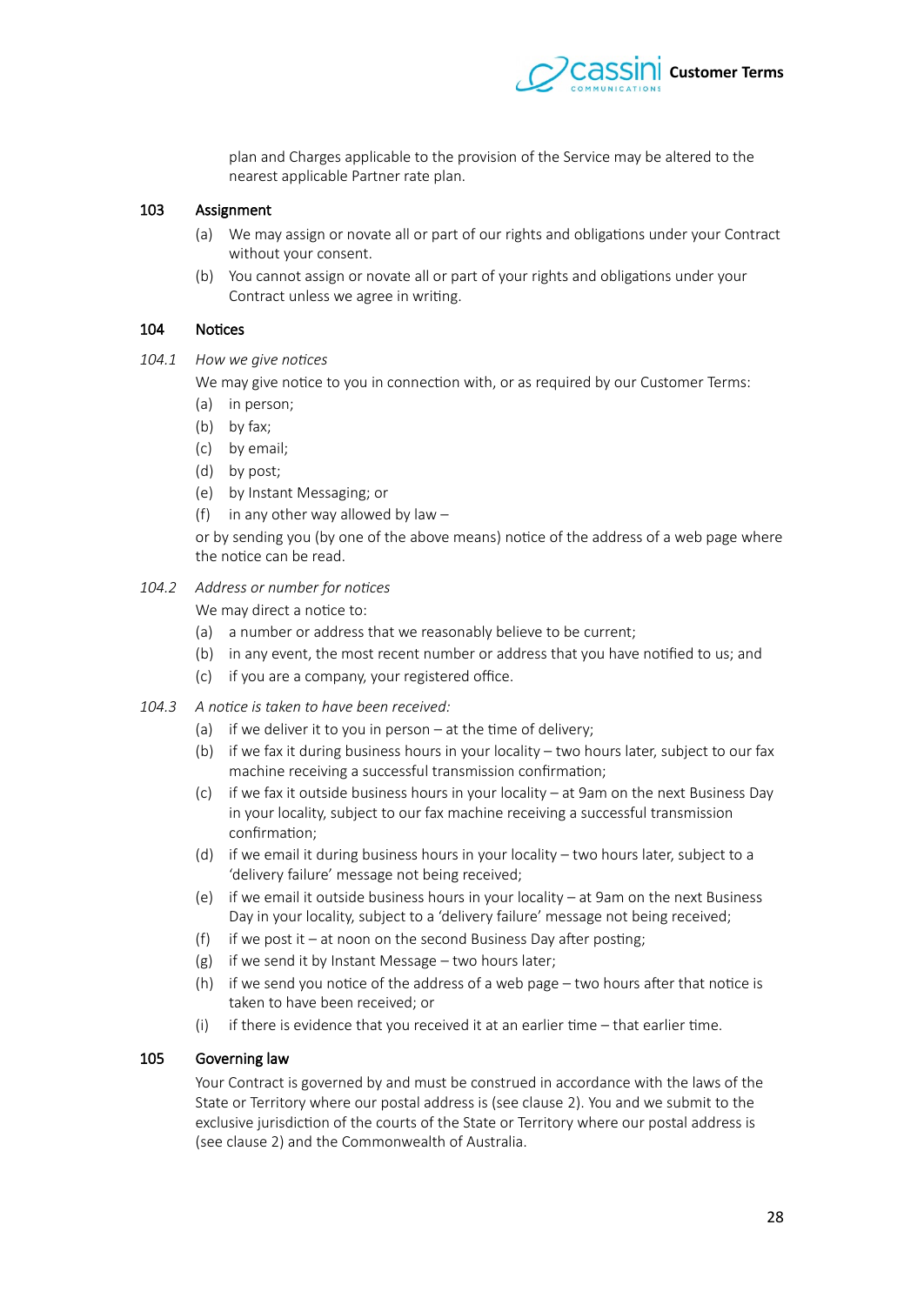

ACL Consumers and ACL Small Businesses: Your Contract is governed by and must be construed in accordance with the laws of your State or Territory of residence. You and we submit to the exclusive jurisdiction of the courts of that State or Territory and the Commonwealth of Australia.

#### 106 Entire agreement

Your Contract is the entire agreement between you and us regarding its subject mater, and you acknowledge that:

- (a) your Contract does not include any term, condition, warranty, representation or guarantee that is not expressly set out in it, other than a Consumer Guarantee to the extent it may not lawfully be excluded; and
- (b) you have not relied on any representation that is not expressly set out in your Contract.

#### 107 Delays

- (a) Time is not of the essence in the performance of our obligations, including the provision of Service, under your Contract.
- (b) We are not liable to you for any delay in the provision of any Service.
- (c) You may not cancel or amend an order for a service on the grounds of any delay in providing it.

ACL Consumers and ACL Small Businesses: If your Contract does not fix a time within which a Service will be provided and the time is not to be determined in a way agreed between us, we shall supply it within a reasonable time and you may have rights and remedies under the ACL if we fail to do so.

### 108 No waiver

A failure, delay, relaxation or indulgence by us in exercising any power or right conferred under your Contract (such as a right that we have due to your breach of your Contract) does not operate as a waiver of the power or right.

#### 109 Commission

We may pay a commission to any agent, employee, contractor or dealer in connection with the acquisition of the Services and your Customer Contract.

#### 110 Information about your rights

Information and advice about your rights can be obtained by contacting the Australian Communications and Media Authority, the Telecommunications Industry Ombudsman, the Australian Competition and Consumer Commission, or the relevant Department of Fair Trading or Department of Consumer Affairs in your State or Territory.

## 111 Complaints and assistance services

Our contact details are available on our website.

You may contact us and make any complaint by contacting us or the following assistance services:

- (a) Customer Service see clause [2](#page-0-1) for the number.
- (b) National Relay Service  $-133677$  or 1800 555 677
- (c) Translating and Interpreting Service  $-131450$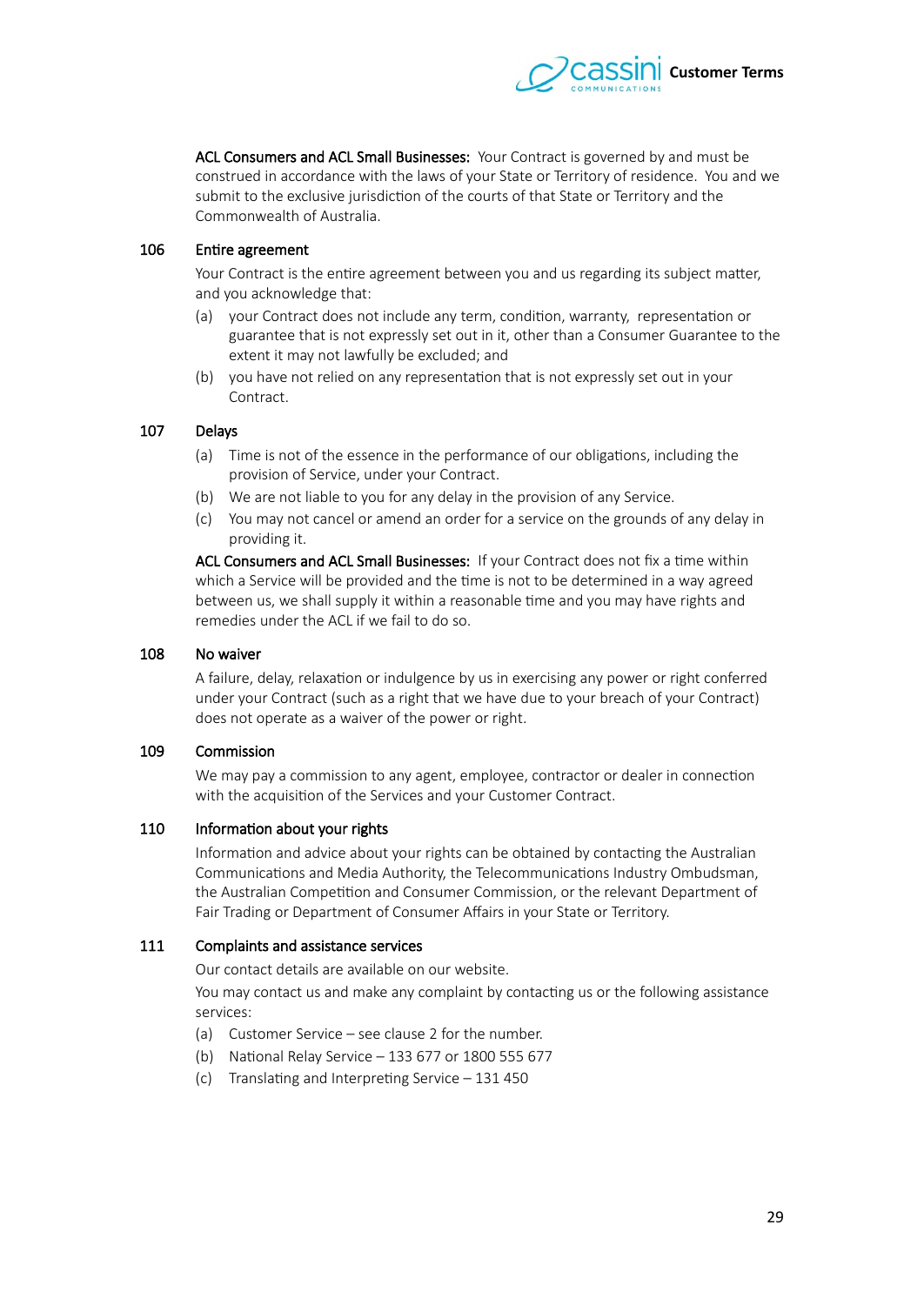

# 112 Commercial Electronic Messaging

- <span id="page-29-2"></span><span id="page-29-1"></span>(a) Subject to this clause, we may send you Commercial Electronic Messages regarding telecommunications goods and services, and ancillary goods and services, and you consent to us doing so.
- (b) Your consent under clause [112](#page-29-1)[\(a\):](#page-29-2)
	- (i) applies while your Contract is in force and for a year afterwards; and
	- (ii) is in addition to any other consent that you may give, or which may be inferred, for the purposes of section 16(2) of the Spam Act; but
	- (iii) terminates if you give us reasonable writen notice that it is withdrawn.
- (c) Any Commercial Electronic Message we send you does not have to comply with section 18(1) of the Spam Act.
- (d) This clause [112](#page-29-1) survives the termination of your Contract.

# 113 Interpreting your Contract

- <span id="page-29-0"></span>(a) If an expression is defined in the Dictionary in clause 114, that is what it means.
- (b) If an expression is defned in the Dictionary, grammatical derivatives of that expression have a corresponding meaning. (For instance, if 'to colour' means 'to paint blue', then 'coloured' means 'painted blue'.)
- (c) Expressions like 'includes', 'including', 'eg' and 'such as' are not words of limitation. Any examples that follow them are not to be taken as an exhaustive list.
- (d) The rule of construction known as *ejusdem generis* shall not apply, and clauses containing examples shall be construed without regard to that rule.
- (e) A provision of your Contract will not be construed against a party because that party proposed or drafed it.
- (f) Headings are only for convenience. They are to be ignored when interpreting our Customer Terms.
- (g) A schedule to a document is part of that document.
- (h) A reference to the singular includes the plural and vice versa.
- (i) There is no signifcance in the use of gender-specifc language.
- (j) A 'person' includes any entity which can sue and be sued.
- (k) A 'person' includes any legal successor to or representative of that person.
- (l) A reference to a law includes any amendment or replacement of that law.
- (m) Anything that is unenforceable must be read down, to the point of severance if necessary.
- (n) Anything we can do, we may do through an appropriately authorised representative.
- (o) Any matter in our discretion is in our absolute and unfettered discretion.
- (p) A reference to a document includes the document as modifed from time to time and any document replacing it.
- (q) If something is to be or may be done on a day that is not a Business Day then it must be done on or before the next Business Day.
- (r) The word 'month' means calendar month and 'year' means 12 months.
- (s) The words 'in writing' include any communication sent by letter, facsimile transmission or email or any other form of communication capable of being read by the recipient.
- (t) A reference to all or any part of a statute, rule, regulation or ordinance (statute) includes that statute as amended, consolidated, re-enacted or replaced from time to time.
- (u) Money amounts are stated in Australian currency unless otherwise specifed.
- (v) A reference to a 'notice' means a notice that can be read, unless stated otherwise.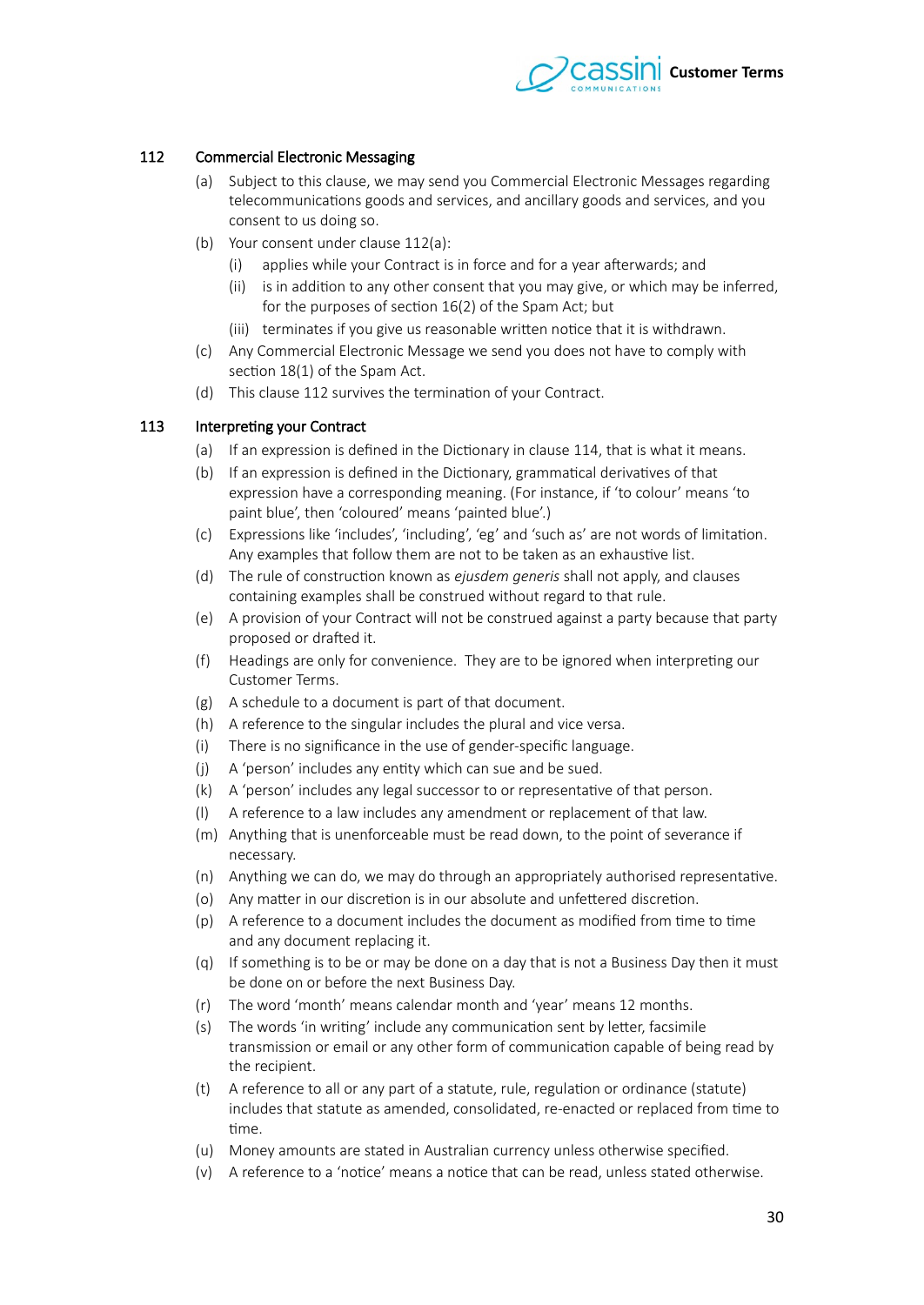

# 114 Dictionary

<span id="page-30-0"></span>Account Page means a web page or facility we may provide that permits you to view and / or manage details of your account.

Acceptable Use Policy means a policy so titled and issued under clause [10.](#page-1-0) ACL means Australian Consumer Law, which is set out in Schedule 2 of the *Competition* and Consumer Act 2010.

ACL Consumer means an individual who enters a Standard Form Contract for goods and/or services wholly or predominantly for personal, domestic or household use or consumption.

ACL Small Business means a business that:

- (a) enters a Standard Form Contract on or after 12 November 2016 that:
	- (i) has a duration of 12 months or less and an upfront consideration or \$300,000 or less; or
	- (ii) has a duration of more than 12 months and an upfront consideration of \$1,000,000 or less; and
- (b) when it enters the Contract, employs fewer than 20 persons (excluding casual employees who are not employed on a regular and systematic basis).

Application Date – see clause  $25(a)$ .

Advocate means the same as in the TCP Code.

Authorised Representative means the same as in the TCP Code.

Automatic Direct Debit means a periodic payment that is automatically deducted by us from your nominated financial institution account.

Bill means an invoice from us stating Charges that you are liable to pay.

Billing Period – see clause  $70(a)$ .

Bundled Equipment – see clause  $17$ .

Business Day – Monday to Friday excluding statutory holidays.

Carriage Service means the same as in the Telco Act.

Carriage Service Provider means the same as in the Telco Act.

Carrier means the same as in the Telco Act.

Charge means a charge applicable under your Customer Contract.

Claim means any and all claims, alleged claims, actions, suits or proceedings by any person of any nature or kind, whether in contract, tort (including negligence) at common law, in equity, under statute or otherwise however arising (including by way of set off, cross-claim or counterclaim).

Commercial Electronic Message means the same as in the Spam Act.

Consumer Contract means the same as in the ACL.

Consumer Guarantee means the same as in the ACL.

Contract means the same as Customer Contract.

**Contract Date** – see clause  $25(b)$ .

Credit Management means the process by which we:

- (a) help customers to manage their expenditure on Services;
- (b) manage any credit risk to us; and

(c) collect outstanding debts from customers and former customers.

Customer Contract – see clause [3.](#page-0-3)

Customer Terms – see clause [1.](#page-0-2)

Delivery Date – see clause [35.](#page-7-1)

Dictionary means this table of defined terms.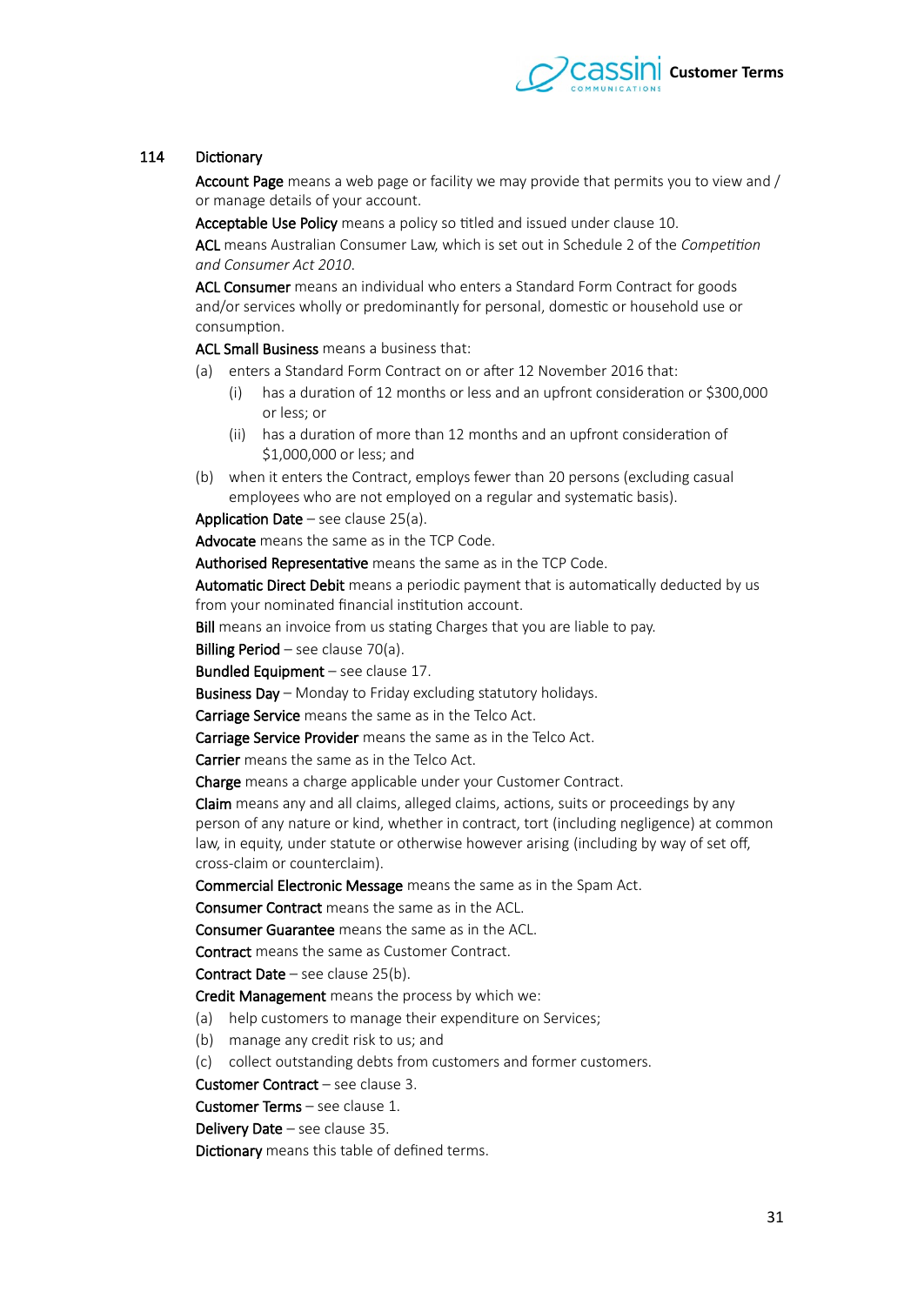

Direct Debit means a payment that is deducted by us from your nominated fnancial institution account, including an Automatic Direct Debit.

Early Termination Fee – see clause [83.](#page-21-0)

End User – see clause  $27(b)$ .

Equipment means a handset, modem, SIM card, router, cabling or other hardware.

**Exploitative Use** – see clause  $29(a)$ .

**Extract** means deduct an amount by Direct Debit.

Facilities means equipment and network infrastructure of all kinds used to provide or in connection with the provision of a Service.

Fair Use Policy means a policy so titled and issued under clause [10.](#page-1-0)

Fixed Wireless means the network technology known as fixed wireless.

FTTB means Fibre To The Basement network architecture.

FTTB-ready means, in relation to a Service Address, that the Service Address is connected to the nbn as far as the basement or another suitable distribution point within or adjacent to the Service Address.

**FTTN** means Fibre To The Node network architecture.

**FTTP** means Fibre To The Premises network architecture.

General Terms means the terms in [Part C.](#page-3-0)

GST means Goods and Services Tax.

GST Act means A New Tax System (Goods and Services Tax) Act 1999.

IDC means a code that identifes this version of our Customer Terms ie CMSFOA20180211-CCPL.

Inbound Number means a 1300, 13 or 1800 number or any other number that functions as a virtual telephone number that can be routed to flexible answer points.

Insolvency Event includes an event where a receiver or receiver and manager is appointed over any of your property or assets, an administrator, liquidator or provisional liquidator is appointed to you, you enter into any arrangement with your creditors, you become unable to pay your debts when they are due, you are wound up or become bankrupt, or any other analogous event or circumstance occurs under the laws of any jurisdiction

Instant Messaging means SMS, iMessage and any similar instant messaging service by which you and we can exchange text or voice messages.

Internet Service a Service that provides access to the Internet.

Intervening Event means an event beyond our reasonable control which interferes with and prevents us from providing the Services to you. Such events include any act or omission of our Partners, any disruption to our or our Partners' networks, infrastructure and equipment, failure of any electrical power supply, changes to any laws or regulations, and acts of God, lightning strikes, earthquakes, foods or other natural disaster.

Law means law, Act of Parliament, regulation, mandatory standard and industry code and including a requirement or direction of any Regulator.

Listed Carriage Service means the same as in the Telco Act (but covers most public voice and data communications services).

Loss means losses, harm, damages, liabilities, charges, expenses, compensation, fine, penalty, payment outgoings or costs and all related costs and expenses (including reasonable legal fees and reasonable costs of investigation, litigation, setlement, judgment, appeal, interest and penalties) of any nature or kind, however it arises and whether it is present or future, fxed or unascertained actual or contingent, including but not limited to:

- (a) economic loss;
- (b) business interruption;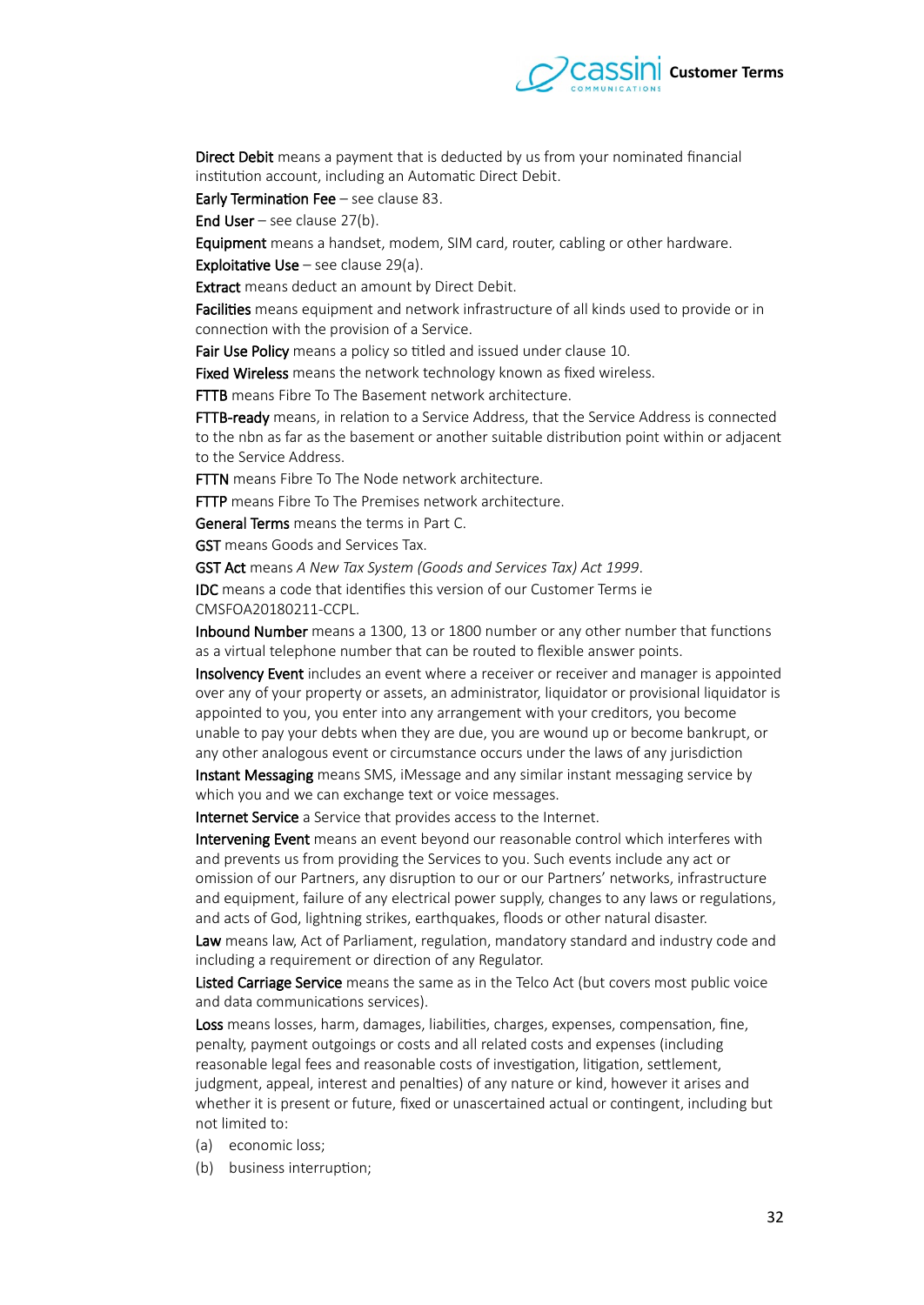

- (c) loss of revenue, profts, actual or potential business opportunities or contracts;
- (d) anticipated savings;
- (e) loss of profits:
- (f) loss of data;
- (g) indirect or consequential loss;
- (h) an obligation to indemnify another person;
- (i) an obligation to contribute to the compensation of loss or damage sufered by another person.

MDF means the main distribution frame in the multi-occupancy building in which your Service Address is located.

Naked DSL means a DSL Internet Service that we expressly offer on terms that you need not acquire or maintain a Standard Telephone Service using the same copper pair as the one used to supply the DSL Internet Service.

nbn means either:

- (a) NBN Co and any nbn Sub-Wholesaler and their related bodies corporate and their respective officers, employees, agents, subcontractors and consultants; or
- (b) the national broadband network it directly or indirectly owns and/or operates and/or controls –

as the context requires.

nbn Boundary means the point where an nbn Service is provided, ie:

- (a) in relation to an nbn FTTP Service, an nbn HFC Service and an nbn Fixed Wireless Service – your side of the user network interface on the nbn Connection Box;
- (b) in relation to an nbn FTTB service your side of the user network interface on the MDF;
- $(c)$  in relation to an nbn FTTN Service your first phone point on the line after the line enters your Service Address.

NBN Co means NBN Co Ltd ACN 136 533 741.

nbn Connection Box means a network termination device supplied through nbn for use with an nbn Service including data and/or voice ports.

nbn Equipment means any equipment that is owned, operated or controlled by nbn.

nbn Fair Use Policy means the document entitled *Fair Use Policy* published at www.nbnco.com.au/content/dam/nbnco2/documents/sfaa-wba2-product-catalogue-fairuse-policy 20160 407.pdf (or another address chosen by nbn from time to time) as renamed, updated or replaced from time to time.

nbn Fixed Wireless Network means the parts of the nbn where service is delivered by Fixed Wireless.

nbn Fixed Wireless Service means an nbn Service using Fixed Wireless.

nbn FTTN Network means the parts of the nbn where service is delivered using FTTB. nbn FTTB Service means an nbn Service using FTTB.

nbn FTTN Network means the parts of the nbn where service is delivered using FTTN. nbn FTTN Service means an nbn Service using FTTN.

nbn FTTP Network means the parts of the nbn where service is delivered using FTTP. nbn FTTP Service means an nbn Service using FTTP.

nbn HFC Network means the hybrid fibre coaxial cable parts of the nbn.

nbn HFC Service means an nbn Service supplied using the nbn HFC Network.

nbn Information means relevant information provided to us by nbn about using the nbn, which we pass on to you from time to time.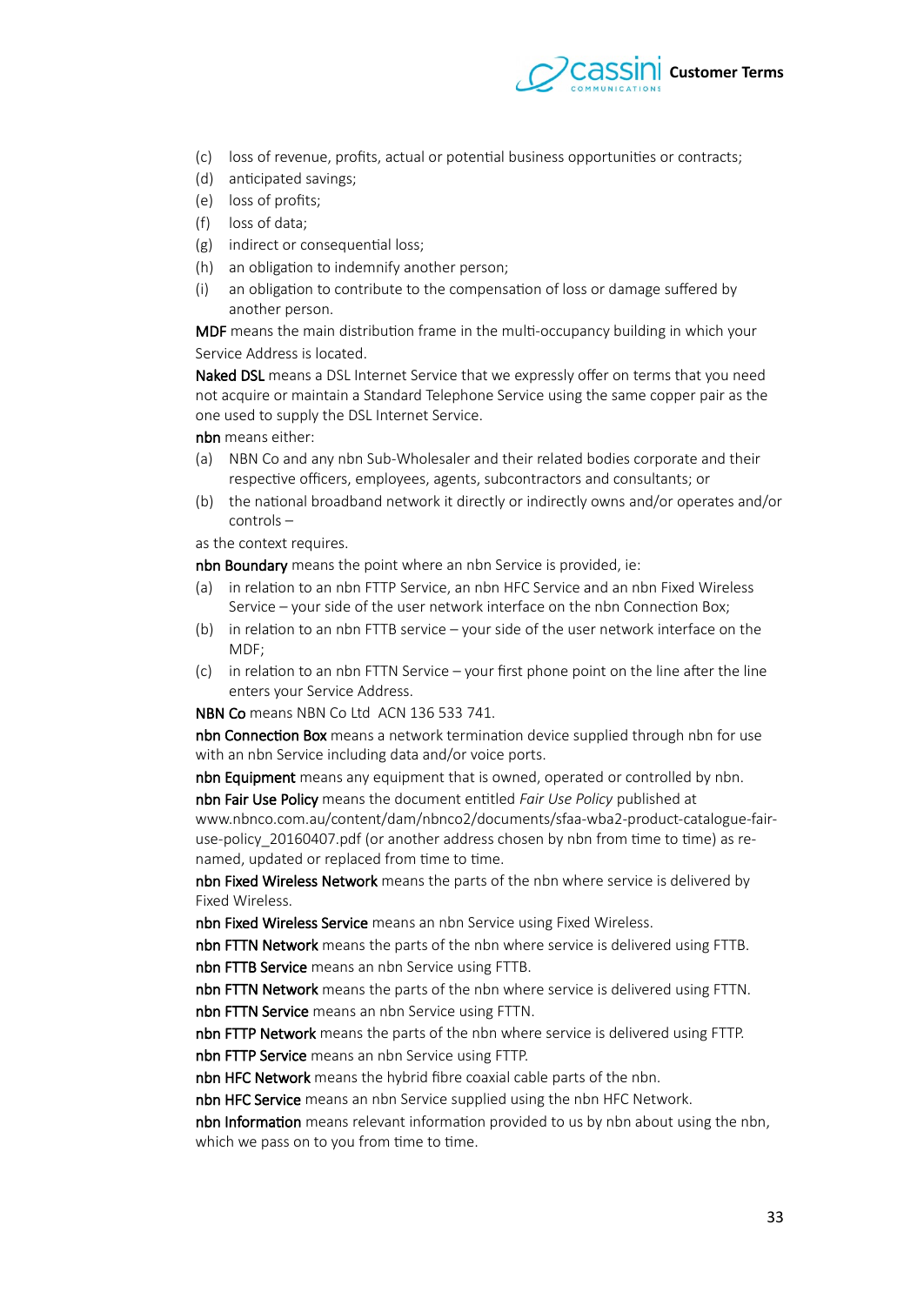

nbn Operations Manual means the document titled *NBN Co Operations Manual*, published at www.nbnco.com.au/content/dam/nbnco2/documents/sfaa-wba2 operations-manual 20170320.pdf (or another address chosen by nbn from time to time) as re-named, updated or replaced from time to time.

nbn Policies means all instructions, requirements, policies and procedures as issued and updated from time to time by nbn, including the nbn Fair Use Policy, the nbn Equipment terms of use as issued and updated from time to time, the nbn Operations Manual and nbn Information, all of which are available at www.nbnco.com.au.

nbn Satellite Service means an nbn Service using nbn's Sky Muster Satellites.

nbn Service means a Service provided on the nbn.

nbn Sub-Wholesaler means an entity that directly or indirectly acquires nbn Services from nbn on a wholesale basis and directly or indirectly resupplies them to us on a wholesale basis, for resupply to you.

nbn Sub-Wholesale Agreement means an agreement under which an nbn Sub-Wholesaler resupplies nbn Services to us, for resupply to you.

nbn Wholesale Broadband Agreement means the agreement under which nbn makes available to us wholesale nbn Services for resupply to you (and where we acquire nbn Services on a wholesale basis from an nbn Sub-Wholesaler, includes our nbn Sub-Wholesale Agreement with that Sub-Wholesaler).

Network – see clause [26.](#page-4-5)

Non-Standard Installation means an nbn installation other than one that nbn classifies as a Standard Installation.

Numbering Plan means the Telecommunications Numbering Plan.

 $Off-peak - see clause 6.$  $Off-peak - see clause 6.$ 

Operational Directions – see clause [13.](#page-2-4)

Optus means Optus Wholesale Pty Limited ABN 86 092 227 551 and/or its Related Bodies Corporate.

Our Facilities means Facilities we own and/or operate.

Partner means a third party that, under a contract with us, provides (a) access to Facilities they own, control, manage or maintain or (b) content or (c) a service – that we resupply to you. In the case of nbn Services, it includes nbn and any nbn Sub-Wholesaler.

Partner Facilities means Facilities that are managed or maintained by a Partner.

Partner Requirements - see clause 14.

PDH means personal, household or domestic.

Peak – see clause [6.](#page-0-5)

Periodic Entitlements - see clause 7.

Personnel means, in relation to a party or third party, that party's officers, employees, agents, contractors, subcontractors and consultants.

Plan means a particular set of features, entitlements, term of contract, Charges and special conditions in connection with a Service.

PMSI means a purchase money security interest under the PPS Law.

Post-Paid Plan means a Plan where you can use all or part of the Service before you pay for it.

PPS Law means the *Personal Property Securities Act 2009*.

Prepaid Plan means a Plan where you must pay in full for Service before you use it. Price List - see clause [62.](#page-16-2)

Privacy Act means the Privacy Act 1988.

Product means goods and / or services.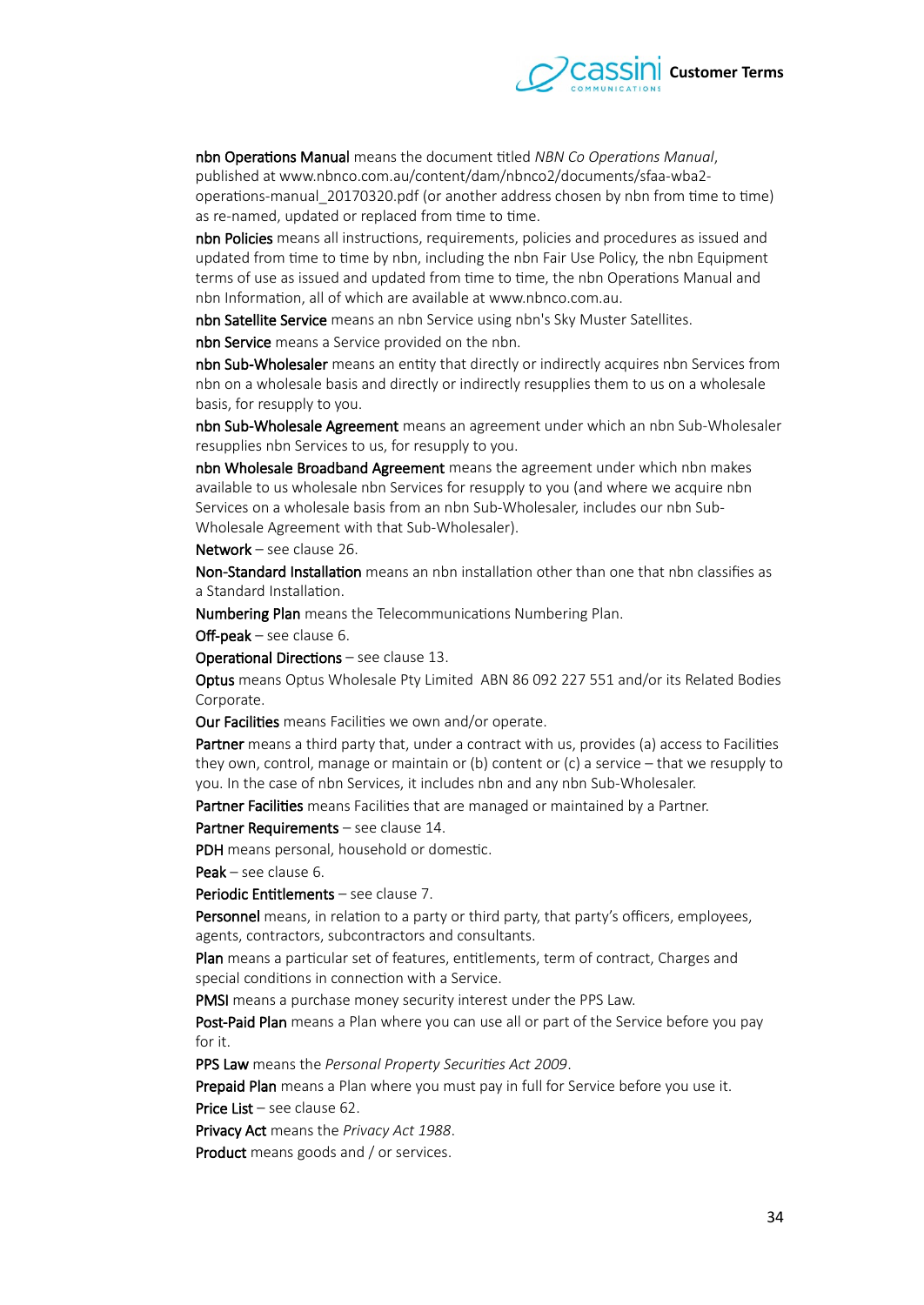

Recharge Balance means an amount we specify as the Recharge Balance from time to time.

Recharge Billing means billing in accordance with clause 72.

Regulator includes the Australian Communications and Media Authority, the Australian Competition and Consumer Commission and any other relevant government or statutory body or authority and the Telecommunications Industry Ombudsman and Communications Compliance Limited.

Related Body Corporate means the same as in the *Corporations Act 2001*.

Security Period in respect of any Equipment means the applicable period, if any, under clause [33](#page-6-0)[\(c\).](#page-6-1)

Service means a service (and includes Equipment) which we provide to you, including but not limited to (a) a Standard Telephone Service; or (b) a carriage service of a kind specifed in the *Telecommunications Regulations 2001* (which includes Internet Services); or (c) ancillary goods or service of a kind specified in the *Telecommunications Regulations 2001*.

Service Address means, in relation to a Service that is, or is to be, provided for use at a fxed location, the address of that location.

Service Level Agreement means a written service quality assurance titled as such. Service Schedule means terms and conditions that apply to particular Services, usually as set out in a document titled as such.

Service Start Date – see clause [25](#page-4-1)[\(c\).](#page-4-6)

 $Site - see clause 35.$  $Site - see clause 35.$ 

SLA means a Service Level Agreement.

Spam means an unsolicited commercial electronic message within the meaning of the Spam Act.

Spam Act means the *Spam Act 2003*.

Special Promotion means a special promotion we may offer from time to time, on terms we notify in connection with the offer.

Standard Form Contract means a Customer Contract that is a standard form contract within the meaning of section 23(1)(b) of the ACL.

Standard Installation means an installation that nbn classifes as a standard installation. Standard Telephone Service means the same as in section 6 of the *Telecommunications (Consumer Protection and Service Standards) Act 1999.* 

Subsequent Installation means any subsequent nbn installation at a Service Address after a prior Standard Installation or Non-Standard Installation.

TCP Code means Industry Code C628:2015 Telecommunications Consumer Protections Code.

TCP Customer means:

- (a) a person who acquires a Telco Product from us for the primary purpose of personal or domestic use and not for resale; or
- (b) a business or non-proft organisation which acquires or may acquire one or more Telco Products which are not for resale and, at the time it enters into a contract with us:
	- (i) does not have a genuine and reasonable opportunity to negotiate the terms of the contract; and
	- (ii) has or will have an annual spend with us which is, or is estimated on reasonable grounds by us to be, no greater than \$20,000.

Telco Act means the same as Telecommunications Act.

Telecommunications Act means the *Telecommunications Act 1997*.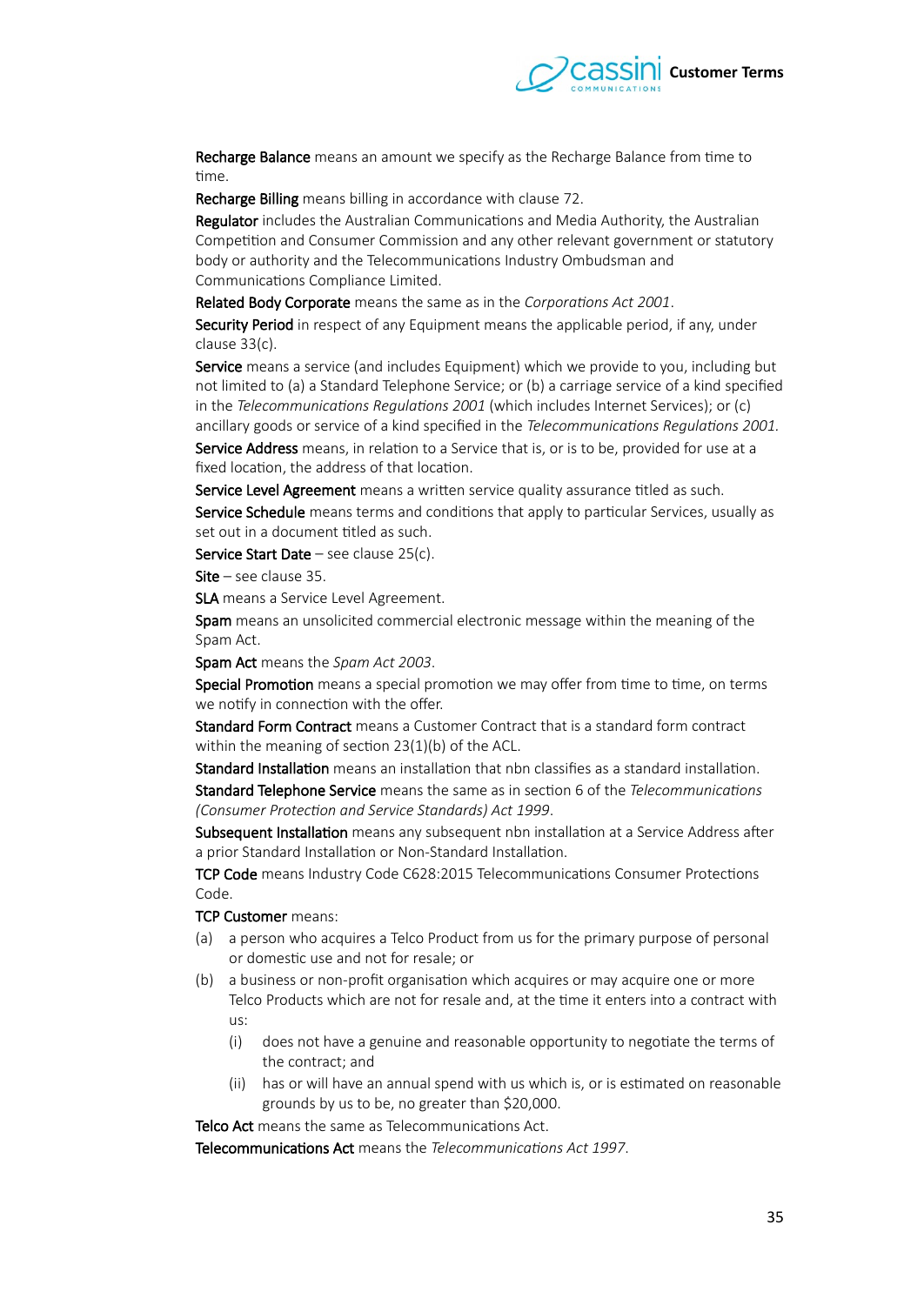

Telco Goods means any goods we supply for use in connection with the supply of a Telco Service, whether or not the goods are supplied in conjunction with, or separately from, a Telco Service.

Telco Product means Telco Goods and/or a Telco Service.

#### Telco Service means:

- (a) a Listed Carriage Service or any service we supply in connection with that service; and
- (b) a content service (other than a subscription broadcasting service or a television subscription narrowcasting service) we provide in connection with the supply of a Listed Carriage Service.

Term means from the Contract Date until your Contract ends.

Top Up means an amount Extracted by Direct Debit when a Top Up Trigger is reached, being the diference between the Top Up Trigger and the required Recharge Balance.

Top Up Trigger means an amount that we specify as the specified Top Up Trigger from time to time.

Unfair in relation to a term in a Consumer Contract or a Small Business Contract means the same as in section 24 of the ACL.

Use-by Date – see clause  $8(b)$ .

Walk Away Rights means the right to cancel your Contract (even during a minimum or fixed term) and pay only usage or network access charges to the date your Contract ends, and outstanding amounts for installation of Equipment, and outstanding amounts for Equipment that is compatible with other suppliers' services.

We, us, etc - see clause [2.](#page-0-1)

Wholesale Standard Agreement means a Standard Form of Access Agreement for the purposes of Part XIC of the *Competition and Consumer Act 2010*.

Wholesaler Supplier means, unless stated otherwise, Telstra and/or Optus and/or NBN Co.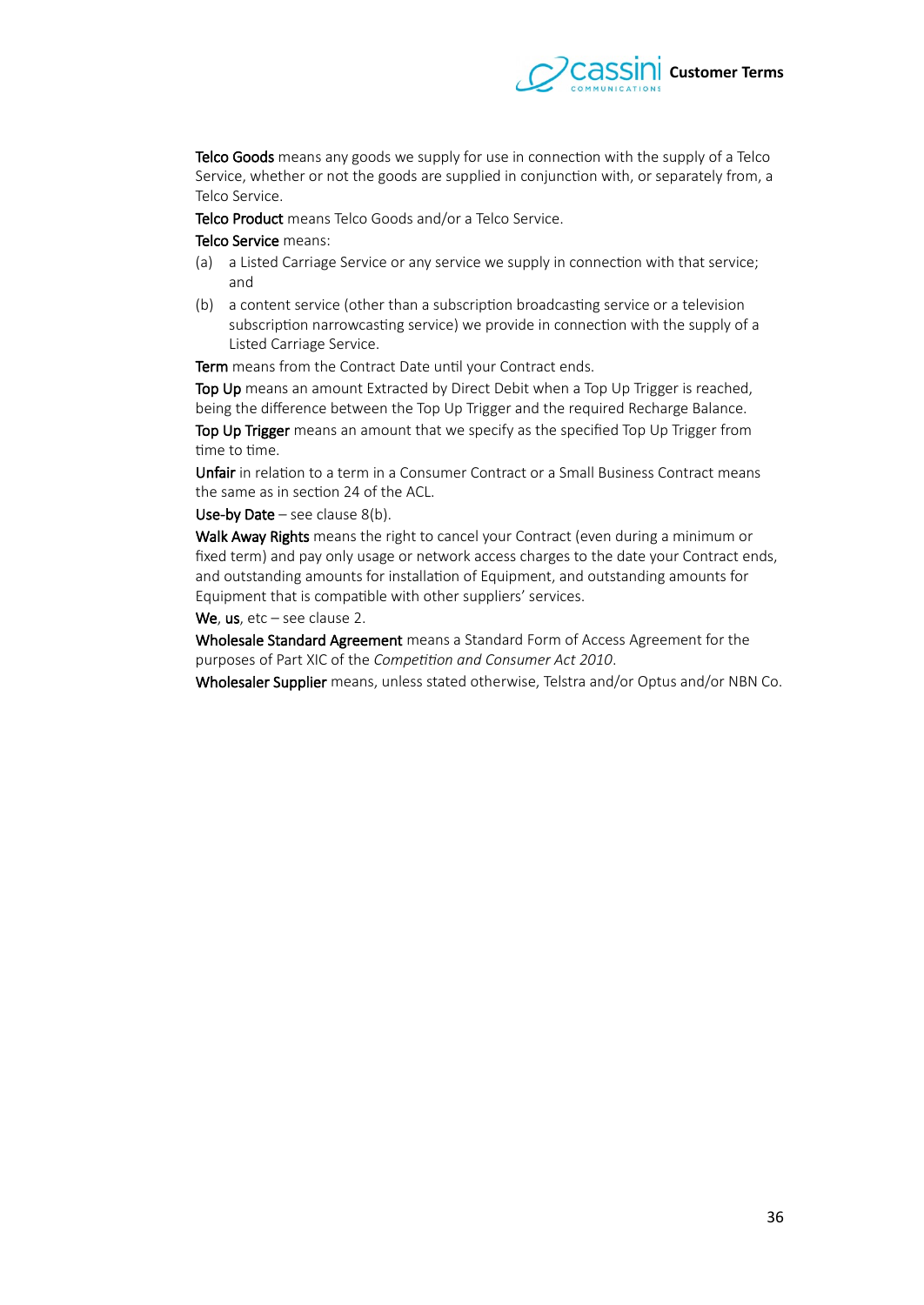

# Part D – nbn Service Schedule

#### 115 Application

This Service Schedule applies in addition to the General Terms when we supply you with an nbn Service.

#### 116 nbn Service conditions

- (a) We can only supply you with an nbn Service if and for as long as your Service Address is serviced by the nbn.
- (b) Afer you switch to an nbn Service, you may not be able to access or switch back to non-nbn Services at that Service Address.

## 117 Providing information to nbn

We may provide information about you to nbn:

- (a) to facilitate the provision of an nbn Service to you;
- (b) to enable nbn to carry out its role and responsibilities or exercise its rights;
- (c) as specifed in our privacy policy; or
- (d) as otherwise required or permited by law.

#### 118 Connecting your Service Address to the nbn

- 118.1 *nbn connection charge* 
	- (a) If your Service Address is serviced by the nbn but not already connected to it, you may have to pay an extra connection charge for connection to the nbn.
	- (b) We may invoice the connection charge in full in advance when you sign up for an nbn Service.
	- (c) If we invoice the connection charge by monthly installments, the unpaid balance of the connection charge can be included in an Early Termination Fee if the nbn Service terminates before the end of your minimum or fxed term.

# 118.2 **Landlord's consent**

If you do not own your Service Address:

- (a) you must obtain the owner's approval for connection to the nbn and the location of any associated equipment at the Service Address; and
- (b) whether or not you and the owner share the costs of connection is up to you and them; we will invoice you, and you must pay the invoice and recover any agreed contribution from the owner.

#### 118.3 Consent – shared HFC sites

If anyone else owns, uses or is the account holder for fxed line services delivered via an existing HFC service at or near your Service Address, you must obtain that person's approval for the installation of an nbn HFC Service on the nbn HFC Network, including their agreement that their existing service may be unavailable during the installation.

118.4 Consent – other shared sites

If you are not the only account holder of fxed line services currently connected at your Service Address, you must obtain the approval of all other account holders at the Service Address for the installation of an nbn Service.

- 118.5 Withdrawn approval
	- If: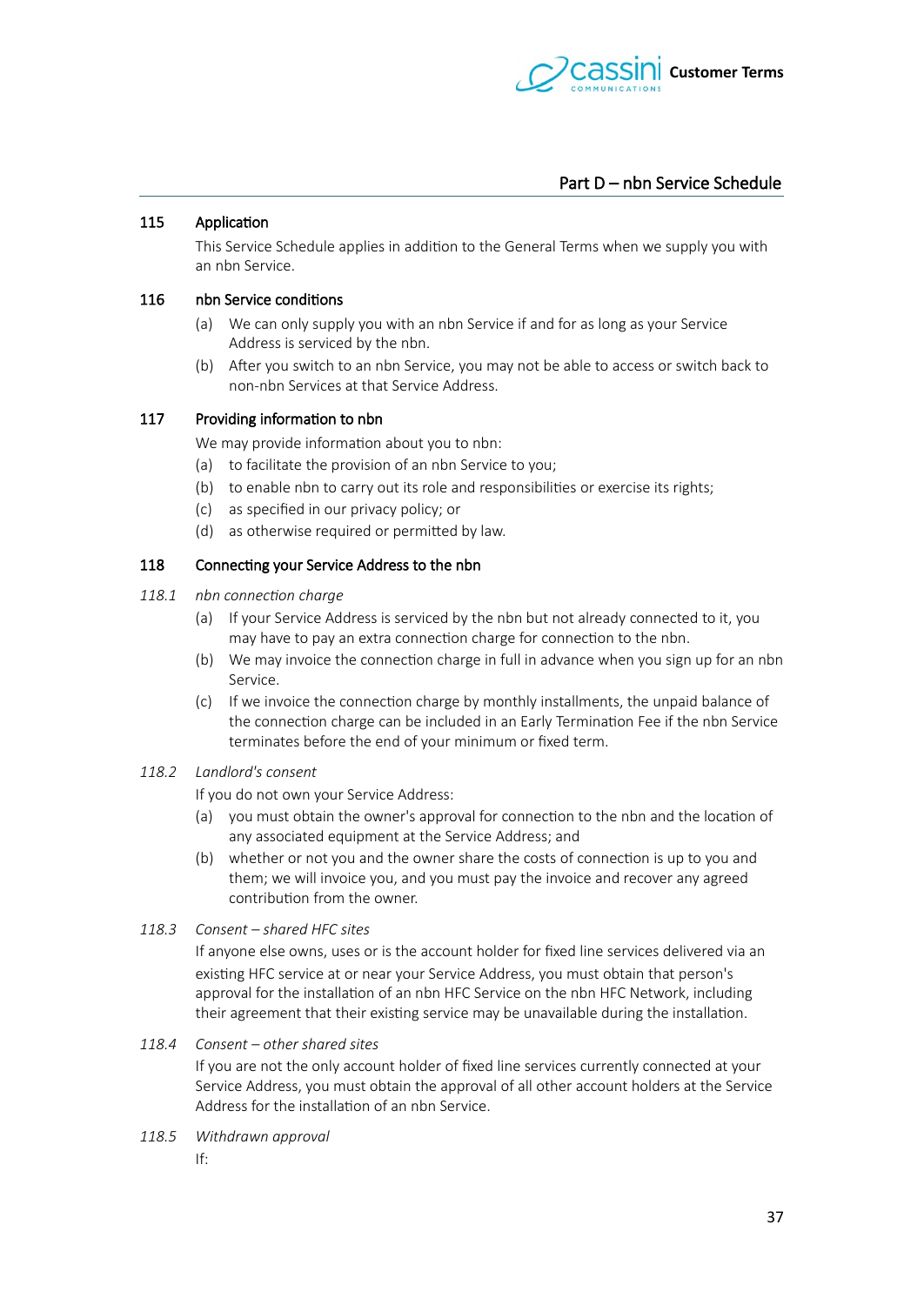

- (a) a third party has given approval for the installation of an nbn Service at your Service Address; and
- (b) that approval is withdrawn before the installation is completed  $$ you must notify us immediately.
- 118.6 Installing nbn Equipment
	- (a) nbn is an independent entity, responsible for installing all nbn Equipment.
	- (b) Our role is to request installation on your behalf. nbn manages and controls the process and its timing after that.
- 118.7 Your cooperation

You must:

- (a) provide nbn and us with reasonable assistance to allow nbn to complete installation; and
- (b) if reasonably requested, be present personally or by an authorised adult representative during installation.

#### 118.8 **Access**

<span id="page-37-0"></span>You must give nbn or us access to:

- (a) enable the supply of an nbn Service to you;
- (b) perform any work on or in relation to the nbn, nbn Equipment, our Network, or, where lawful, a third party's network whether or not associated with the supply of an nbn Service; and
- (c) enable nbn to exercise its rights under or comply with the nbn Wholesale Broadband Agreement.
- 118.9 *nbn Connection Box* 
	- (a) nbn will determine its preferred position for an nbn Connection Box.
	- (b) If you request a diferent position:
		- (i) nbn will determine whether it can or will comply; and
		- (ii) if it does comply, it may deem your installation to be non-Standard, and additional costs may apply.

#### 118.10 FTTB Installations

If you order an FTTB Service and your Service Address is not FTTB-ready:

- (a) nbn will require access to the Service Address including its telecommunications infrastructure to make the Service Address FTTB-ready; and
- (b) you must arrange that access with your building management.
- 118.11 Installation appointments
	- (a) nbn may ofer you a choice of appointment times through us, but we do not manage their schedule.
	- (b) We rely on nbn to tell us about rescheduling your appointment and will give you as much warning as we reasonably can.
	- (c) Subject to the Consumer Guarantees:
		- (i) we do not promise that nbn will keep its appointments; and
		- (ii) we exclude liability for any loss or inconvenience you may sufer if it does not.
- 118.12 Missed appointments

If you miss an nbn installation appointment, you may be charged a missed appointment  $f_{\rho\rho}$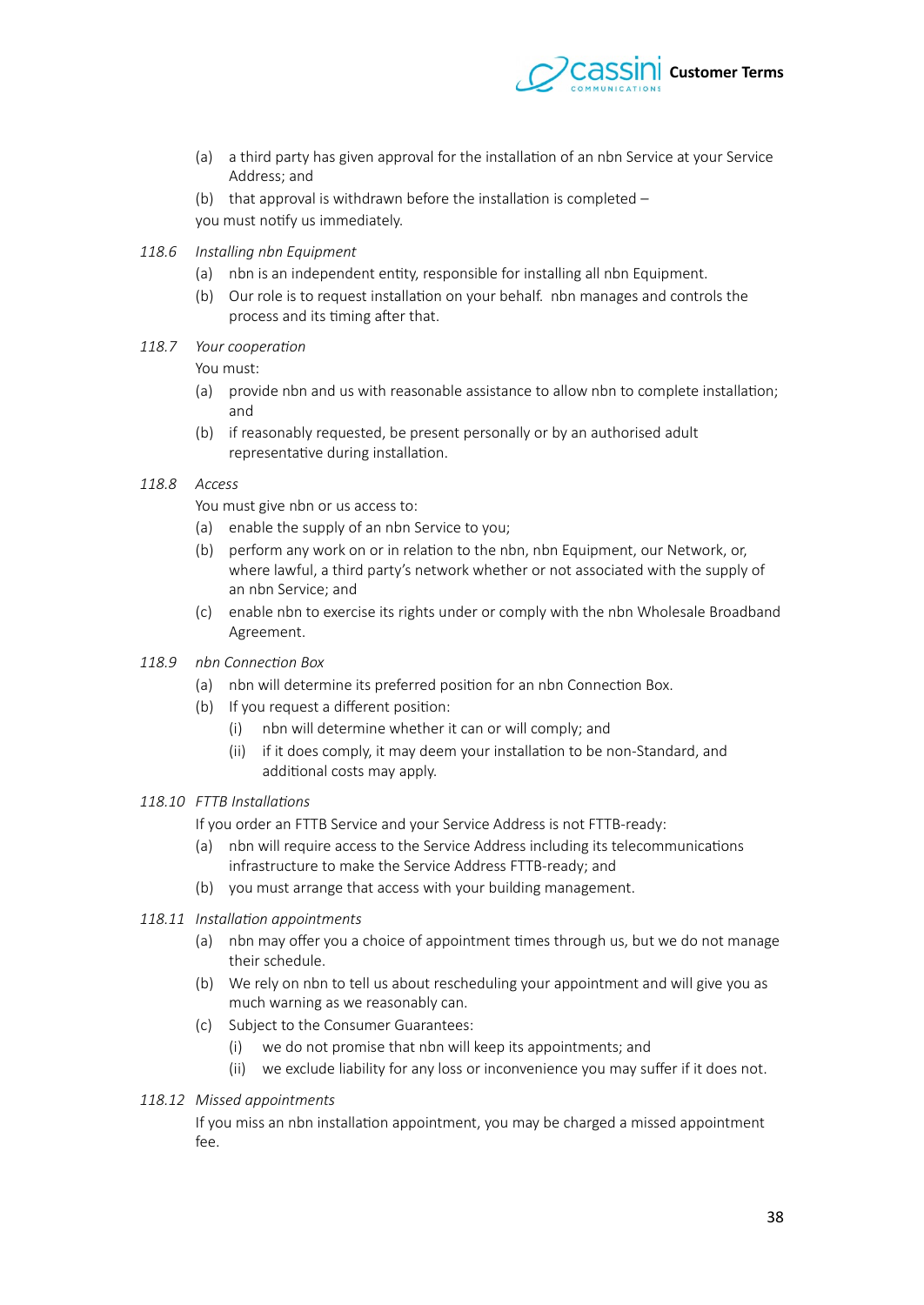

## 118.13 Rescheduled appointments

- (a) If you do not give us as much notice as possible (and at least one clear Business Day's notice) that you need to reschedule an nbn installation appointment, you may be charged a late cancellation fee.
- (b) If nbn or its installer requests or agrees, they may reschedule an appointment directly with you.

#### 118.14 Types of installation

At the time of installation, nbn will assess whether it is:

- (a) a Standard Installation;
- (b) a Non-Standard Installation; or
- (c) a Subsequent Installation.

#### 118.15 Non-Standard and Subsequent Installations

A Non-Standard Installation or a Subsequent Installation may incur additional costs; before starting a Non-Standard Installation or Subsequent Installation, nbn will:

- (a) provide you with a quote for any additional costs; and
- (b) only perform the installation if you agree to pay those costs (billed through us).
- 118.16 Works you arrange
	- (a) All cabling, equipment and works on your side of the nbn Boundary are your responsibility.
	- (b) Where you engage anyone to carry out works associated with an nbn Service, you must ensure that they are registered cablers, hold all relevant industry certifcations and otherwise comply with all Laws.

#### 119 nbn Mains Power Requirements

- (a) Normal operation of nbn Services requires the availability of mains power, which you must provide and maintain at your own cost.
- (b) For an nbn FTTP Service or an nbn Fixed Wireless Service, you must provide an unobstructed double power point located within 3 metres of the nbn Connection Box.

#### 120 nbn Back-up Power

- (a) For an nbn FTTP Service or an nbn Fixed Wireless Service, you may ask nbn to supply and install a back-up batery and power supply unit with the nbn Connection Box for an extra charge.
- (b) The back-up battery:
	- (i) for a limited time, will allow you to make voice calls using the UNI-V (voice) port of the nbn Connection Box using a compatible handset that does not require mains power for normal operation connected to that port;
	- (ii) for a limited time, will supply power to the UNI-D (data) port of the Connection  $Box -$

but will not supply power to devices that require their own power supply eg modems and cordless phones. Unless you make your own arrangements to supply these with a back-up power system, they will cease working during a power outage.

- (c) nbn publishes instructions on checking the condition and status of a back-up batery. If you have one, you must check it regularly in accordance with nbn's instructions.
- (d) An SLA (if any) for an nbn Service does not apply where the nbn Service is disrupted due to a power outage at the Service Address or to a flat or faulty back-up battery.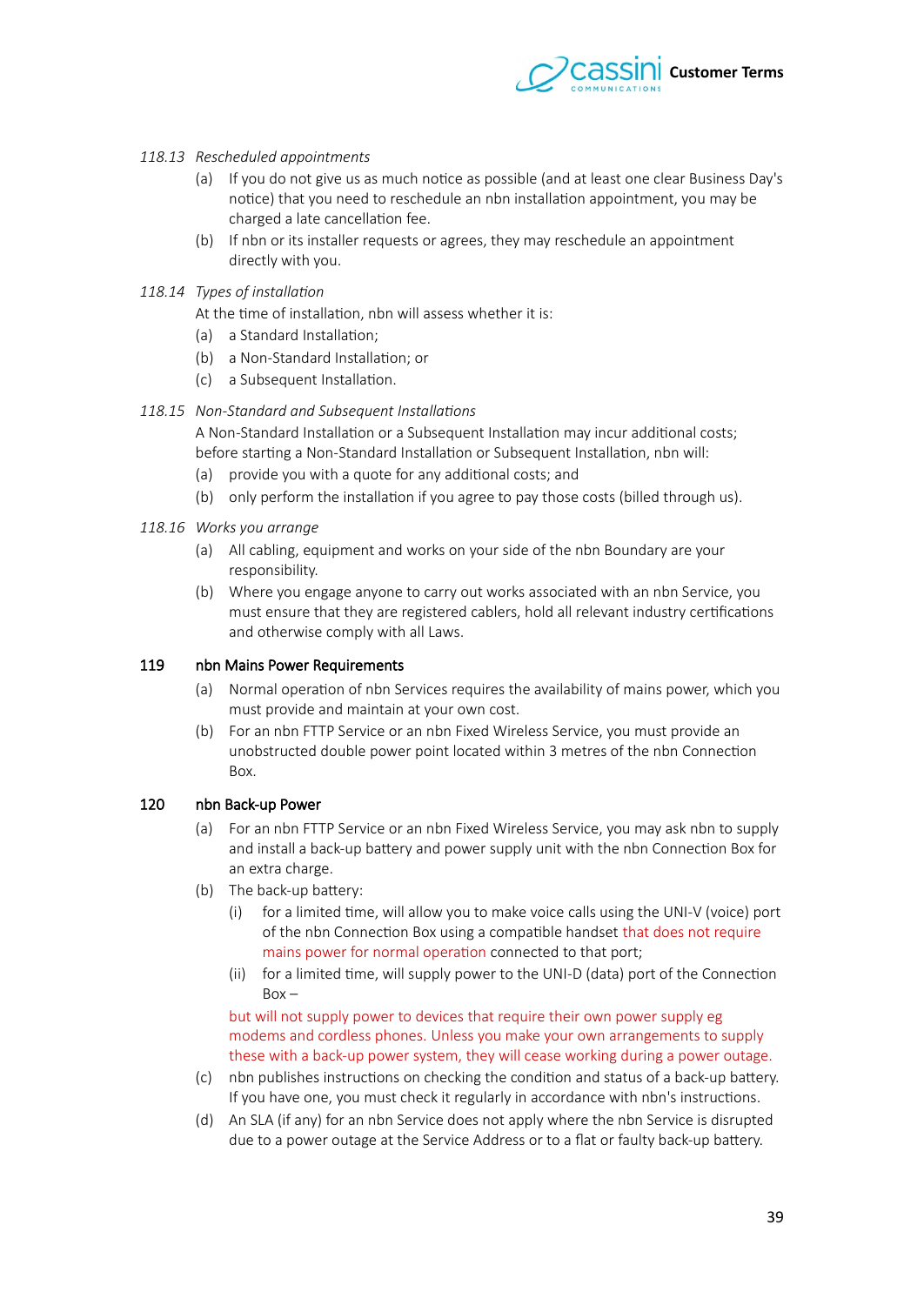

# 121 Effects of power failure

- 121.1 *nbn FTTP Service or nbn Fixed Wireless Service* 
	- If your nbn FTTP Service or nbn Fixed Wireless Service sufers a mains power outage:
		- (a) You cannot use data services eg the internet, email or VOIP calling.
		- (b) If you have a back-up battery that is not flat or faulty, you can make voice calls for a limited time via a handset that is compatible with the UNI-V port of your Connection Box and can draw sufficient power from it.
		- (c) If you do not have a back-up batery, or it is fat or faulty, you cannot make or receive telephone calls (including to emergency numbers) using the nbn Service.
- 121.2 *nbn FTTN Service, nbn FTTB Service, nbn HFC Service or nbn Satellite Service* If your nbn FTTN Service, nbn FTTB Service, nbn HFC Service or NBN Satellite Service suffers a mains power outage:
	- (a) You cannot use data services eg the internet, email or VOIP calling.
	- (b) You cannot make or receive telephone calls (including to emergency numbers) using the nbn Service.

## 122 Priority Assistance Services

- (a) We do not ofer priority assistance services. If anyone at your Service Address has a life threatening medical condition, please seek a provider that can offer you a priority assistance service.
- (b) For your information, we advise that nbn will only support priority assistance services if you have a back-up battery and power supply unit.

#### 123 nbn Services using existing copper wiring

- (a) Some nbn Services make use of the copper wiring that may already be connected to or within your Service Address (eg nbn FTTN Services or nbn FTTP Services). These services require you to install a compatible VDSL2 modem inside your Service Address.
- (b) As part of the set up of these Services, nbn will disconnect that wiring from the existing telephone network and connect it to the nbn. During that process:
	- (i) nbn will notify your existing telecommunications service provider when disconnection has occurred.
	- (ii) You will no longer be able to use any phone, fax, internet service etc that was supplied over that wiring.
	- (iii) There will be a period when your previous service/s are disconnected but nbn Services are not yet available.
	- (iv) If possible, you should have access to a mobile phone to make calls with during that period.

#### 124 nbn Services using HFC technology

- (a) Some nbn Services make use of the Hybrid Fibre Coaxial (HFC) service that may already be connected to your Service Address.
- (b) As part of the set up of these Services, nbn will install and activate its own equipment. During that process:
	- (i) nbn will install an HFC radio frequency (RF) spliter so your existing services will work after the installation.
	- (ii) There will be a period when your existing HFC service/s (eg internet or pay TV) are not available.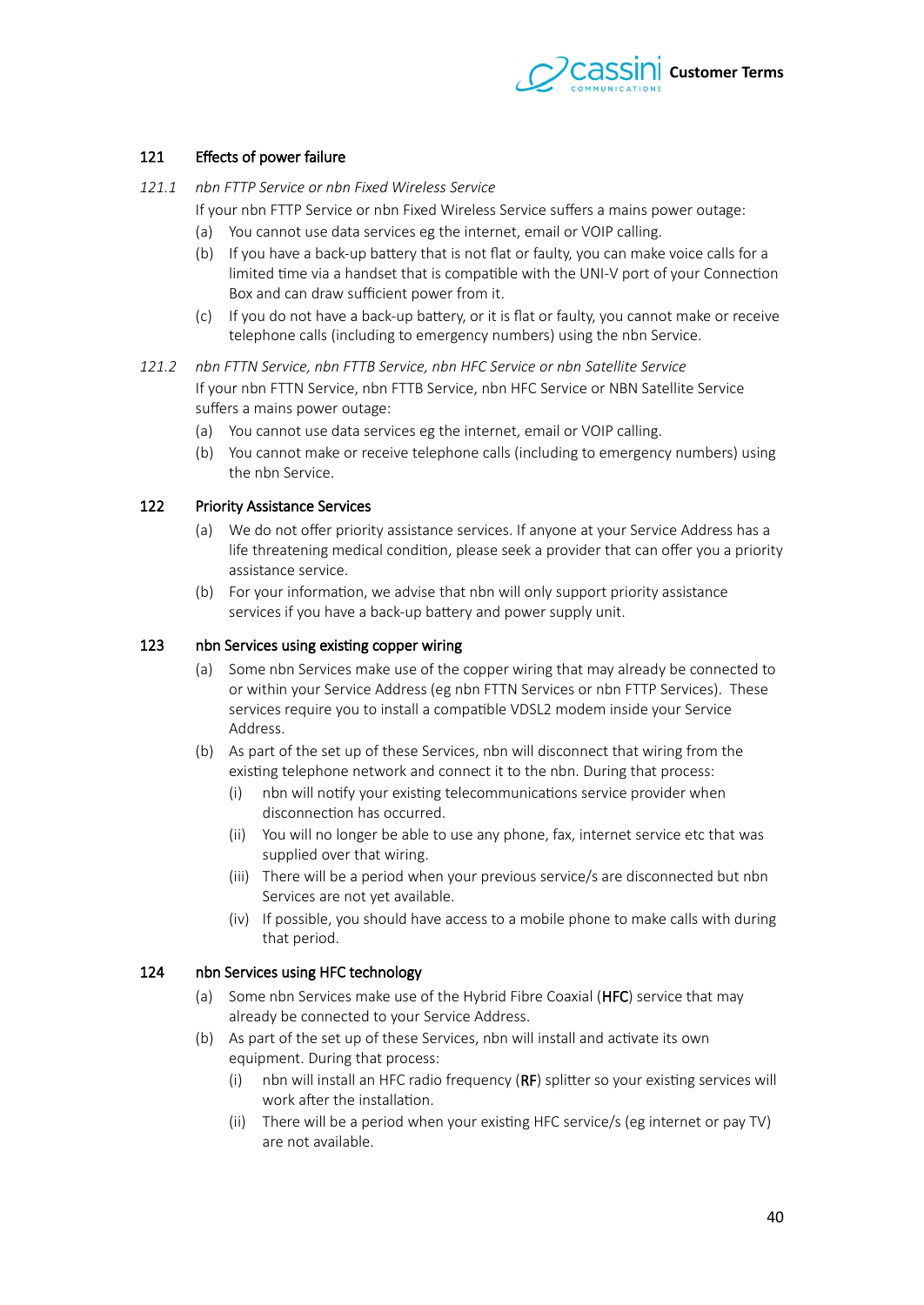

(c) If you do not require any of your existing services afer the installation, you must arrange to cancel them.

#### 125 Incompatible services

- (a) Our nbn Services may not support specialised third party services like medical alarms, security alarms, elevator emergency phones, fre indicator panels or EFTPOS machines.
- (b) If you use a specialised service, please contact the provider of that service to discuss your needs and, if possible, how to migrate the service to the nbn. We do not provide support for these specialised services.

#### 126 Setting up your in-premises equipment

- (a) As well as an active nbn Connection Box, you will need in-premises equipment (eg a modem) to use an nbn Service.
- (b) Unless we expressly agree to supply and/or set up your modem or other in-premises equipment, you are responsible for doing so, using instructions we will supply.
- (c) We do not have to agree to supply and/or set up your modem or other in-premises equipment but if we do, extra Charges will apply.

#### 127 nbn Service speed

Predicting actual nbn Service speeds is difficult, as they depend on several factors such as your distance from an exchange (where applicable), the network connecting the exchange, your equipment and software and internet traffic. Devices that connect to your modem by wi-fi may operate at slower speeds than those connected by cable.

#### 128 NBN Co liability

- (a) This clause has efect to the fullest extent allowed by Law.
- (b) You must not make, and you release NBN Co, its Related Bodies Corporate and/or their respective Personnel from, any Claim against any of them in connection with or arising out of the nbn Wholesale Broadband Agreement (**Excluded Claim**).
- (c) You indemnify NBN Co, its Related Bodies Corporate and their respective Personnel against any Losses any of them may suffer or incur arising from or in connection with an Excluded Claim.
- (d) If you make an Excluded Claim, you must indemnify us against any Losses we may suffer or incur by virtue of our obligation under the nbn Wholesale Broadband Agreement to indemnify NBN Co, its Related Bodies Corporate and/or their respective Personnel in respect of any Losses they may sufer or incur arising from or in connection with the Excluded Claim.

# 129 Our liability

If:

- (a) you would, but for this clause, have a Claim against us; and
- (b) we we would, but for the nbn Wholesale Broadband Agreement, have a right to claim contribution or indemnity from nbn in relation to your Claim; and
- (c) the nbn Wholesale Broadband Agreement precludes us from claiming such contribution or indemnity –

then you must not make, and you release us from, the Claim to the extent of the contribution or indemnity for which nbn would have been liable but for the nbn Wholesale Broadband Agreement.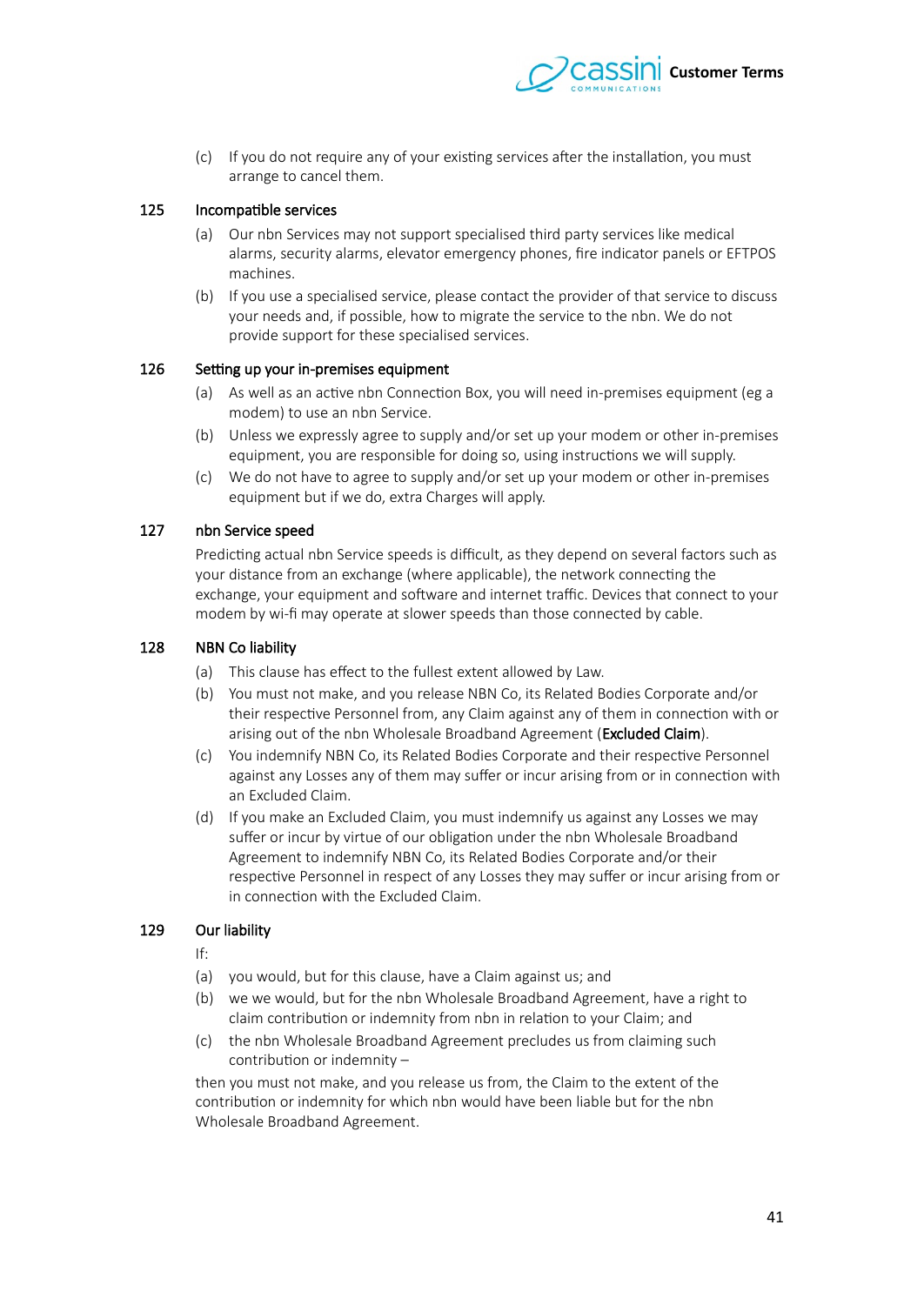

# 130 Other terms – applicable to all Customers

- 130.1 *nbn compliance* 
	- You must ensure that the equipment, networks or systems you use with the nbn:
	- (a) are technically compatible with the nbn; and
	- (b) comply and are used in accordance with all Laws.

#### 130.2 No pass through breaches

<span id="page-41-3"></span>You must not use or attempt to use any nbn Service in a way that causes, or would cause, us or nbn to breach the nbn Wholesale Broadband Agreement.

#### 130.3 No unlawful use

<span id="page-41-2"></span>You must not use an nbn Service unlawfully.

*130.4 Ni damagt*

<span id="page-41-1"></span>You must not (and must not allow anyone else to) damage, threaten, interfere with, cause the deterioration or degradation of the operation or performance of, nbn, an nbn Service, our Network, systems, facilities or equipment or those of another person, or the provision by us or another person of services to you or anyone else.

130.5 No relocation of nbn Connection Box

You must not relocate an nbn Connection Box to a Service Address other than that where it was originally installed. An nbn Service connected to a relocated Service Address may be terminated without notice.

- <span id="page-41-0"></span>130.6 Providing assistance and complying with directions You must reasonably assist us:
	- (a) to supply or maintain your nbn Service; and
	- (b) to comply with our obligations to nbn.
- 130.7 Associated equipment
	- (a) If you become aware that any nbn Equipment used to supply your nbn Service is damaged or faulty, you must notify us.
	- (b) You must ensure your equipment used with your nbn Service is maintained in good repair and working condition.

#### 130.8 Cooperation with directions

You must follow our reasonable directions, instructions, policies and procedures concerning:

- (a) protecting the integrity of the nbn, our Network or any third party network or equipment;
- (b) protecting the health or safety of any person.
- 130.9 Changes and repairs to nbn Equipment

Except for work carried out under a Consumer Guarantee, if you want nbn to change or repair nbn Equipment, nbn will:

- (a) give you a quote for the work; and
- (b) only perform work if you agree to pay for it.

Alternatively, nbn may give us a quote for the work, and we will only direct nbn to proceed with it if you agree to pay for it.

130.10 **Erroneous fault reports** 

If:

(a) you make a fault report in relation to an nbn Service; and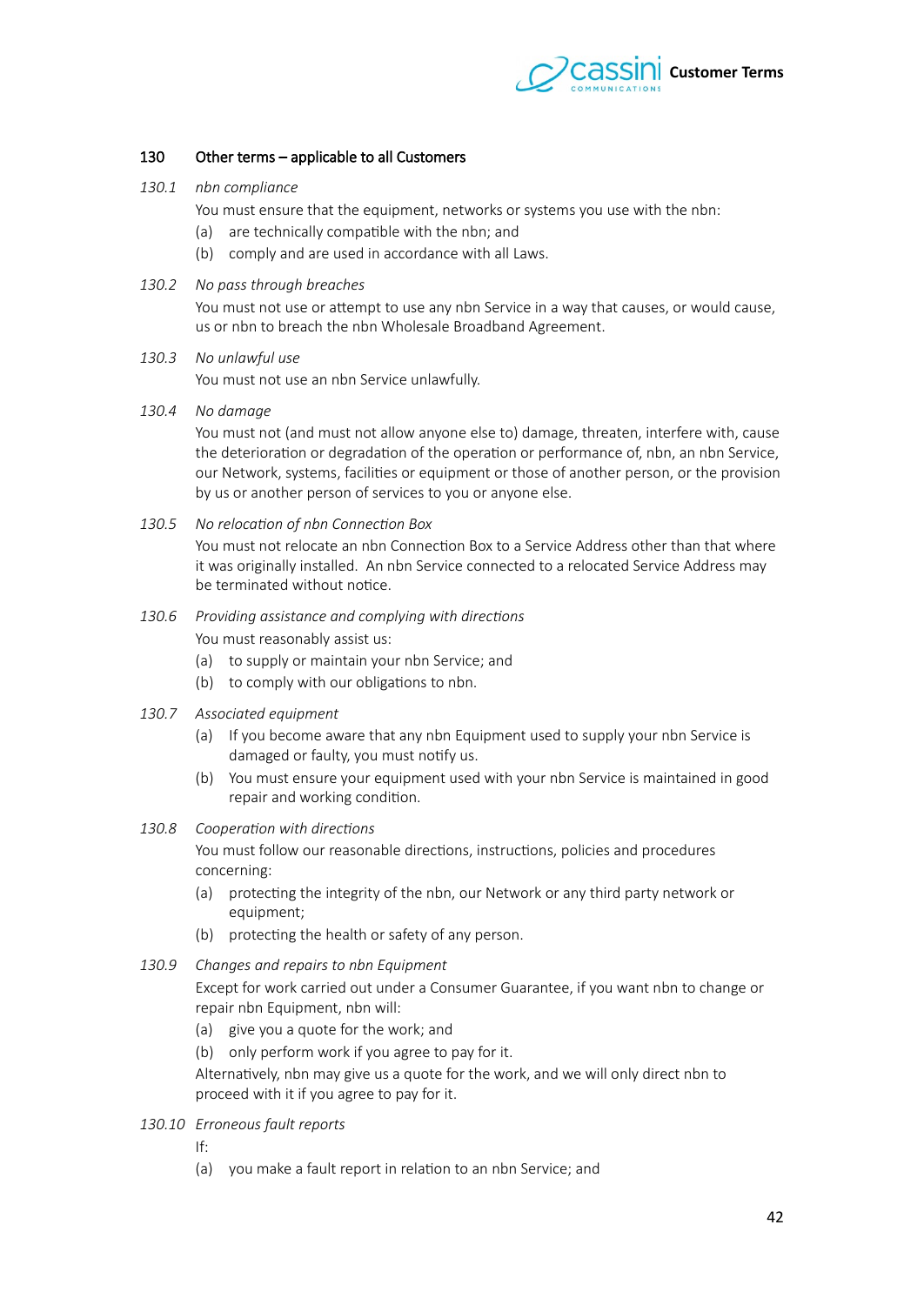

(b) nbn determines there was no fault with the nbn; and

(c) nbn charges us in connection with the erroneous fault report – you must pay or reimburse the charge.

#### 130.11 nbn Fair Use Policy

<span id="page-42-1"></span>Note: The nbn Fair Use Policy applies to all nbn Services, including nbn Satellite Services. It includes specifc usage limits for nbn Satellite Services. See clause [130.12](#page-42-0) for more information.

You must comply with the nbn Fair Use Policy, including:

- (a) not using the nbn in a way that causes or may cause interference, disruption, or congestion;
- (b) not undertaking (or atempting to undertake) any of the following without permission:
	- (i) accessing material or data or logging in to a server or account unlawfully;
	- (ii) disabling, disrupting or interfering with the regular working of any service or network, including, without limitation, via means of overloading it, denial or service attacks or flooding a network;
	- (iii) probing, scanning or testing the vulnerability of a system or network; or
	- (iv) breaching the security or authentication measures for a service or network;
- (c) not using your nbn Service to support:
	- (i) any substantial carrier or service provider data aggregation applications, (such as backhaul for mobile base stations or multiplexed access systems and/or networks) that result in substantial and continuous network throughput; or
	- (ii) connections for the purpose of providing or enabling carrier or service provider interconnection;
- (d) ensuring that the networks, systems, equipment and facilities you use in connection with the nbn are technically compatible with the nbn network and comply with and are used in accordance with:
	- (i) all reasonable procedures notifed to you by us or nbn; and
	- (ii) all Laws; and
- (e) not using or atempting to use your nbn Service, or allow it to be used in any way which:
	- (i) would cause us to breach our obligations to nbn;
	- (ii) would damage, threaten, interfere with, cause the deterioration or degradation of the operation or performance of the nbn, our Network, or any third party network, or the provision of services to you or anyone else on the nbn.

<span id="page-42-0"></span>Severe or persistent breaches of the nbn Fair Use Policy may result in the suspension or termination of your nbn Service by nbn.

- 130.12 nbn Fair Use Policy nbn Satellite Service usage limits
	- (a) You should refer to the nbn Fair Use Policy for full details of nbn's satellite usage limitations, but in outline:
		- (i) You may not exceed 75GB of peak period (7am to 1am in your time zone) usage over any 4 week rolling period.
		- (ii) You may not exceed 150GB of off-peak period (1am to 7am in your time zone) usage over any 4 week rolling period.
	- (b) If you exceed nbn's limits:
		- (i) nbn (not we) will restrict the speed of your nbn Service to 256kbps (uploads and downloads) until it determines that your usage complies with the nbn Fair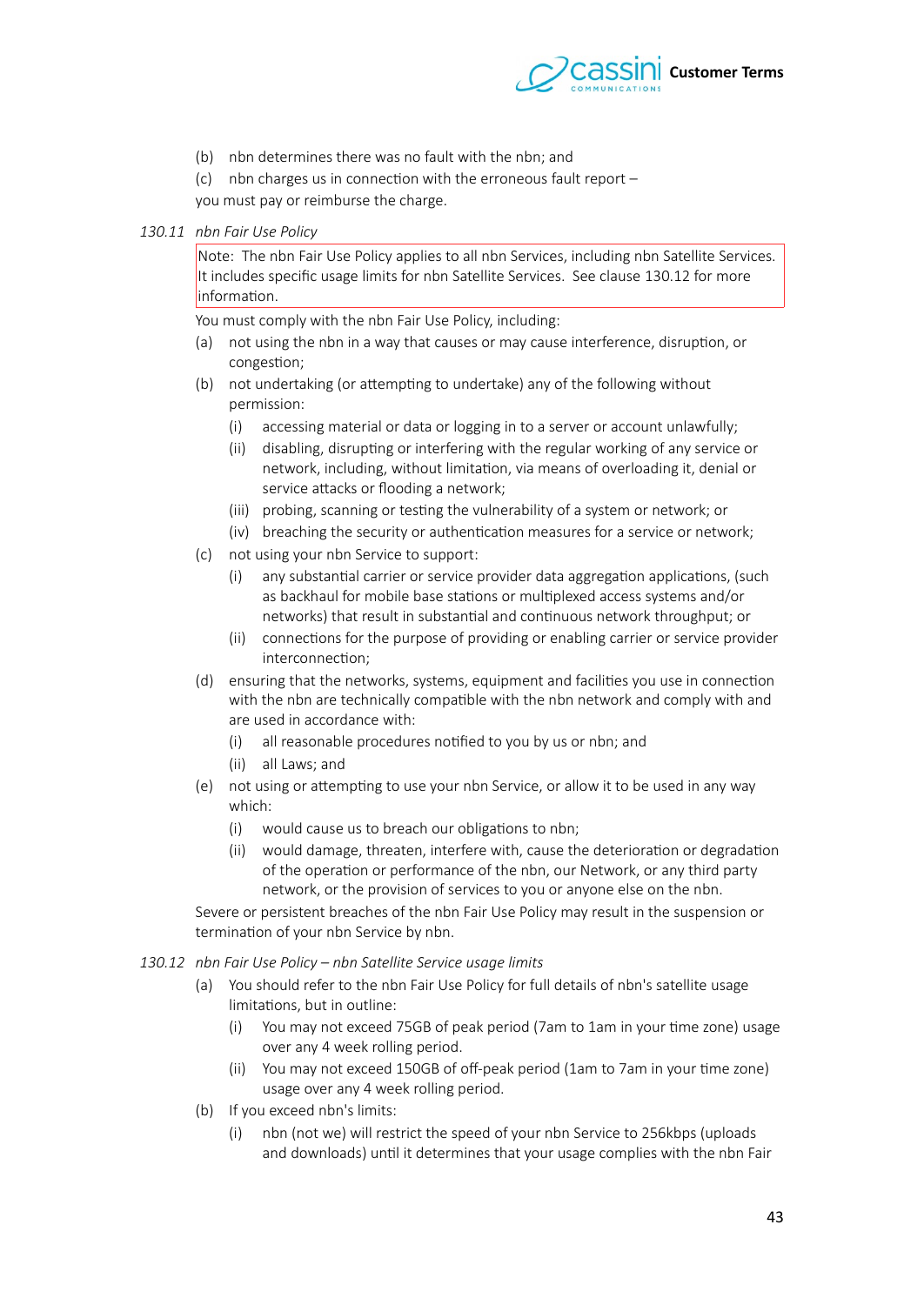

Use Policy – this will occur whether or not you have used your full monthly data allowance; or

- (ii) if your Plan includes an option to buy an extra data allowance for a period, you may do so and avoid a speed restriction – but extra Charges apply.
- (c) If you are speed restricted by nbn and then use the remainder of your monthly data allowance, we may further restrict your speed for the balance of your monthly billing period, as specifed in your Plan.
- (d) To avoid exceeding nbn Satellite Service usage limits, you should monitor your usage carefully using the monitoring tool on our web site.
- 130.13 nbn Operations Manual

You must comply with the nbn Operations Manual as far as it is relevant to your use of an nbn Service or nbn Equipment.

130.14 *Immediate disconnection, etc* 

We may immediately disconnect, terminate, deactivate, suspend or limit all or part of your an Service or any associated network, system, facility or equipment at any time without notice to you if you are in breach of clauses [118.8,](#page-37-0) [130.2,](#page-41-3) [130.3,](#page-41-2) 130.4, [130.6](#page-41-0) o[r](#page-43-0) [131](#page-43-0) (or if nbn informs us that you are in such breach, whether or not we independently verify that).

130.15 Additional termination rights

In addition to our rights under the General Terms, we may terminate an nbn Service:

- (a) immediately, without notice and without undertaking our own investigation of your conduct, if nbn informs us that your conduct is in breach of your Contract as it applies to an nbn Service; or
- (b) on as much notice as is practicable in the circumstances, if nbn suspends, interrupts or terminates the supply of anything that is necessary for us to supply the nbn Service to you –

but you must still pay us for any Charges incurred before termination.

*130.16 Liabilit* 

In addition to your liability under the General Terms, you are responsible for any loss or damage sufered by us or anyone else or any of our networks, systems, facilities, equipment or sites or those of anyone else to the extent that such loss or damage was:

- (a) caused by you, your agents, suppliers, contractors or representatives; or
- (b) your failure to obtain permission to install the nbn Service from the owner of your Service Address –

except to the extent that the loss or damage was caused by us or nbn.

#### 131 Other terms – Applicable only to ACL Consumers and ACL Small Businesses

<span id="page-43-0"></span>This clause applies if you are an ACL Consumer or an ACL Small Business.

131.1 Following reasonable directions

You must comply with our reasonable directions, requirements, instructions, policies and procedures in respect of:

- (a) protecting the integrity of the nbn or any other network, systems, equipment or facilities used by us or anyone else in connection with the nbn;
- (b) ensuring the quality of any product or service supplied by nbn to us or anyone else; or
- (c) protecting the health or safety of any person.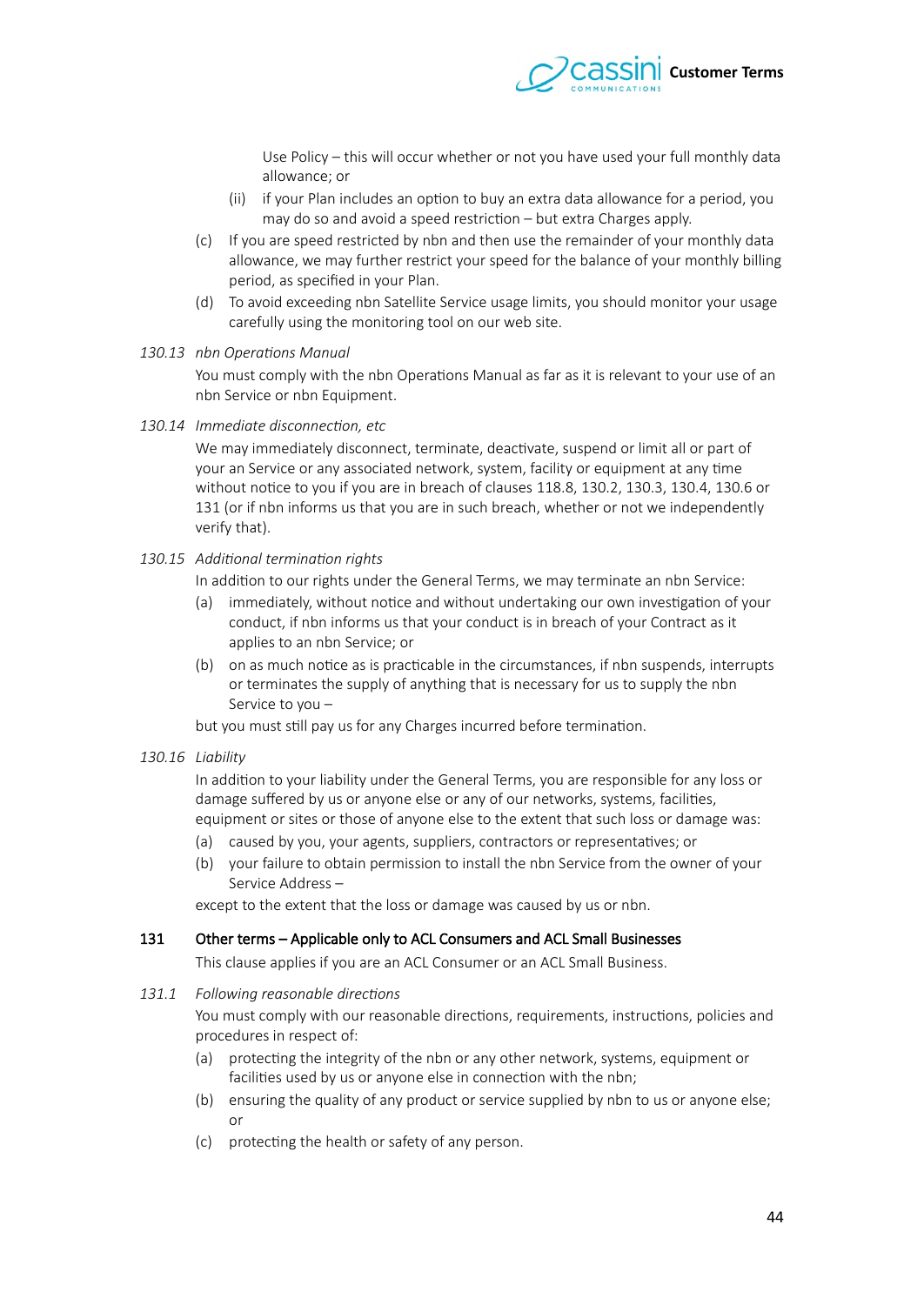

### 131.2 *nbn Information*

You must comply with any reasonable directions, requirements, instructions, policies and procedures set out in nbn Information we may provide to you.

#### 131.3 Termination, suspension, etc

If nbn's supply of anything that is necessary for us to supply nbn Services to you:

- (a) terminates we may terminate all or part of your nbn Service by giving you as much notice as is practicable, up to six months if possible, without any Early Termination Fee; or
- (b) is restricted, suspended, limited or interrupted we may restrict, suspend, limit or interrupt all or part of your nbn Service by giving you as much notice as is practicable –

but we may not be aware of any impending termination, restriction, suspension, limitation or interruption unless and until nbn notifes us about it.

# 132 Other terms – not applicable to ACL Consumers and ACL Small Businesses

This clause applies if you are not an ACL Consumer or an ACL Small Business.

132.1 Variation of your Contract

If nbn amends the nbn Wholesale Broadband Agreement, or it is replaced by a new nbn wholesale agreement, we can unilaterally vary your Contract in accordance with the Telco Act so as to comply with our obligations under the amended Wholesale Broadband Agreement or new nbn wholesale agreement.

#### 132.2 Compliance with nbn Policies

<span id="page-44-1"></span>You must use and deactivate nbn Services and nbn Equipment in compliance with nbn Policies.

132.3 *Health and safety* 

<span id="page-44-0"></span>You must not use an nbn Service or associated equipment in a way that harms or may harm the health or safety of any persons.

132.4 *Immediate disconnection, etc* 

We may immediately disconnect, terminate, deactivate, suspend or limit all or part of your an Service or any associated network, system, facility or equipment at any time without notice to you if:

- (a) you are in breach of clauses [132.2](#page-44-1) or [132.3;](#page-44-0) or
- (b) nbn ceases, suspends, or interrupts the supply to us of anything we require to supply the nbn Service to you.

# 133 Acknowledgments about nbn Services

You acknowledge and agree that:

- (a) we are the sole provider of your nbn Service;
- (b) nbn is not providing the nbn Service or any other products or services to you;
- (c) there is no contract between you and nbn;
- (d) you have no right, title or interest (legal, equitable or statutory) in any nbn Equipment or any part of the nbn; and
- (e) subject to the Consumer Guarantees, to the maximum extent permited by law nbn is not liable for any loss or damage arising from or in connection with nbn Services.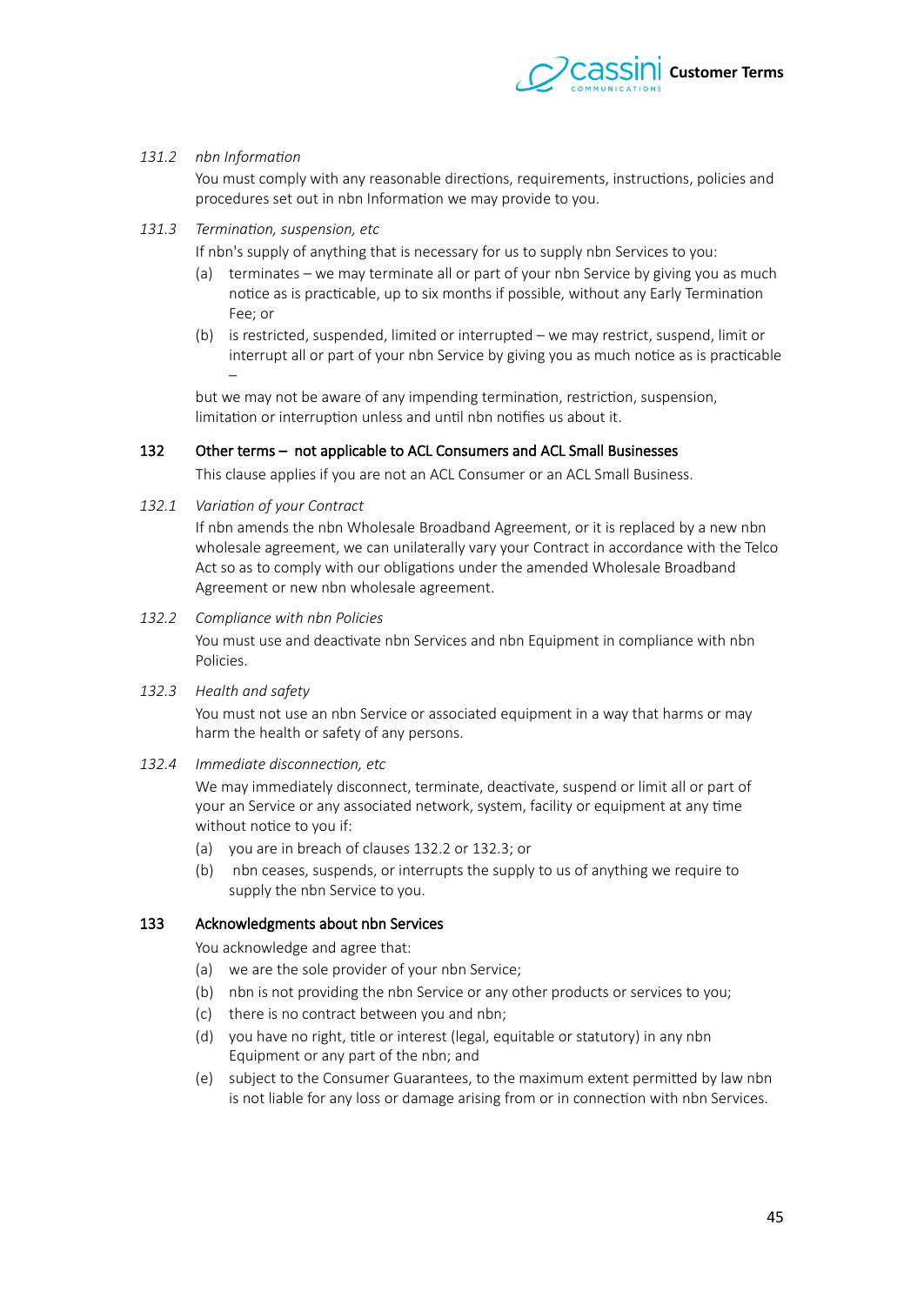

# Part E – ADSL Internet Service Schedule

#### 134 Partner Requirements - ADSL Services

<span id="page-45-1"></span>Where we supply you with an ADSL Internet Service:

- <span id="page-45-2"></span>(a) Unless we agreed to provide it as a Naked DSL Service:
	- (i) The Service can only be provided over a copper wire pair that also services a Standard Telephone Service.
	- (ii) You warrant to us that you are the same end user to whom that Standard Telephone Service is supplied.
	- (iii) You acknowledge that the ADSL Internet Service will only be supplied for so long as you continue to acquire that Standard Telephone Service.
	- (iv) You acknowledge that the ADSL Internet Service may be terminated where you cease to acquire, or suspend or terminate, that Standard Telephone Service.
	- (v) You acknowledge that if an ADSL Internet Service has been terminated under  $clause 134(iv):$  $clause 134(iv):$ 
		- (A) our Wholesale Supplier may charge an early termination fee in respect of the ADSL Internet Service;
		- (B) we may recoup that early termination fee from you;
		- (C) if you want the ADSL Internet Service reconnected, our Wholesale Supplier may charge us a connection fee; and
		- (D) we may recoup that connection fee from you.
- <span id="page-45-0"></span>(b) You acknowledge that, in some instances such as where you are acquiring a monitoring service (meaning a service for the monitoring of your Service Address such as remote alarm services), additional equipment at your Service Address such as central spliters and network termination devices must be installed by you at your own cost before the ADSL Service can be provided. This additional equipment must be installed prior to ADSL Service activation.
- (c) You acknowledge that the installation and operation of the ADSL Service may cause temporary disruption in the standard telephone services received by you or a monitoring service.
- (d) You acknowledge that the installation and operation of a monitoring service may cause temporary disruption to the ADSL Service.
- (e) You acknowledge that the installation and operation of the ADSL Service may mean that some incompatible products that might have been available from Telstra Corporation to you will not be supplied to the you using that copper wire pair  $-$  a complete list of incompatible products is available upon request).
- (f) You acknowledge and must ensure that any provider of a monitoring service used by you has been notifed that:
	- (i) installation and operation of an ADSL Service may cause temporary disruption in the standard telephone services or a monitoring service received by you; and
	- (ii) installation of equipment at your Service Address such as central spliters and network termination devices may be required under clause 134[\(b\).](#page-45-0)
- (g) As far as the law allows, you release our Wholesale Supplier and its third party supplier(s) from all liability to you, and you indemnify them against all costs, expenses, liability, loss or damage incurred or sufered by them in conjunction with any claims, actions or proceedings against them (including third party claims or claims by you or Telstra Corporation) arising out of the following (to the extent that the liability is caused by the provision or cancellation of the ADSL Service):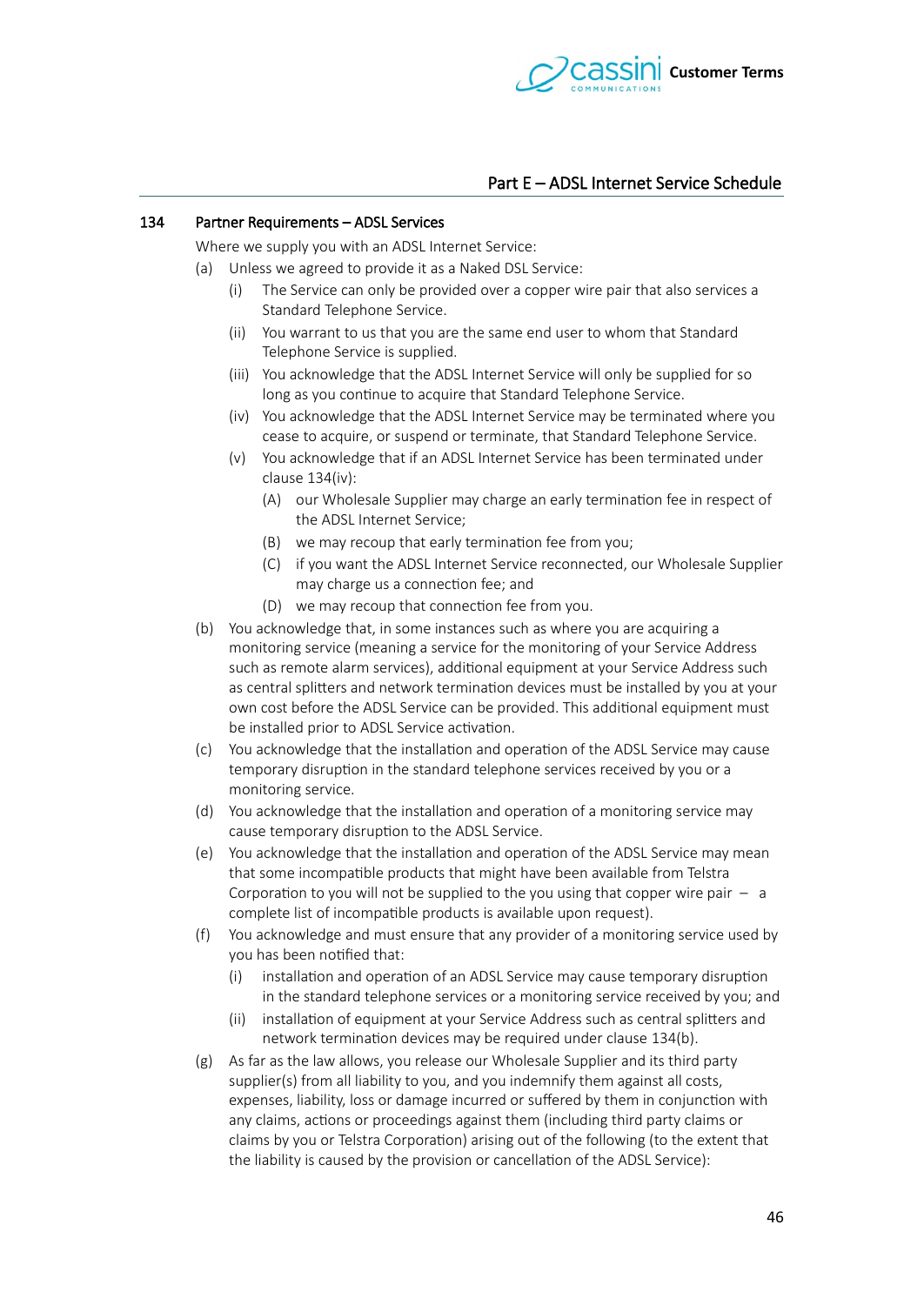

- (i) disruption of your telephone service or monitoring service;
- (ii) cancellation of the ADSL Service;
- (iii) suspension of the provision of the ADSL Service or to a particular internet address(es);
- (iv) cancellation of, or refusals to provide, any incompatible products; and
- (v) possible breaches of the Telecommunications (Customer Service Guarantee) Standard in respect of you.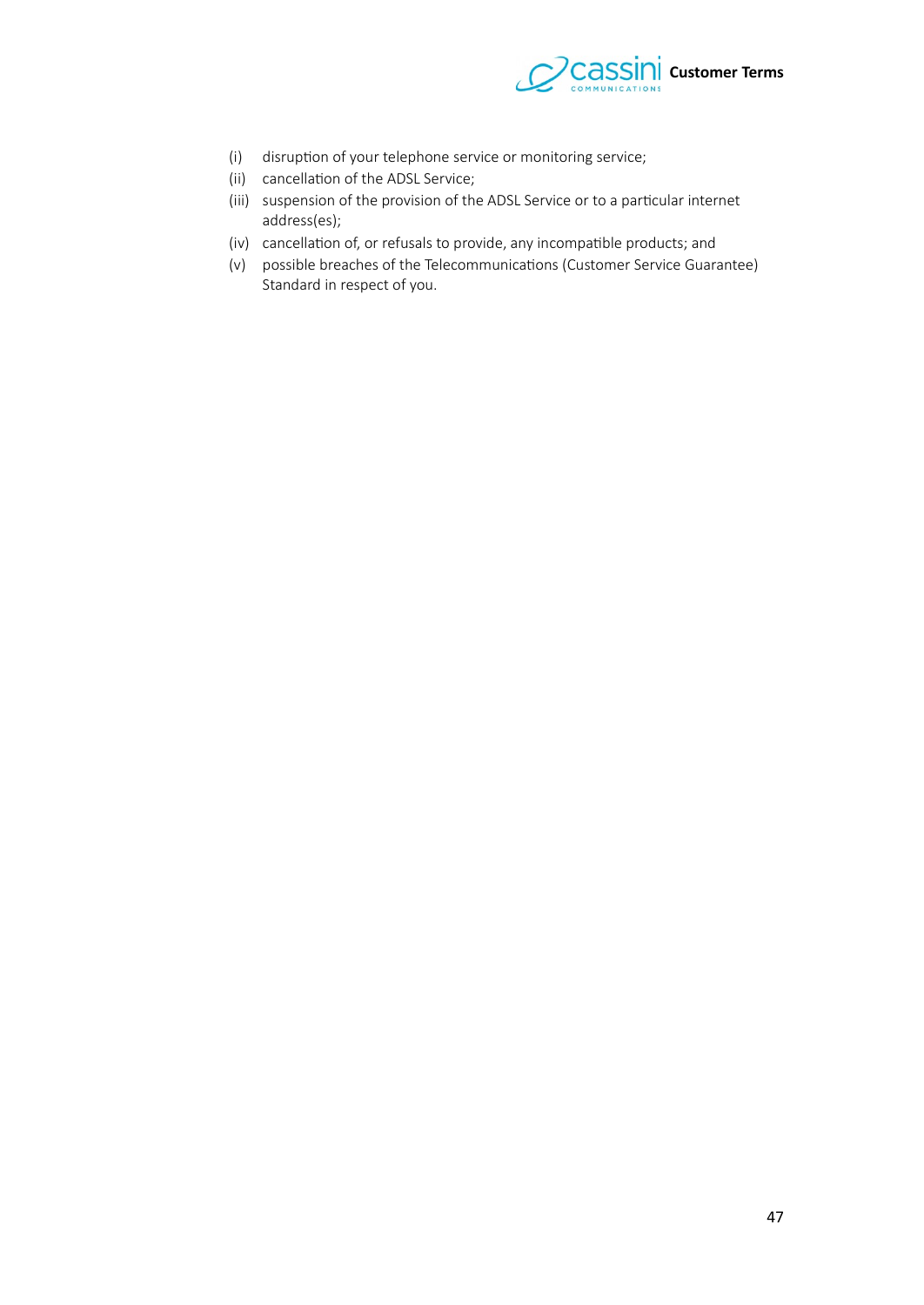

# Part F – Mobile Telephone Service Schedule

#### 135 Partner Requirements – Mobile Telephone Services

<span id="page-47-1"></span>Where we supply you with a Mobile Telephone Service:

- (a) If arrangements between our Wholesale Supplier and us are terminated, our Wholesale Supplier may arrange to supply you directly. You acknowledge that the rate plan applicable to the provision of Mobile Telephone Services to you may be altered to the nearest applicable rate plan of our Wholesale Supplier in the event that our rights and obligations under your Contract are assigned or novated to our Wholesale Supplier so that our Wholesale Supplier provides the Mobile Telephone Services directly to you.
- (b) You may not resell or resupply the Mobile Telephone Services provided by us.
- <span id="page-47-0"></span>(c) We shall have the right to assign or novate all or part of its rights and obligations under your Contract to our Wholesale Supplier without your consent. You cannot assign or novate all or part of your rights and obligations under your Contract other than in accordance with this clause [135](#page-47-1)[\(c\).](#page-47-0)

For the purposes of novation, you agree to novate your Contract to our Wholesale Supplier on receipt of a notice from either us or our Wholesale Supplier, such novation to be on terms no less favourable than the terms of your Contract in existence immediately prior to the novation.

(d) You consent to allow us to disclose to our Wholesale Supplier (or its Related Bodies Corporate) your details including information relating to your affairs or personal particulars (including any listed or unlisted telephone number, address and account history) or carriage services supplied to you.

You consent to allow our Wholesale Supplier (or its Related Bodies Corporate) to use that information in order to facilitate the supply of carriage services to you by us or our Wholesale Supplier. Without the express permission of us, our Wholesale Supplier (or its Related Bodies Corporate) may not directly contact you with ofers and information via electronic messaging (such as SMS) for marketing purposes.

- (e) Our Wholesale Supplier is not liable to you (in contract, tort (including negligence) or otherwise) in relation to any Mobile Telephone Service resupplied to you by us, any delay or any failure to provide Mobile Telephone Services.
- (f) You promise that you are not a Carrier or Carriage Service Provider (as those terms are defned in the Telco Act).
- (g) If you become a Carrier or Carriage Service Provider, then we or our Wholesale Supplier may immediately cancel the Mobile Telephone Service by notice to you. If we or our Wholesale Supplier does so, that party will negotiate in good faith with you to enter into an agreement governing supply of the Mobile Telephone Service, on terms to be agreed.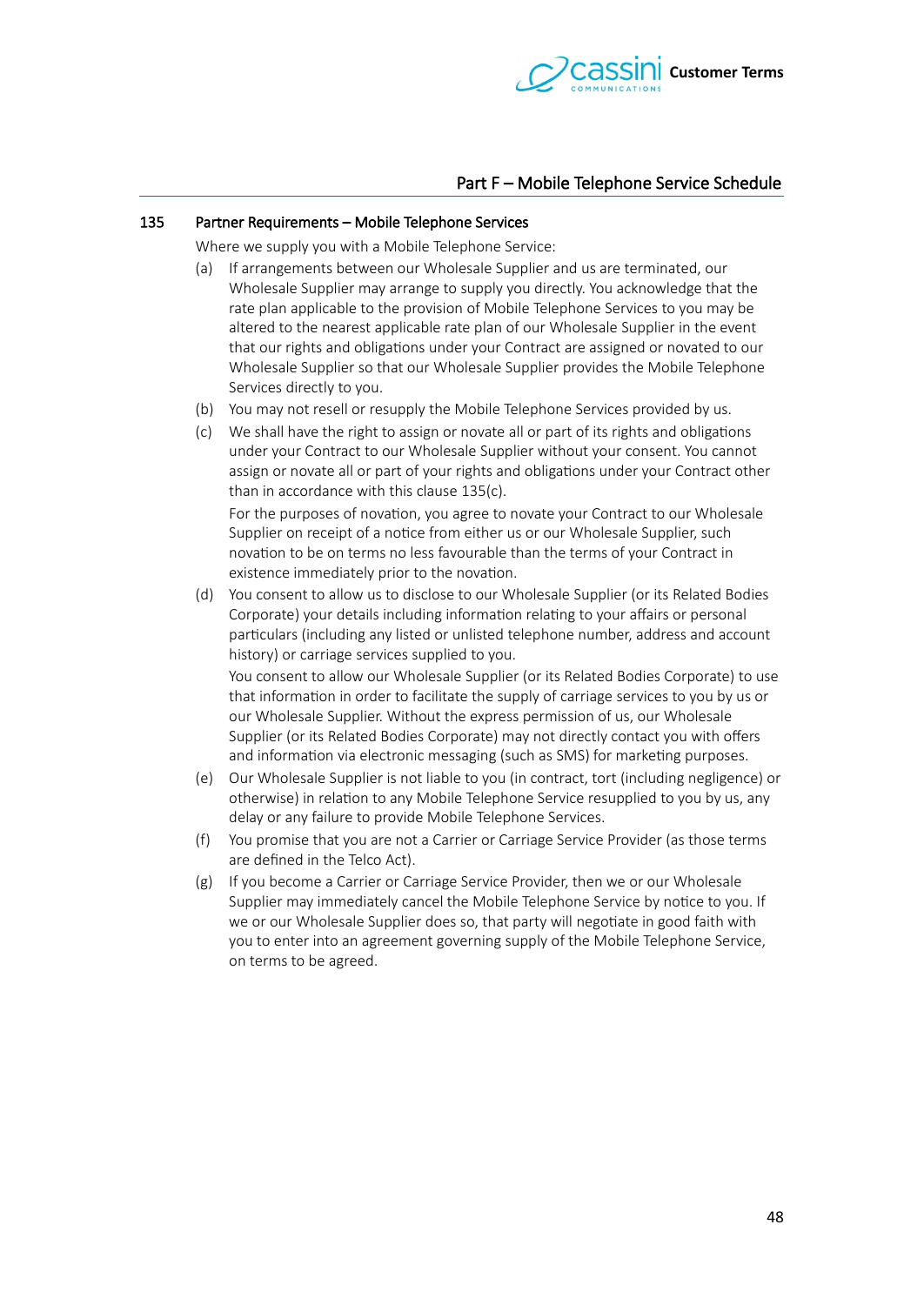

# Part G – Partner Requirements – Wholesale Suppliers

#### 136 Partner Requirements

We notify you of the following Partner Requirements:

- (a) If our Wholesale Supplier has not been paid for a Service we have provided to you, and if you have not paid us for it, you must pay the amount you owe us to the wholesale supplier on demand.
- (b) You consent to us and our Wholesale Supplier exchanging your details and information about or in connection with your personal credit, commercial activities or commercial creditworthiness.
- (c) Our Wholesale Supplier may provide a Service that we resupply to you by means of a different carrier from time to time and as it sees fit.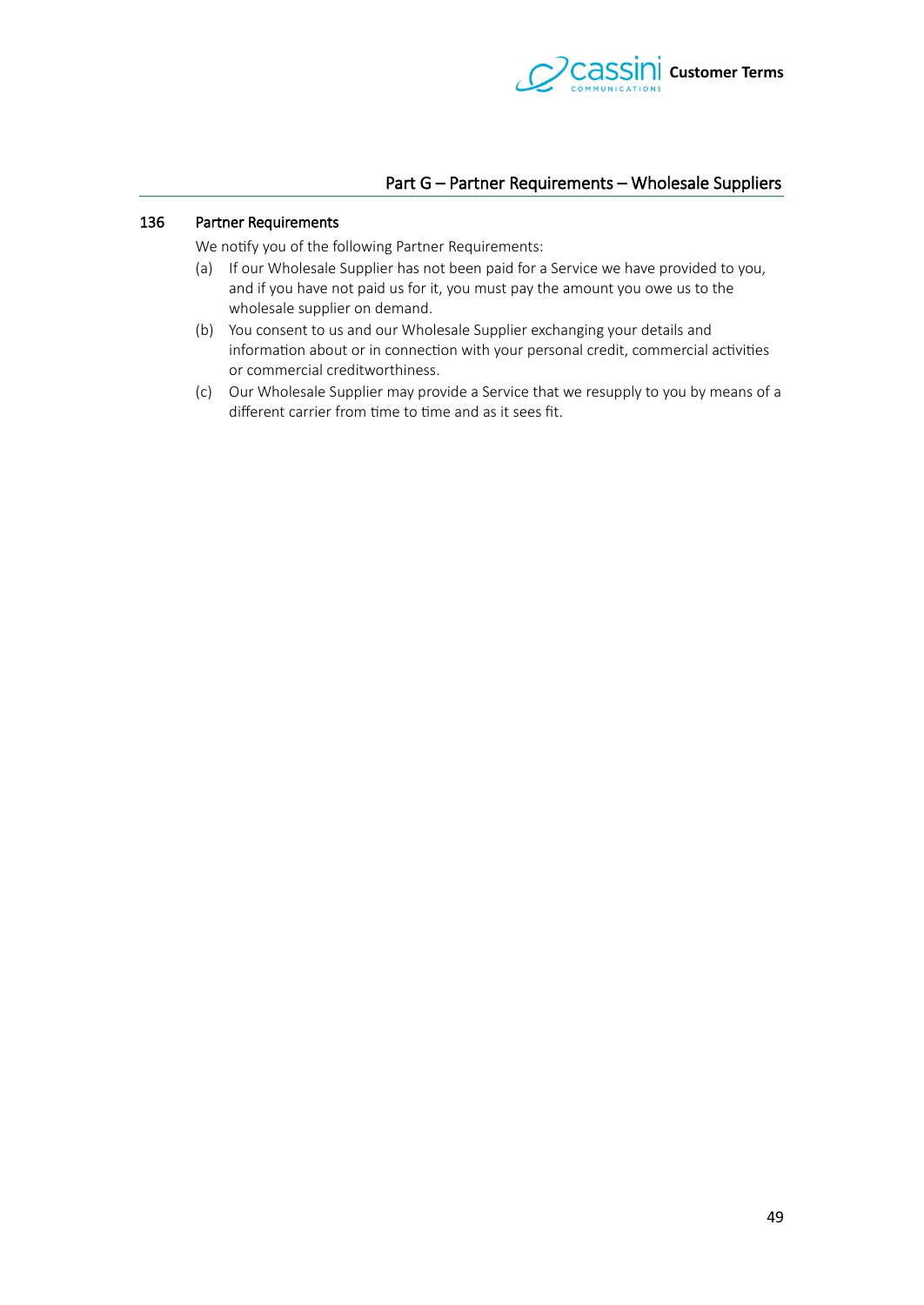

Part H – Contents

|                                                            | Part A - Introduction<br>1                                            |  |  |
|------------------------------------------------------------|-----------------------------------------------------------------------|--|--|
| 1                                                          | About this document<br>1                                              |  |  |
| $\overline{2}$                                             | About us<br>1                                                         |  |  |
| Part B - Customer Contracts<br>1                           |                                                                       |  |  |
| 3                                                          | Your Customer Contract<br>1                                           |  |  |
| 4                                                          | Plans<br>$\mathbf{1}$                                                 |  |  |
| 5                                                          | Priority<br>$\mathbf{1}$                                              |  |  |
| 6                                                          | Peak & Off-peak<br>1                                                  |  |  |
| 7                                                          | Periodic Entitlements<br>1                                            |  |  |
| 8                                                          | Prepaid Plans<br>2                                                    |  |  |
| 9                                                          | Non-Prepaid Plans<br>2                                                |  |  |
| 10                                                         | Acceptable and Fair Use Policies<br>2                                 |  |  |
| 11                                                         | Legal Compliance Policies<br>2                                        |  |  |
| 12                                                         | Interacting with our staff<br>2                                       |  |  |
| 13                                                         | Operational Directions<br>3                                           |  |  |
| 14                                                         | Partner Requirements - General<br>3                                   |  |  |
| 15                                                         | Fixed terms<br>3                                                      |  |  |
| 16                                                         | Month-to-month, casual or 'no contract' terms<br>3                    |  |  |
| 17                                                         | <b>Bundled Equipment</b><br>- 3                                       |  |  |
| 18                                                         | Telecommunications Consumer Protections (TCP) Code<br>4               |  |  |
| 19                                                         | Australian Consumer Law (ACL)<br>4                                    |  |  |
| 20                                                         | ACL Consumers, ACL Small Businesses and Unfair Contract Terms<br>4    |  |  |
| 21                                                         | <b>Consumer Guarantees</b><br>$\overline{A}$                          |  |  |
| 22<br>Understanding and navigating our Customer Terms<br>4 |                                                                       |  |  |
| Part C - General Terms<br>$\overline{4}$                   |                                                                       |  |  |
| 23                                                         | Application for Service<br>- 4                                        |  |  |
| 24                                                         | Processing an application<br>5                                        |  |  |
| 25                                                         | Relevant dates 5                                                      |  |  |
| 26                                                         | Providing Service<br>-5                                               |  |  |
| 27                                                         | Use of Service by others<br>5                                         |  |  |
| 28                                                         | Using a Service<br>5                                                  |  |  |
| 29                                                         | Exploitative Use<br>- 6                                               |  |  |
| 30                                                         | Telephone numbers 6                                                   |  |  |
| 31                                                         | IP addresses, email addresses and domain names<br>6                   |  |  |
| 32                                                         | Dynamic IP addresses<br>7                                             |  |  |
| 33                                                         | Supplied Equipment<br>7                                               |  |  |
| 34                                                         | Substituted Equipment<br>8                                            |  |  |
| 35                                                         | Delivery of Equipment<br>8                                            |  |  |
| 36                                                         | Installation and connection of Equipment<br>8                         |  |  |
| 37                                                         | Installation Charges<br>8                                             |  |  |
| 38                                                         | Additional Equipment services<br>9                                    |  |  |
| 39                                                         | Lost, stolen and damaged Equipment<br>9                               |  |  |
| 40                                                         | Return of Equipment<br>9                                              |  |  |
| 41                                                         | PPS Law<br>9<br>9                                                     |  |  |
|                                                            | Application of clause<br>41.1<br>Registration and rights<br>41.2<br>9 |  |  |
|                                                            |                                                                       |  |  |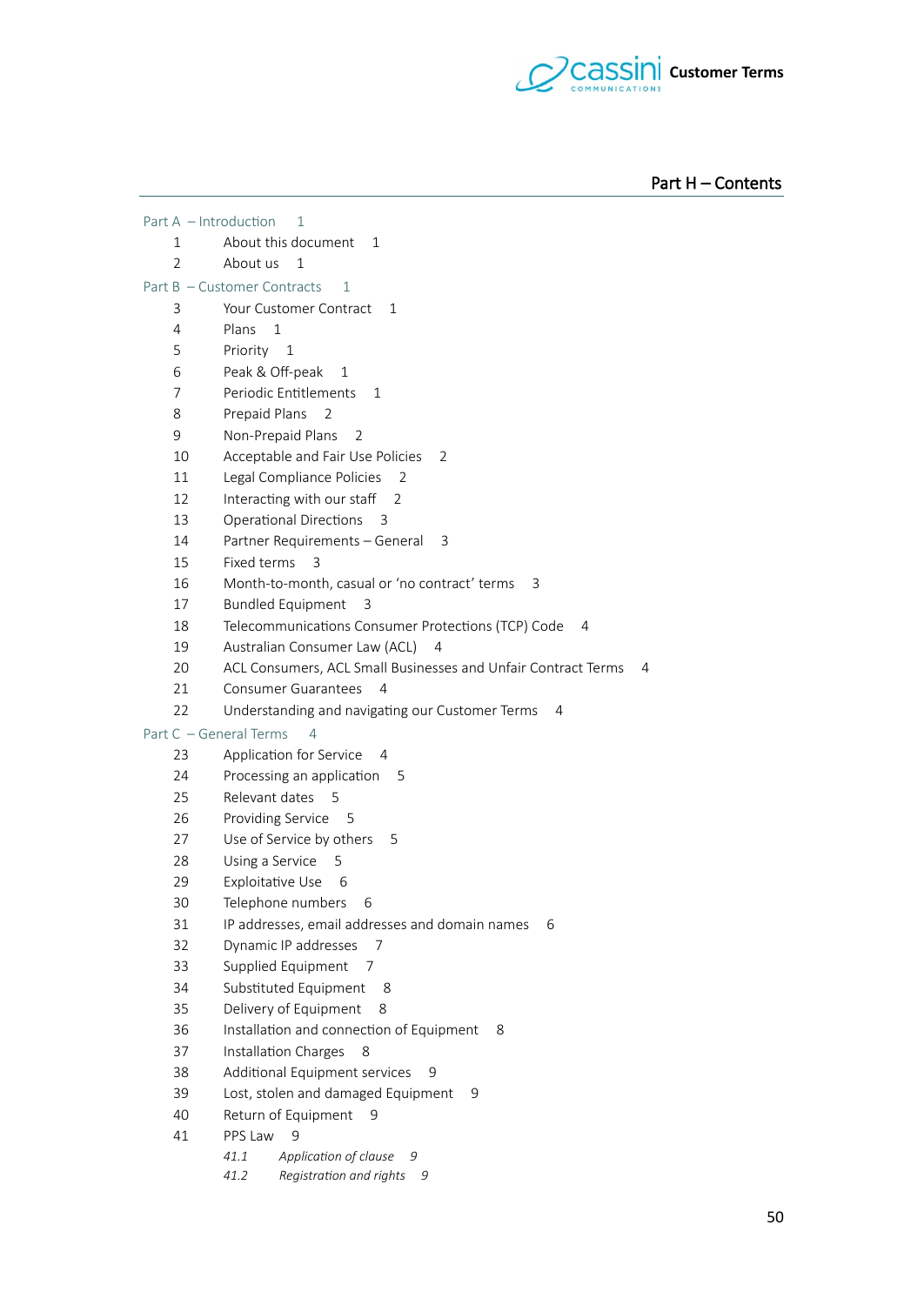

- *41.3* PPS Law exclusions and waivers 9
- 41.4 Non-disclosure 10
- 41.5 No competing security interest 10
- 41.6 Sub-hiring Equipment during Security Period 10
- *41.7 Ciete 11*
- 42 TCP Customers and Authorised Representatives 11
- 3 TCP Customers and Advocates 11
- 44 Rights and remedies for PDH goods and services 11
- 45 Rights and remedies for non-PDH goods costing no more than \$40,000 11
- 6 Personal injury or death 12
- 47 Service Level Agreements 12
- 8 Exclusion of implied terms 12
- 7 Limitation of liability General 12
- 50 Limitation of liability ACL Consumers and ACL Small Businesses 12
- 51 Liability General 13
- 52 Liability legal requests, etc 13
- 53 Your liability to us (alleged) illegal use, etc 13
- 54 Liability and our Partners 14
	- 54.1 No Claims against a Partner 14
		- 54.2 Partner indemnity 14
		- 54.3 No application where Unfair 14
- 55 Maintenance and faults 1
	- *55.1 Mainttnanct 14*
	- 55.2 Reporting faults 14
	- 55.3 Repairing faults 14
	- 55.4 Cost of repairs 15
- 56 General power to vary your Contract 15
- 57 ACL Consumers, ACL Small Businesses and Contract variations 15
	- 57.1 Reminder about ACL Consumers and ACL Small Businesses 15
		- 57.2 Beneficial or minor negative impact 15
		- 57.3 Variations arising from amendments by a Partner 15
		- 57.4 Other variations 15
- 58 When variations take efect 16
- 59 Customer transfers to us 16
	- 59.1 Obligations to your current supplier 16
	- 59.2 Where we manage the churn process 16
	- 59.3 Where there is no Industry Churn Process 16
	- 59.4 Charges payable to your current supplier 16
- 60 Transfers from us 16
- 61 Charges & payment (1): kinds of Charge 16
- 62 Charges & payment (2): Prices 14
- 63 Charges & payment (3): spot priced Services 17
- 64 Varying Charges 17
- 65 Special Promotions 17
- 66 Bundled Plans 17
- 67 Credit management (1): Guarantees and security 17
- 68 Credit management (2): Credit checks 14
	- 68.1 Credit checks 17
	- *68.2 Diecliesrt if infirmatin 18*
	- 68.3 Other credit disclosures 18
	- 68.4 Your consents 18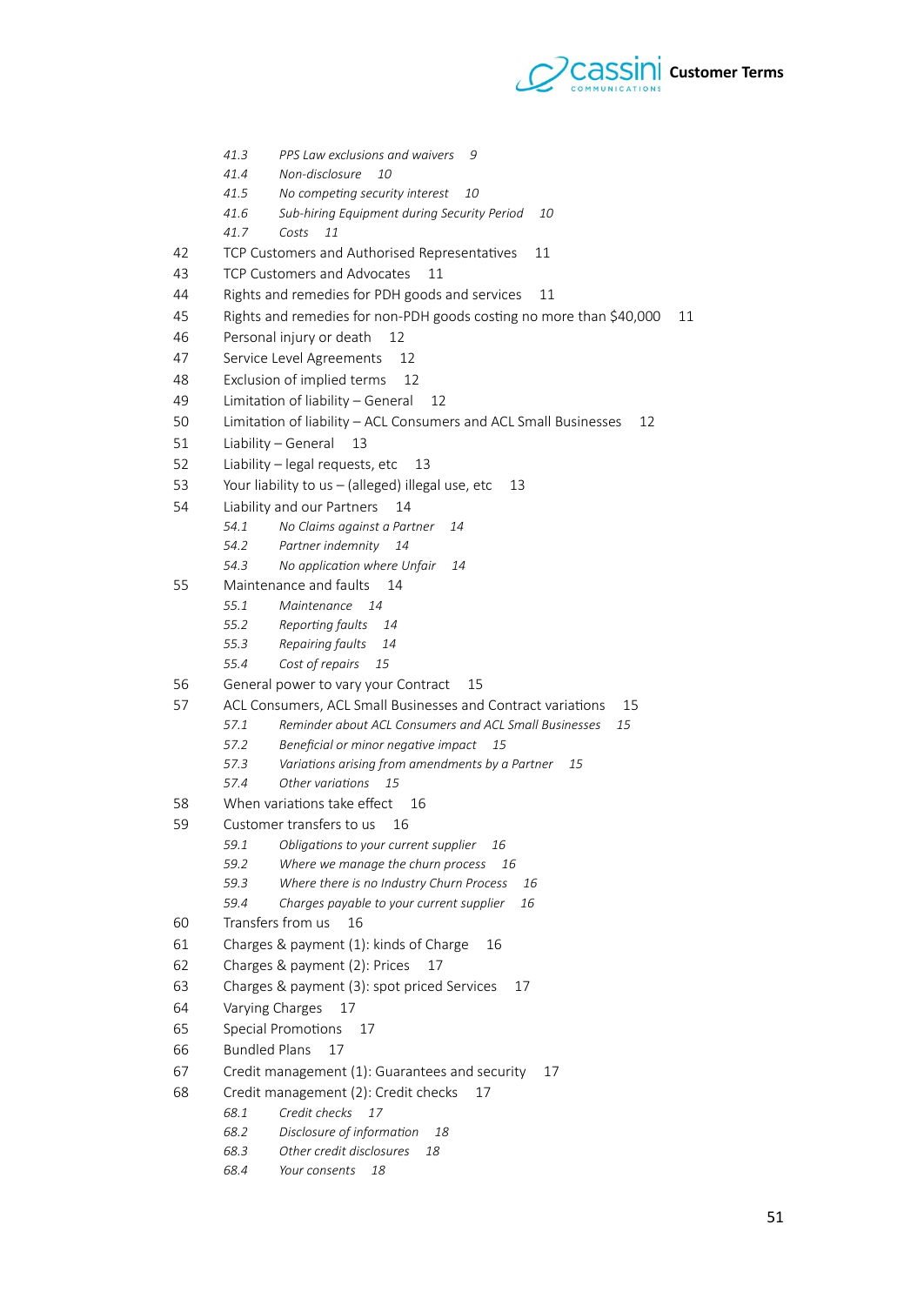

68.5 Further acknowledgments 18 67 Credit management (3): Services you acquire for others 18 70 When we can bill 19 71 Bills – General 19 72 Recharge Billing 19 73 Extra Charges for bills and information 20 74 Billing information – TCP Customers 20 74.1 Requesting information 20 74.2 Electronic Billing data 20 *74.3 Ittmietd Billing 20* 75 Costs of telephone Billing Enquiries 20 76 Out-of-pocket expenses 20 77 GST 21 78 Late billing 21 79 When you must pay 21 80 How you can Pay 21 81 Late payment (1) 22 82 Late Payment (2) – accounts over 60 days 22 83 Early Termination Fees 22 84 Billing disputes 22 85 Billing for unauthorised use of your account 23 86 Billing agents 23 87 Calls to Mobiles 23 88 Payment for third party services 23 89 Your cooperation 23 90 Complaints – General (but see clause 91 if you are a TCP Customer) 24 91 TCP Customers and Complaints 24 92 Termination & suspension by us (1): Early termination 24 93 Termination & suspension by us (2): Other events 25 94 TCP Customers – Disconnection, Suspension and Restriction 25 95 Early termination by you 25 96 Termination by you 26 97 Post-termination 26 98 Suspension of Service 26 99 Charges during a period of suspension 27 100 Errors in our documents 27 101 Carrier or Carriage Service Provider 27 102 Provision of Services by our Partners 27 103 Assignment 28 104 Notices 28 *104.1* How we give notices 28 104.2 Address or number for notices 28 104.3 A notice is taken to have been received: 28 105 Governing law 28 106 Entire agreement 29 107 Delays 29 108 No waiver 29 109 Commission 29 110 Information about your rights 29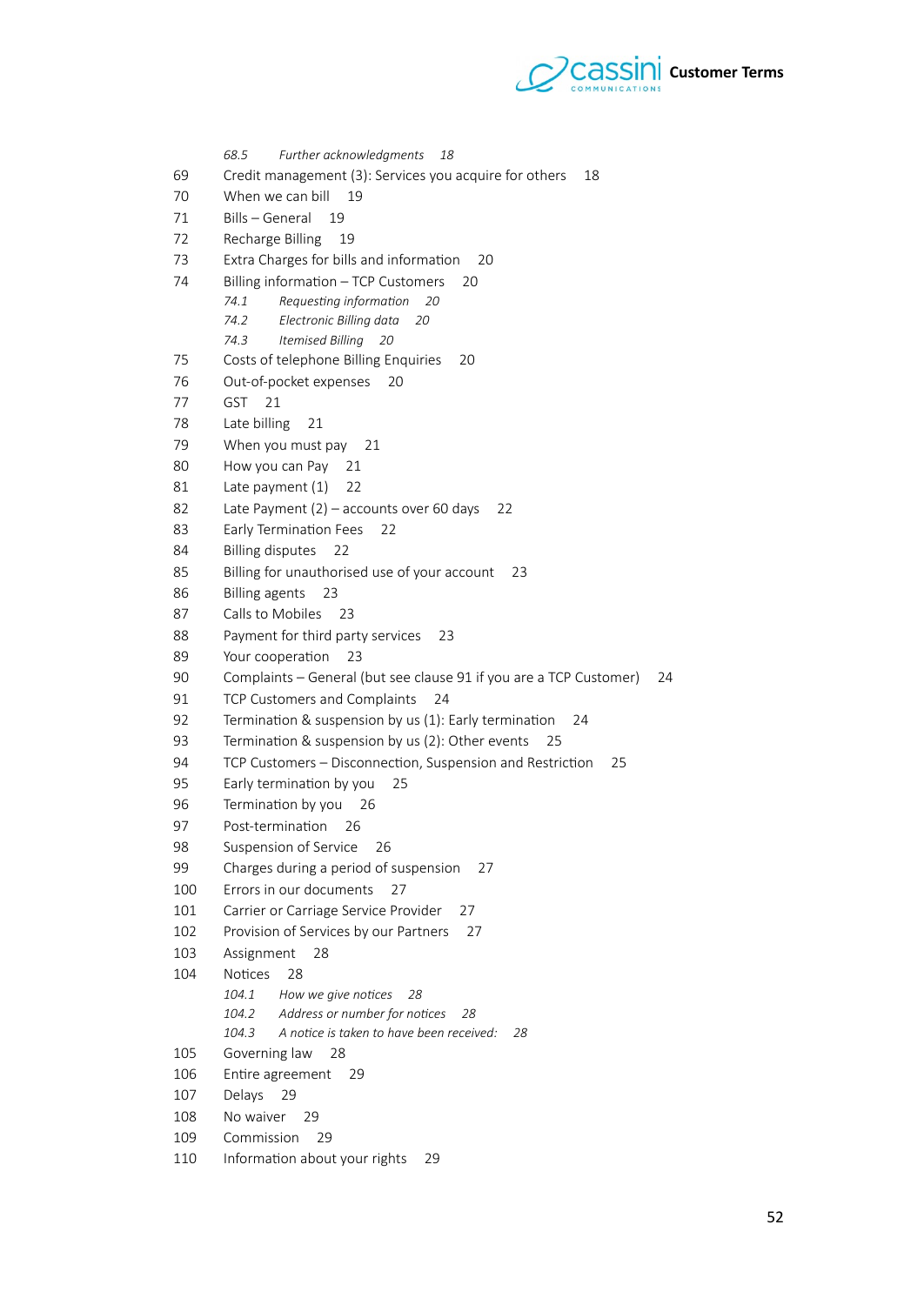

- 111 Complaints and assistance services 29
- 112 Commercial Electronic Messaging 30
- 113 Interpreting your Contract 30
- 114 Dictionary 31
- Part D nbn Service Schedule 37
	- 115 Application 37
	- 116 nbn Service conditions 37
	- 117 Providing information to nbn 37
	- 118 Connecting your Service Address to the nbn 37
		- 118.1 nbn connection charge 37
		- 118.2 Landlord's consent 37
		- 118.3 Consent shared HFC sites 37
		- 118.4 Consent other shared sites 37
		- 118.5 Withdrawn approval 37
		- 118.6 Installing nbn Equipment 38
		- 118.7 Your cooperation 38
		- 118.8 Access 38
		- 118.9 nbn Connection Box 38
		- *118.10 FTTB Inetallatine 38*
		- 118.11 Installation appointments 38
		- 118.12 Missed appointments 38
		- 118.13 Rescheduled appointments 39
		- 118.14 Types of installation 39
		- 118.15 Non-Standard and Subsequent Installations 39
		- *118.16 Wirke is arrangt 39*
	- 119 nbn Mains Power Requirements 39
	- 120 nbn Back-up Power 39
	- 121 Effects of power failure 40
		- 121.1 nbn FTTP Service or nbn Fixed Wireless Service 40
		- 121.2 nbn FTTN Service, nbn FTTB Service, nbn HFC Service or nbn Satellite Service 40
	- 122 Priority Assistance Services 40
	- 123 nbn Services using existing copper wiring 40
	- 124 nbn Services using HFC technology 40
	- 125 Incompatible services 41
	- 126 Setting up your in-premises equipment 41
	- 127 nbn Service speed 41
	- 128 NBN Co liability 41
	- 129 Our liability 41
	- 130 Other terms applicable to all Customers 42
		- 130.1 nbn compliance 42
		- 130.2 No pass through breaches 42
		- 130.3 No unlawful use 42
		- *130.4 Ni damagt 42*
		- 130.5 No relocation of nbn Connection Box 42
		- 130.6 Providing assistance and complying with directions 42
		- 130.7 Associated equipment 42
		- 130.8 Cooperation with directions 42
		- 130.9 Changes and repairs to nbn Equipment 42
		- 130.10 Erroneous fault reports 42
		- 130.11 nbn Fair Use Policy 43
		- 130.12 nbn Fair Use Policy nbn Satellite Service usage limits 43